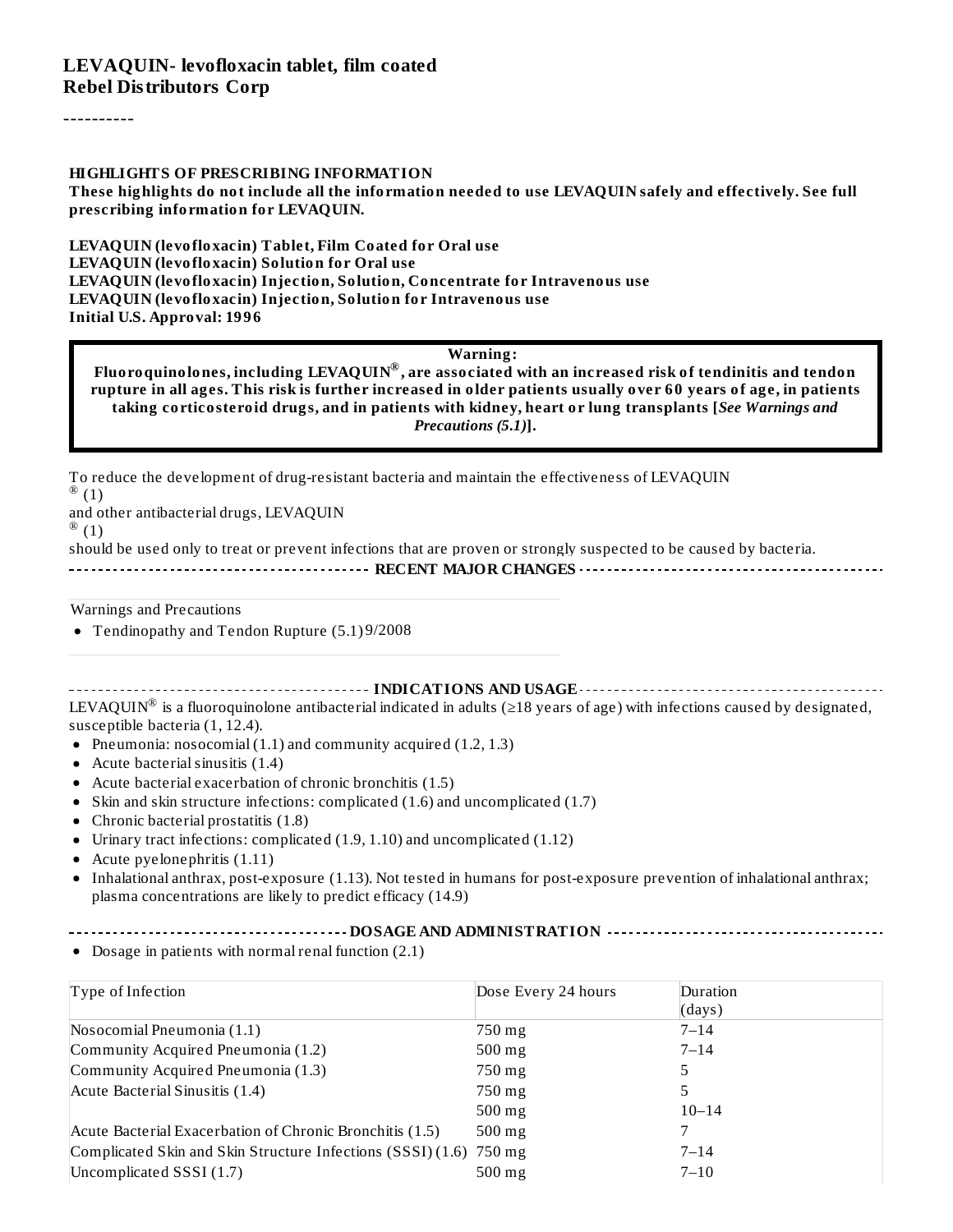| Chronic Bacterial Prostatitis (1.8)                                | $500$ mg                   | 28  |
|--------------------------------------------------------------------|----------------------------|-----|
| Complicated Urinary Tract Infection (1.9) or Acute                 | 750 mg                     | 5   |
| Pyelonephritis $(1.11)$                                            |                            |     |
| Complicated Urinary Tract Infection (1.10) or Acute                | $250 \text{ mg}$           | 10  |
| Pyelonephritis $(1.11)$                                            |                            |     |
| Uncomplicated Urinary Tract Infection (1.12)                       | $250 \text{ mg}$           | 3   |
| Inhalational Anthrax (Post-Exposure) (1.13)                        |                            |     |
| Adults and Pediatric Patients $>$ 50 kg and $\geq$ 6 months of age | $500$ mg                   | 60  |
| Pediatric Patients $\leq 50$ kg and $\geq 6$ months of age         | 8 mg/kg BID (not to exceed | -60 |
|                                                                    | $250 \text{ mg/dose}$      |     |

- Adjust dose for creatinine clearance  $\leq 50$  mL/min (2.3, 8.6, 12.3)
- IV Injection, Single-Use or Premix: Slow IV infusion only, over 60 or 90 minutes depending on dose. Avoid rapid or  $\bullet$ bolus IV $(2.5)$
- Dilute single-use vials to 5 mg/mL prior to IV infusion (2.6)
- Do not mix with other medications in vial or IV line (2.6)

#### **DOSAGE FORMS AND STRENGTHS**

| Formulation (3)                                                  | Strength                                                       |
|------------------------------------------------------------------|----------------------------------------------------------------|
| Tablets                                                          | $[250 \text{ mg}, 500 \text{ mg}, \text{and } 750 \text{ mg}]$ |
| Oral Solution                                                    | $25 \text{ mg/mL}$                                             |
| Injection: single-use vials for dilution                         | 500 mg in 20 mL                                                |
|                                                                  | 750 mg in 30 mL                                                |
| Injection: premix single-use flexible containers 250 mg in 50 mL |                                                                |
|                                                                  | 500 mg in 100 mL                                               |
|                                                                  | 750 mg in 150 mL                                               |

#### **CONTRAINDICATIONS**

Known hypersensitivity to LEVAQUIN $^{\circledR}$  or other quinolones (4, 5.2)

#### **WARNINGS AND PRECAUTIONS**

- Risk of tendinitis and tendon rupture is increased. This risk is further increased in older patients usually over 60 years of age, in patients taking corticosteroids, and in patients with kidney, heart or lung transplants. Discontinue if pain or inflammation in a tendon occurs (5.1, 8.5)
- Anaphylactic reactions and allergic skin reactions, serious, occasionally fatal, may occur after first dose (4, 5.2)
- Hematologic (including agranulocytosis, thrombocytopenia), and renal toxicities may occur after multiple doses (5.3)
- Hepatotoxicity: Severe, and sometimes fatal, hepatoxicity has been reported. Discontinue immediately if signs and symptoms of hepatitis occur (5.4)
- Central nervous system effects, including convulsions, anxiety, confusion, depression, and insomnia may occur after the first dose. Use with caution in patients with known or suspected disorders that may predispose them to seizures or lower the seizure threshold (5.5)
- *Clostridium difficile*-associated colitis: evaluate if diarrhea occurs (5.6)
- Peripheral neuropathy: discontinue if symptoms occur in order to prevent irreversibility (5.7)
- Prolongation of the QT interval and isolated cases of torsade de pointes have been reported. Avoid use in patients with  $\bullet$ known prolongation, those with hypokalemia, and with other drugs that prolong the QT interval (5.8, 8.5)

**ADVERSE REACTIONS** The most common reactions (≥3%) were nausea, headache, diarrhea, insomnia, constipation and dizziness (6.2).

#### **To report SUSPECTED ADVERSE REACTIONS, contact Ortho-McNeil-Janssen Scientific Affairs Customer Communications Center at 1-800-526-7736 or FDA at 1-800-FDA-1088 or www.fda.gov/medwatch.**

**DRUG INTERACTIONS**

| Interacting Drug              | Interaction                                                                                   |
|-------------------------------|-----------------------------------------------------------------------------------------------|
| Multivalent cation-containing | Absorption of levofloxacin is decreased when the tablet or oral solution formulation is taken |
| products including antacids,  | within 2 hours of these products. Do not co-administer the intravenous formulation in the     |
| metal cations or didanosine   | same IV line with a multivalent cation, e.g., magnesium $(2.4, 7.1)$                          |
| Warfarin                      | Effect may be enhanced. Monitor prothrombin time, INR, watch for bleeding (7.2)               |
| Antidiabetic agents           | Carefully monitor blood glucose (5.10, 7.3)                                                   |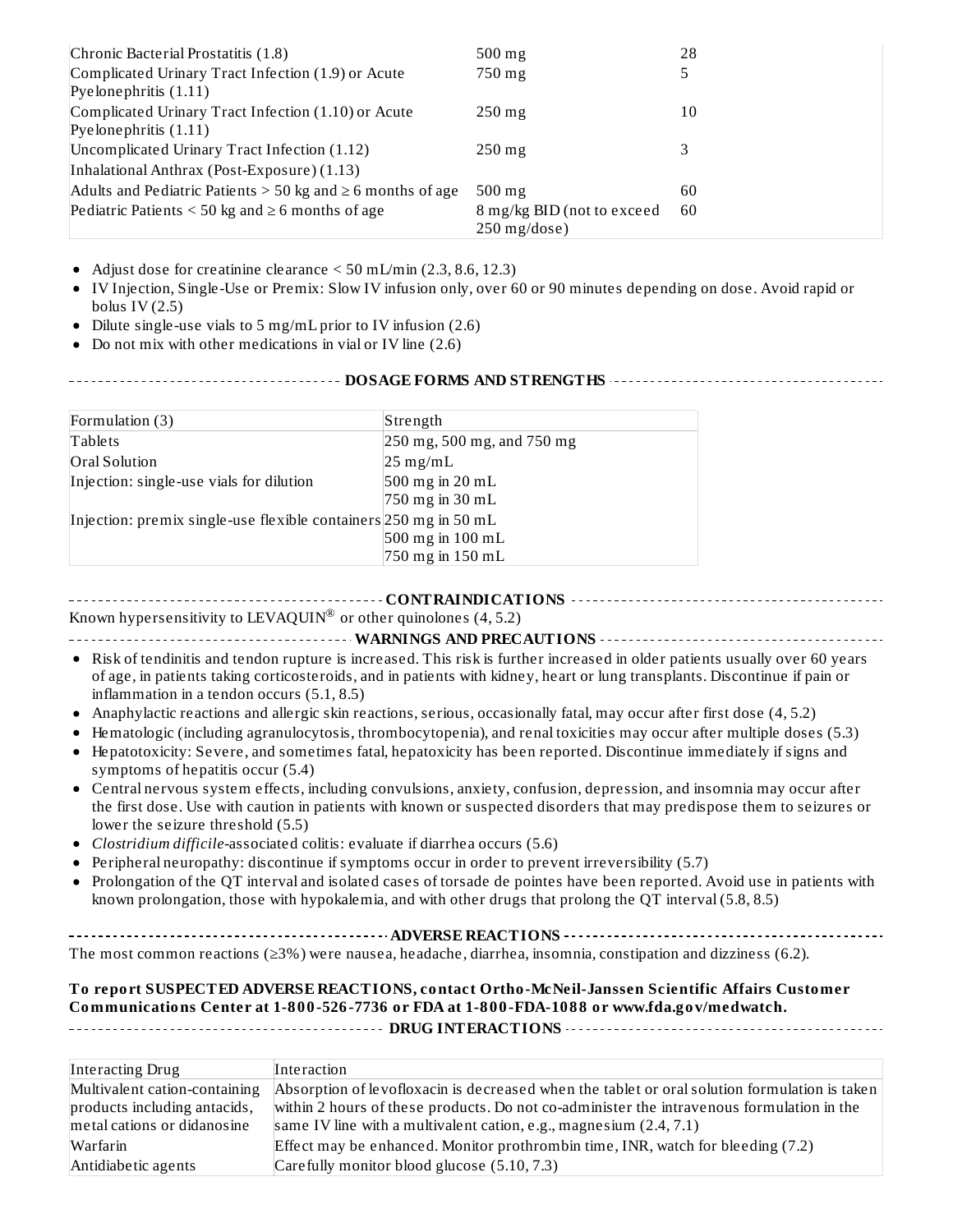#### **THEFT IN USE** IN SPECIFIC POPULATIONS

- **Geriatrics:** Severe hepatotoxicity has been reported. The majority of reports describe patients 65 years of age or older (5.4, 8.5, 17). May have increased risk of tendinopathy (including rupture), especially with concomitant corticosteroid use (5.1, 8.5, 17). May be more susceptible to prolongation of the QT interval. (5.8, 8.5, 17).
- **Pediatrics:** Musculoskeletal disorders (arthralgia, arthritis, tendonopathy, and gait abnormality) seen in more  $LEVAQUIN^{\circledast}$ -treated patients than in comparator. Shown to cause arthropathy and osteochondrosis in juvenile animals (5.9, 8.4, 13.2). Safety in pediatric patients treated for more than 14 days has not been studied. Risk-benefit appropriate only for the treatment of inhalational anthrax (post-exposure) (1.13, 2.2, 8.4, 14.9)

#### **See 17 for PATIENT COUNSELING INFORMATION and Medication Guide.**

**Revised: 4/2010**

#### **FULL PRESCRIBING INFORMATION: CONTENTS\* 1 INDICATIONS AND USAGE**

- 1.1 Nosocomial Pneumonia
- 1.2 Community-Acquired Pneumonia: 7–14 day Treatment Regimen
- 1.3 Community-Acquired Pneumonia: 5-day Treatment Regimen
- 1.4 Acute Bacterial Sinusitis: 5-day and 10–14 day Treatment Regimens
- 1.5 Acute Bacterial Exacerbation of Chronic Bronchitis
- 1.6 Complicated Skin and Skin Structure Infections
- 1.7 Uncomplicated Skin and Skin Structure Infections
- 1.8 Chronic Bacterial Prostatitis
- 1.9 Complicated Urinary Tract Infections: 5-day Treatment Regimen
- 1.10 Complicated Urinary Tract Infections: 10-day Treatment Regimen
- 1.11 Acute Pyelonephritis: 5 or 10-day Treatment Regimen
- 1.12 Uncomplicated Urinary Tract Infections
- 1.13 Inhalational Anthrax (Post-Exposure)

#### **2 DOSAGE AND ADMINISTRATION**

- 2.1 Dosage in Adult Patients with Normal Renal Function
- 2.2 Dosage in Pediatric Patients
- 2.3 Dosage Adjustment in Adults with Renal Impairment
- 2.4 Drug Interaction With Chelation Agents: Antacids, Sucralfate, Metal Cations, Multivitamins
- 2.5 Administration Instructions
- 2.6 Preparation of Intravenous Product

## **3 DOSAGE FORMS AND STRENGTHS**

#### **4 CONTRAINDICATIONS**

#### **5 WARNINGS AND PRECAUTIONS**

- 5.1 Tendinopathy and Tendon Rupture
- 5.2 Hypersensitivity Reactions
- 5.3 Other Serious and Sometimes Fatal Reactions
- 5.4 Hepatotoxicity
- 5.5 Central Nervous System Effects
- 5.6 Clostridium difficile-Associated Diarrhea
- 5.7 Peripheral Neuropathy
- 5.8 Prolongation of the QT Interval
- 5.9 Musculoskeletal Disorders in Pediatric Patients and Arthropathic Effects in Animals
- 5.10 Blood Glucose Disturbances
- 5.11 Photosensitivity/Phototoxicity
- 5.12 Development of Drug Resistant Bacteria

#### **6 ADVERSE REACTIONS**

6.1 Serious and Otherwise Important Adverse Reactions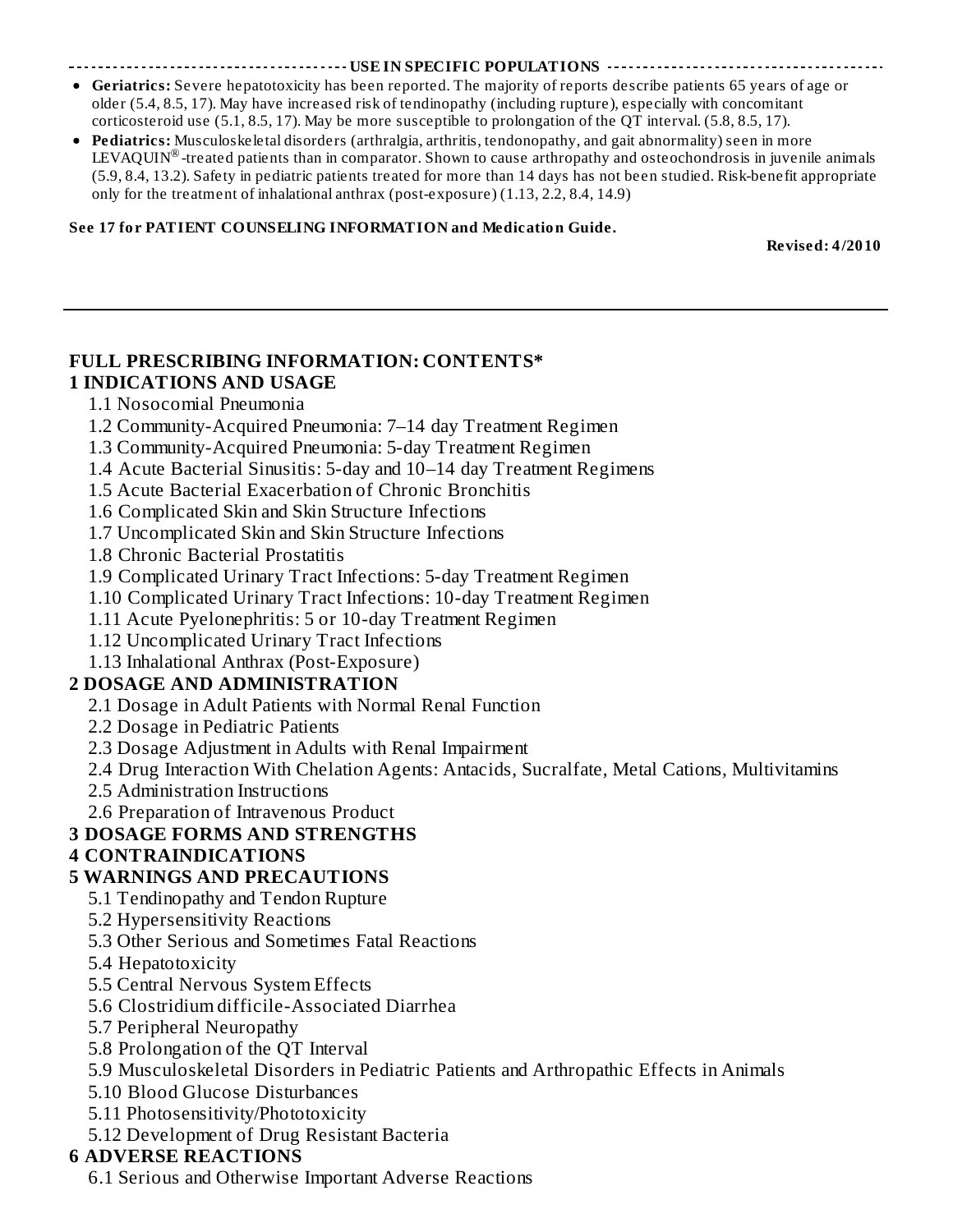- 6.2 Clinical Trial Experience
- 6.3 Postmarketing Experience

## **7 DRUG INTERACTIONS**

- 7.1 Chelation Agents: Antacids, Sucralfate, Metal Cations, Multivitamins
- 7.2 Warfarin
- 7.3 Antidiabetic Agents
- 7.4 Non-Steroidal Anti-Inflammatory Drugs
- 7.5 Theophylline
- 7.6 Cyclosporine
- 7.7 Digoxin
- 7.8 Probenecid and Cimetidine
- 7.9 Interactions with Laboratory or Diagnostic Testing

# **8 USE IN SPECIFIC POPULATIONS**

- 8.1 Pregnancy
- 8.3 Nursing Mothers
- 8.4 Pediatric Use
- 8.5 Geriatric Use
- 8.6 Renal Impairment
- 8.7 Hepatic Impairment

## **10 OVERDOSAGE**

## **11 DESCRIPTION**

## **12 CLINICAL PHARMACOLOGY**

- 12.1 Mechanism of Action
- 12.3 Pharmacokinetics
- 12.4 Microbiology

# **13 NONCLINICAL TOXICOLOGY**

- 13.1 Carcinogenesis, Mutagenesis, Impairment of Fertility
- 13.2 Animal Toxicology and/or Pharmacology

## **14 CLINICAL STUDIES**

- 14.1 Nosocomial Pneumonia
- 14.2 Community-Acquired Pneumonia: 7–14 day Treatment Regimen
- 14.3 Community-Acquired Pneumonia: 5-Day Treatment Regimen
- 14.4 Acute Bacterial Sinusitis: 5-day and 10–14 day Treatment Regimens
- 14.5 Complicated Skin and Skin Structure Infections
- 14.6 Chronic Bacterial Prostatitis
- 14.7 Complicated Urinary Tract Infections and Acute Pyelonephritis: 5-day Treatment Regimen
- 14.8 Complicated Urinary Tract Infections and Acute Pyelonephritis: 10-day Treatment Regimen
- 14.9 Inhalational Anthrax (Post-Exposure)

## **15 REFERENCES**

# **16 HOW SUPPLIED/STORAGE AND HANDLING**

16.1 LEVAQUIN® Tablets

# **17 PATIENT COUNSELING INFORMATION**

- 17.1 Antibacterial Resistance
- 17.2 Administration with Food, Fluids, and Concomitant Medications
- 17.3 Serious and Potentially Serious Adverse Reactions
- 17.4 Drug Interactions with Insulin, Oral Hypoglycemic Agents, and Warfarin
- \* Sections or subsections omitted from the full prescribing information are not listed.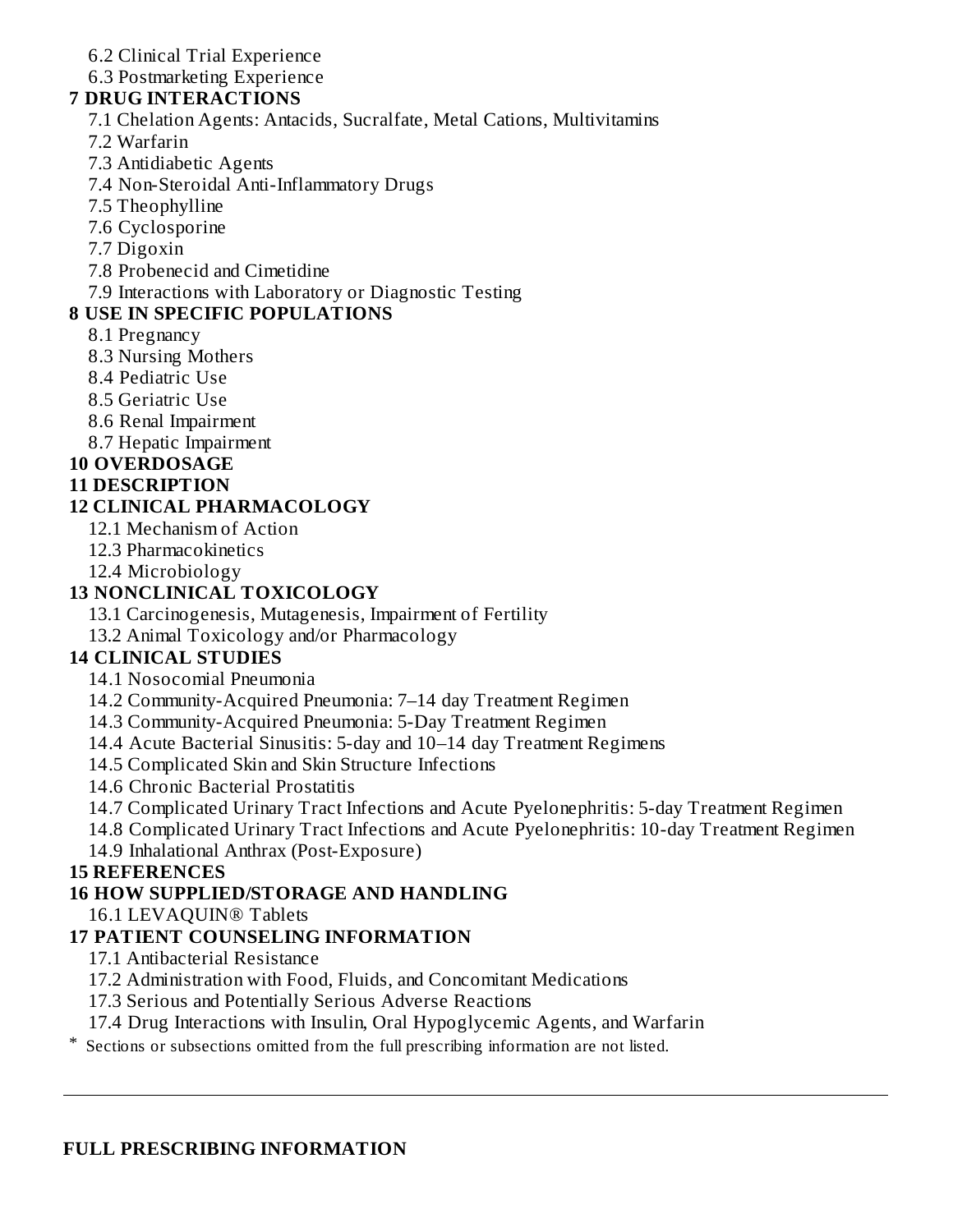**Fluoroquinolones, including LEVAQUIN , are associated with an increas ed risk of ® tendinitis and tendon rupture in all ages. This risk is further increas ed in older patients usually over 60 years of age, in patients taking corticosteroid drugs, and in patients with kidney, heart or lung transplants [***See Warnings and Precautions (5.1)***].**

# **1 INDICATIONS AND USAGE**

To reduce the development of drug-resistant bacteria and maintain the effectiveness of LEVAQUIN $^\circledR$ and other antibacterial drugs,  $\text{LEVAQUIN}^\circledR$  should be used only to treat or prevent infections that are proven or strongly suspected to be caused by susceptible bacteria. When culture and susceptibility information are available, they should be considered in selecting or modifying antibacterial therapy. In the absence of such data, local epidemiology and susceptibility patterns may contribute to the empiric selection of therapy.

LEVAQUIN $^{\circledR}$  Tablets/Injection and Oral Solution are indicated for the treatment of adults (≥18 years of age) with mild, moderate, and severe infections caused by susceptible strains of the designated microorganisms in the conditions listed in this section. LEVAQUIN® Injection is indicated when intravenous administration offers a route of administration advantageous to the patient (e.g., patient cannot tolerate an oral dosage form).

## **Culture and sus ceptibility testing**

Appropriate culture and susceptibility tests should be performed before treatment in order to isolate and identify organisms causing the infection and to determine their susceptibility to levofloxacin *[see Clinical Pharmacology* (12.4)]. Therapy with LEVAQUIN<sup>®</sup> may be initiated before results of these tests are known; once results become available, appropriate therapy should be selected.

As with other drugs in this class, some strains of *Pseudomonas aeruginosa* may develop resistance fairly rapidly during treatment with  $LEVAQUIN^@$ . Culture and susceptibility testing performed periodically during therapy will provide information about the continued susceptibility of the pathogens to the antimicrobial agent and also the possible emergence of bacterial resistance.

# **1.1 Nosocomial Pneumonia**

 $\text{LEVAQUIN}^{\circledR}$  is indicated for the treatment of nosocomial pneumonia due to methicillin-susceptible *Staphylococcus aureus, Pseudomonas aeruginosa, Serratia marcescens, Escherichia coli, Klebsiella pneumoniae, Haemophilus influenzae,* or *Streptococcus pneumoniae*. Adjunctive therapy should be used as clinically indicated. Where *Pseudomonas aeruginosa* is a documented or presumptive pathogen, combination therapy with an anti-pseudomonal β-lactam is recommended *[see Clinical Studies (14.1)]*.

# **1.2 Community-Acquired Pneumonia: 7–14 day Treatment Regimen**

 $\text{LEVAQUIN}^{\circledR}$  is indicated for the treatment of community-acquired pneumonia due to methicillinsusceptible *Staphylococcus aureus, Streptococcus pneumoniae* (including multi-drug-resistant *Streptococcus pneumoniae* [MDRSP]), *Haemophilus influenzae, Haemophilus parainfluenzae, Klebsiella pneumoniae, Moraxella catarrhalis, Chlamydophila pneumoniae, Legionella pneumophila,* or *Mycoplasma pneumoniae [see Dosage and Administration (2.1) and Clinical Studies (14.2)]*.

MDRSP isolates are strains resistant to two or more of the following antibacterials: penicillin (MIC ≥2mcg/mL), 2<sup>nd</sup> generation cephalosporins, e.g., cefuroxime, macrolides, tetracyclines and trimethoprim/sulfamethoxazole.

# **1.3 Community-Acquired Pneumonia: 5-day Treatment Regimen**

 $\text{LEVAQUIN}^{\circledR}$  is indicated for the treatment of community-acquired pneumonia due to *Streptococcus pneumoniae* (excluding multi-drug-resistant strains [MDRSP]), *Haemophilus influenzae, Haemophilus*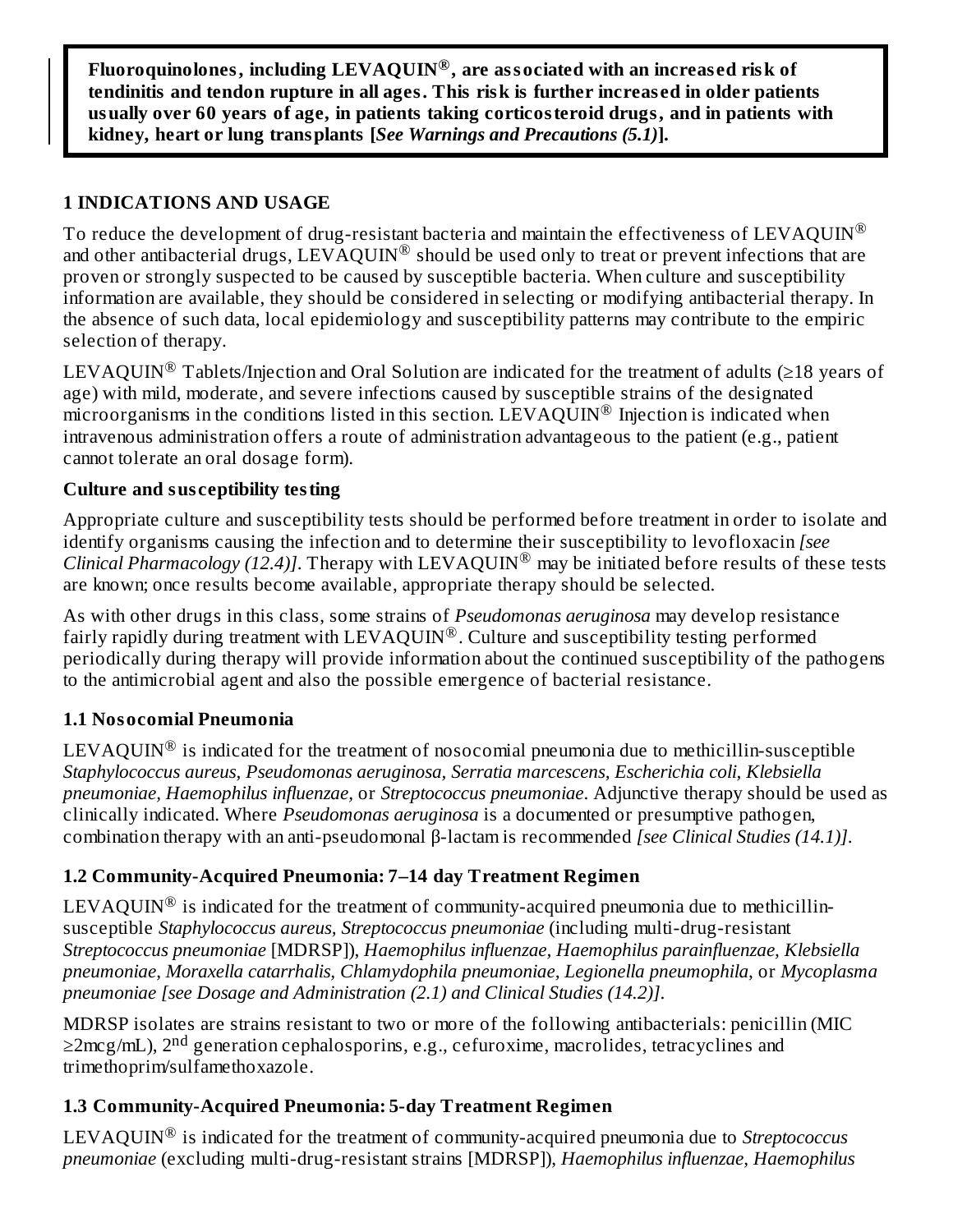*parainfluenzae, Mycoplasma pneumoniae, or Chlamydophila pneumoniae [see Dosage and Administration (2.1) and Clinical Studies (14.3)].*

# **1.4 Acute Bacterial Sinusitis: 5-day and 10–14 day Treatment Regimens**

 $\text{LEVAQUIN}^{\circledR}$  is indicated for the treatment of acute bacterial sinusitis due to *Streptococcus pneumoniae*, *Haemophilus influenzae,* or *Moraxella catarrhalis [see Clinical Studies (14.4)].*

# **1.5 Acute Bacterial Exacerbation of Chronic Bronchitis**

LEVAQUIN $^{\circledR}$  is indicated for the treatment of acute bacterial exacerbation of chronic bronchitis due to methicillin-susceptible *Staphylococcus aureus*, *Streptococcus pneumoniae, Haemophilus influenzae, Haemophilus parainfluenzae,* or *Moraxella catarrhalis*.

# **1.6 Complicated Skin and Skin Structure Infections**

LEVAQUIN $^{\circledR}$  is indicated for the treatment of complicated skin and skin structure infections due to methicillin-susceptible *Staphylococcus aureus, Enterococcus faecalis, Streptococcus pyogenes,* or *Proteus mirabilis [see Clinical Studies (14.5)].*

# **1.7 Uncomplicated Skin and Skin Structure Infections**

LEVAQUIN $^{\circledR}$  is indicated for the treatment of uncomplicated skin and skin structure infections (mild to moderate) including abscesses, cellulitis, furuncles, impetigo, pyoderma, wound infections, due to methicillin-susceptible *Staphylococcus aureus*, or *Streptococcus pyogenes*.

## **1.8 Chronic Bacterial Prostatitis**

 $\text{LEVAQUIN}^{\circledR}$  is indicated for the treatment of chronic bacterial prostatitis due to *Escherichia coli*, *Enterococcus faecalis,* or methicillin-susceptible *Staphylococcus epidermidis [see Clinical Studies (14.6)].*

# **1.9 Complicated Urinary Tract Infections: 5-day Treatment Regimen**

 $\text{LEVAQUIN}^{\circledR}$  is indicated for the treatment of complicated urinary tract infections due to *Escherichia coli, Klebsiella pneumoniae,* or *Proteus mirabilis [see Clinical Studies (14.7)].*

# **1.10 Complicated Urinary Tract Infections: 10-day Treatment Regimen**

LEVAQUIN $^{\circledR}$  is indicated for the treatment of complicated urinary tract infections (mild to moderate) due to *Enterococcus faecalis*, *Enterobacter cloacae, Escherichia coli, Klebsiella pneumoniae, Proteus mirabilis,* or *Pseudomonas aeruginosa [see Clinical Studies (14.8)]*.

# **1.11 Acute Pyelonephritis: 5 or 10-day Treatment Regimen**

 $LEVAQUIN^@$  is indicated for the treatment of acute pyelonephritis caused by *Escherichia coli*, including cases with concurrent bacteremia *[see Clinical Studies (14.7, 14.8)]*.

# **1.12 Uncomplicated Urinary Tract Infections**

LEVAQUIN $^{\circledR}$  is indicated for the treatment of uncomplicated urinary tract infections (mild to moderate) due to *Escherichia coli, Klebsiella pneumoniae,* or *Staphylococcus saprophyticus*.

# **1.13 Inhalational Anthrax (Post-Exposure)**

LEVAQUIN $^{\circledR}$  is indicated for inhalational anthrax (post-exposure) to reduce the incidence or progression of disease following exposure to aerosolized *Bacillus anthracis.* The effectiveness of  $\widetilde{\operatorname{LEV}}$ AQUIN $^\circledR$  is based on plasma concentrations achieved in humans, a surrogate endpoint reasonably likely to predict clinical benefit. LEVAQUIN® has not been tested in humans for the post-exposure prevention of inhalation anthrax. The safety of LEVAQUIN<sup>®</sup> in adults for durations of therapy beyond 28 days or in pediatric patients for durations of therapy beyond 14 days has not been studied. Prolonged ®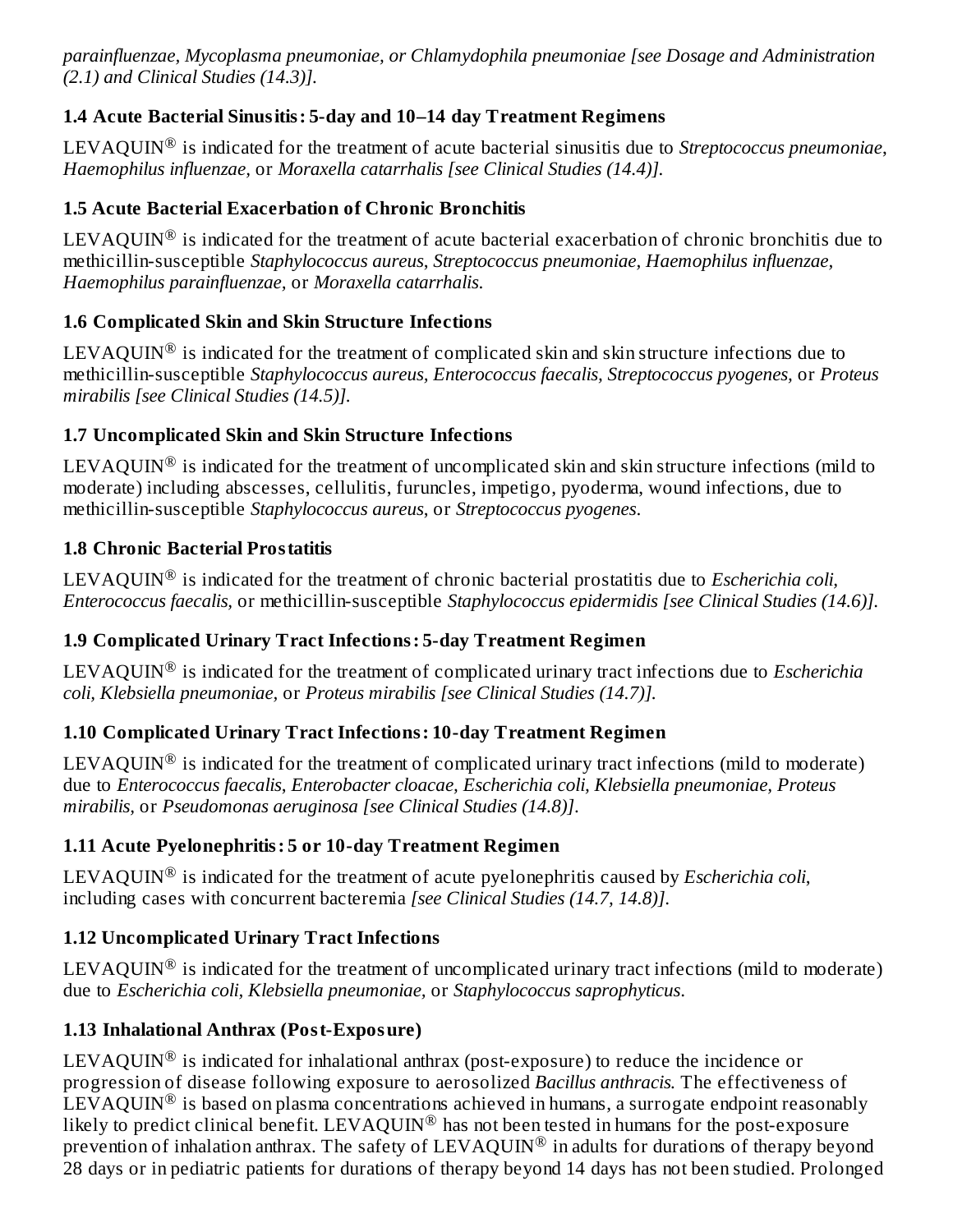# **2 DOSAGE AND ADMINISTRATION**

# **2.1 Dosage in Adult Patients with Normal Renal Function**

The usual dose of LEVAQUIN® Tablets or Oral Solution is 250 mg, 500 mg, or 750 mg administered orally every 24 hours, as indicated by infection and described in Table 1. The usual dose of LEVAQUIN $^\circledR$  Injection is 250 mg or 500 mg administered by slow infusion over 60 minutes every 24 hours or 750 mg administered by slow infusion over 90 minutes every 24 hours, as indicated by infection and described in Table 1.

These recommendations apply to patients with creatinine clearance  $\geq$  50 mL/min. For patients with creatinine clearance <50 mL/min, adjustments to the dosing regimen are required *[see Dosage and Administration (2.3)]*.

| Type of Infection*                                  | Dosed Every 24 hours      | Duration (days) <sup>†</sup> |
|-----------------------------------------------------|---------------------------|------------------------------|
| Nosocomial Pneumonia                                | 750 mg                    | $7 - 14$                     |
| Community Acquired Pneumonia <sup>‡</sup>           | $500$ mg                  | $7 - 14$                     |
| Community Acquired Pneumonia <sup>§</sup>           | 750 mg                    | 5                            |
| <b>Acute Bacterial Sinusitis</b>                    | 750 mg                    | 5                            |
|                                                     | $500$ mg                  | $10 - 14$                    |
| Acute Bacterial Exacerbation of Chronic 500 mg      |                           |                              |
| <b>Bronchitis</b>                                   |                           |                              |
| Complicated Skin and Skin Structure                 | 750 mg                    | $7 - 14$                     |
| Infections (SSSI)                                   |                           |                              |
| Uncomplicated SSSI                                  | $500$ mg                  | $7 - 10$                     |
| Chronic Bacterial Prostatitis                       | $500$ mg                  | 28                           |
| Complicated Urinary Tract Infection                 | 750 mg                    | 5                            |
| $(CUTI)$ or                                         |                           |                              |
| Acute Pyelonephritis (AP) <sup>1</sup>              |                           |                              |
| Complicated Urinary Tract Infection                 | $250$ mg                  | 10                           |
| (CUTI) or Acute Pyelonephritis $(AP)$ <sup>#</sup>  |                           |                              |
| Uncomplicated Urinary Tract Infection               | $250$ mg                  | 3                            |
| Inhalational Anthrax (Post-Exposure),               |                           |                              |
| adult and                                           | $500$ mg                  | 60 <sup>6</sup>              |
| pediatric patients $> 50$ kg and $\geq 6$ months    |                           |                              |
| of age <sup><math>p, \beta</math></sup>             | see Table 2 below $(2.2)$ | 60 <sup>ß</sup>              |
| Pediatric patients $\leq 50$ kg and $\geq 6$ months |                           |                              |
| of age <sup>b,<math>\beta</math></sup>              |                           |                              |

#### **Table 1: Dosage in Adult Patients with Normal Renal Function (creatinine clearance ≥ 50mL/min)**

\* Due to the designated pathogens *[see Indications and Usage (1)]*.

† Sequential therapy (intravenous to oral) may be instituted at the discretion of the physician.

<sup>‡</sup> Due to methicillin-susceptible *Staphylococcus aureus, Streptococcus pneumoniae* (including multi-drug-resistant strains [MDRSP]), *Haemophilus influenzae, Haemophilus parainfluenzae, Klebsiella pneumoniae, Moraxella catarrhalis, Chlamydophila pneumoniae, Legionella pneumophila,* or *Mycoplasma pneumoniae [see Indications and Usage (1.2)].*

<sup>§</sup> Due to *Streptococcus pneumoniae* (excluding multi-drug-resistant strains [MDRSP]), *Haemophilus influenzae, Haemophilus parainfluenzae, Mycoplasma pneumoniae, or Chlamydophila pneumoniae [see Indications and Usage (1.3)].*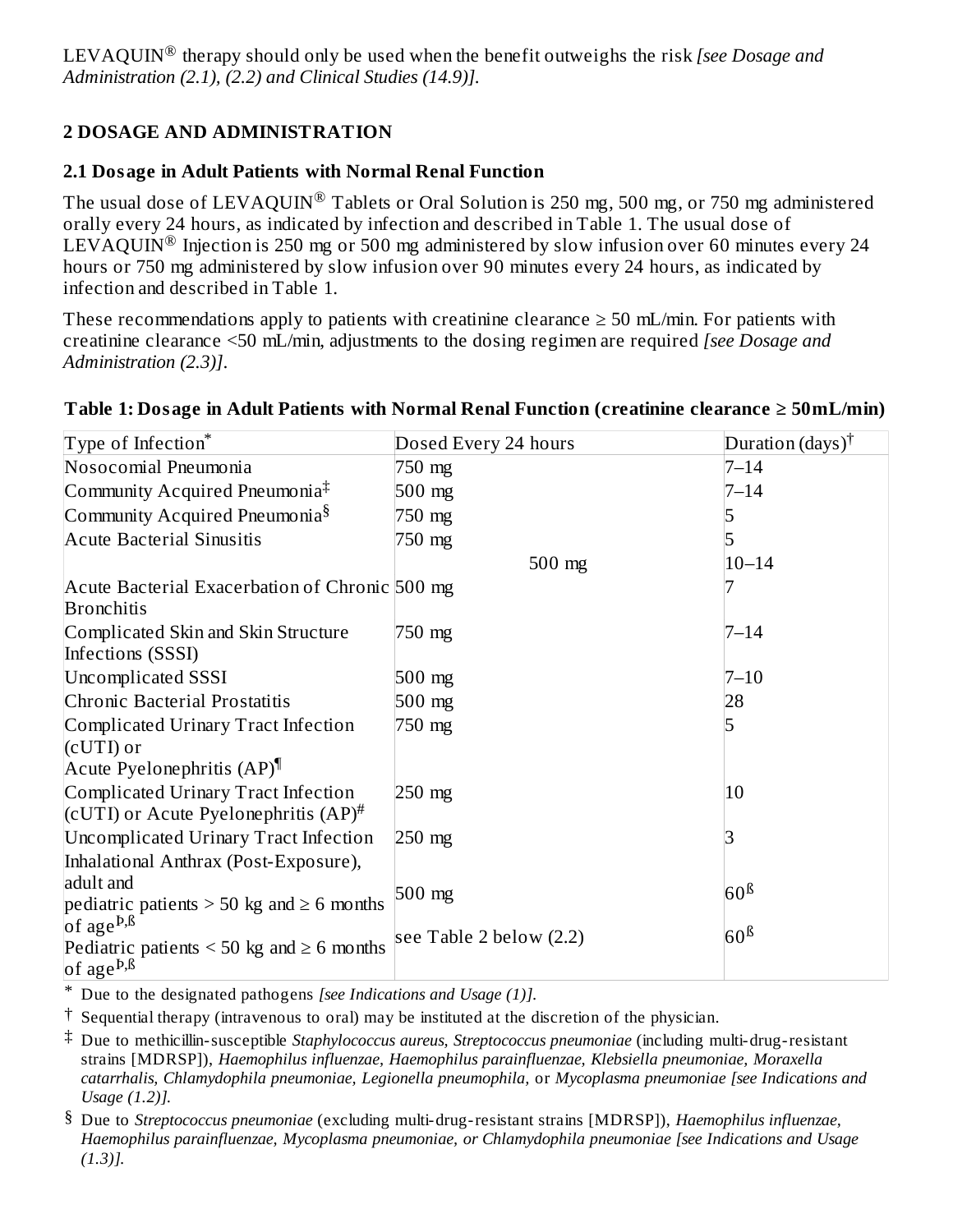- ¶ This regimen is indicated for cUTI due to *Escherichia coli, Klebsiella pneumoniae, Proteus mirabilis* and AP due to *E. coli,* including cases with concurrent bacteremia.
- # This regimen is indicated for cUTI due to *Enterococcus faecalis, Enterococcus cloacae, Escherichia coli*, *Klebsiella pneumoniae, Proteus mirabilis, Pseudomonas aeruginosa*; and for AP due to *E. coli.*
- Þ Drug administration should begin as soon as possible after suspected or confirmed exposure to aerosolized *B. anthracis*. This indication is based on a surrogate endpoint. Levofloxacin plasma concentrations achieved in humans are reasonably likely to predict clinical benefit *[see Clinical Studies (14.9)]*.
- $^{\rm 6}$  The safety of LEVAQUIN $^{\rm 6}$  in adults for durations of therapy beyond 28 days or in pediatric patients for durations beyond 14 days has not been studied. An increased incidence of musculoskeletal adverse events compared to controls has been observed in pediatric patients *[see Warnings and Precautions (5.9), Use in Specific Populations* (8.4), and *Clinical Studies* (14.9)]. Prolonged LEVAQUIN<sup>®</sup> therapy should only be used when the benefit outweighs the risk.

# **2.2 Dosage in Pediatric Patients**

The dosage in pediatric patients  $\geq 6$  months of age is described below in Table 2.

| Type of Infection $*$                                               | Dose                               | Freq. Once every | Duration <sup>†</sup>           |
|---------------------------------------------------------------------|------------------------------------|------------------|---------------------------------|
| Inhalational Anthrax (post-<br>exposure) $\ddagger$ , $\frac{8}{3}$ |                                    |                  |                                 |
| Pediatric patients $> 50$ kg and 500 mg<br>$\geq 6$ months of age   |                                    | 24 <sub>hr</sub> | $60 \text{ days}^{\frac{5}{3}}$ |
| Pediatric patients $<$ 50 kg and 8 mg/kg<br>$\geq 6$ months of age  | (not to exceed 250<br>mg per dose) | 12 <sub>hr</sub> | $60 \text{ days}$ <sup>§</sup>  |

#### **Table 2: Dosage in Pediatric Patients ≥ 6 months of age**

\* Due to *Bacillus anthracis [see Indications and Usage (1.13)]*

† Sequential therapy (intravenous to oral) may be instituted at the discretion of the physician.

‡ Drug administration should begin as soon as possible after suspected or confirmed exposure to aerosolized *B. anthracis*. This indication is based on a surrogate endpoint. Levofloxacin plasma concentrations achieved in humans are reasonably likely to predict clinical benefit *[see Clinical Studies (14.9)]*

 $\S$  The safety of LEVAQUIN<sup>®</sup> in pediatric patients for durations of therapy beyond 14 days has not been studied. An increased incidence of musculoskeletal adverse events compared to controls has been observed in pediatric patients *[see Warnings and Precautions (5.9), Use in Specific Populations (8.4), and Clinical Studies (14.9)]*. Prolonged LEVAQUIN<sup>®</sup> therapy should only be used when the benefit outweighs the risk.

# **2.3 Dosage Adjustment in Adults with Renal Impairment**

Administer LEVAQUIN $^{\circledR}$  with caution in the presence of renal insufficiency. Careful clinical observation and appropriate laboratory studies should be performed prior to and during therapy since elimination of levofloxacin may be reduced.

No adjustment is necessary for patients with a creatinine clearance  $\geq 50$  mL/min.

In patients with impaired renal function (creatinine clearance <50 mL/min), adjustment of the dosage regimen is necessary to avoid the accumulation of levofloxacin due to decreased clearance *[see Use in Specific Populations (8.6)]*.

Table 3 shows how to adjust dose based on creatinine clearance.

#### **Table 3: Dosage Adjustment in Adult Patients with Renal Impairment (creatinine clearance <50 mL/min)**

| Dosage in Normal Renal Creatinine Clearance | Creatinine Clearance | Hemodialysis or Chronic |
|---------------------------------------------|----------------------|-------------------------|
| Function Every 24 hours 20 to 49 mL/min     | $10$ to 19 mL/min    | Ambulatory Peritoneal   |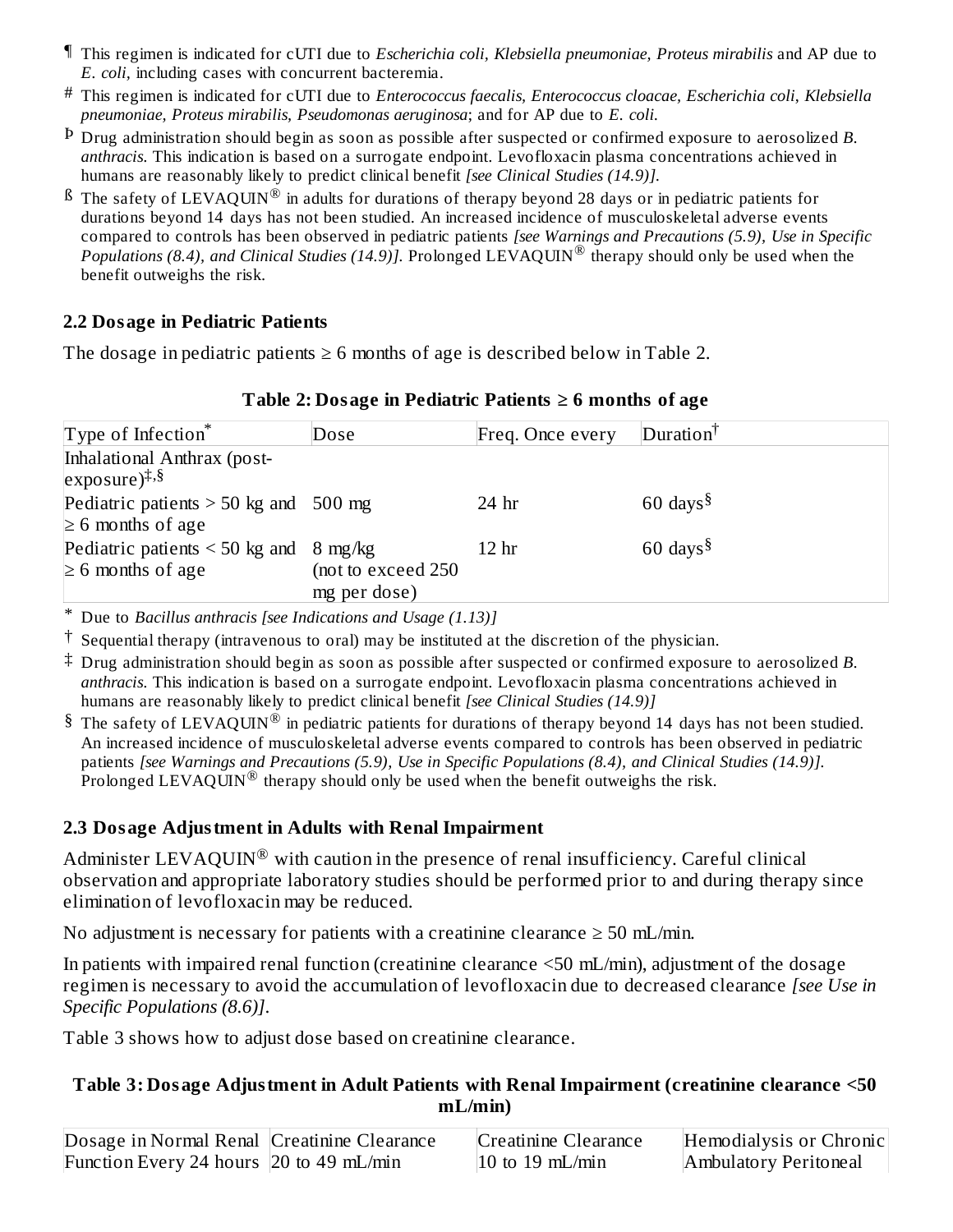|                    |                       |                                                                                     | Dialysis (CAPD)                                   |
|--------------------|-----------------------|-------------------------------------------------------------------------------------|---------------------------------------------------|
| 750 mg             | 750 mg every 48 hours | $ 750 \text{ mg}$ initial dose, then $ 750 \text{ mg}$ initial dose, then           |                                                   |
|                    |                       | 500 mg every 48 hours 500 mg every 48 hours                                         |                                                   |
| $500$ mg           |                       | $500$ mg initial dose, then $500$ mg initial dose, then $500$ mg initial dose, then |                                                   |
|                    | 250 mg every 24 hours | $ 250 \text{ mg}$ every 48 hours $ 250 \text{ mg}$ every 48 hours                   |                                                   |
| $ 250 \text{ mg} $ | No dosage adjustment  |                                                                                     | [250 mg every 48 hours. No information on dosing] |
|                    | required              | If treating uncomplicated adjustment is available                                   |                                                   |
|                    |                       | UTI, then no dosage                                                                 |                                                   |
|                    |                       | adjustment is required                                                              |                                                   |

# **2.4 Drug Interaction With Chelation Agents: Antacids, Sucralfate, Metal Cations, Multivitamins**

# **LEVAQUIN Tablets and Oral Solution ®**

 $\mathrm{LEVAQUIN}^{\circledR}$  Tablets and Oral Solution should be administered at least two hours before or two hours after antacids containing magnesium, aluminum, as well as sucralfate, metal cations such as iron, and multivitamin preparations with zinc or didanosine chewable/buffered tablets or the pediatric powder for oral solution *[see Drug Interactions (7.1) and Patient Counseling Information (17.2)]*.

# $\mathbf{LEVAQUIN}^\circledR$  Injection

LEVAQUIN $^\circledR$  Injection should not be co-administered with any solution containing multivalent cations, e.g., magnesium, through the same intravenous line *[see Dosage and Administration (2.6)]*.

#### **2.5 Administration Instructions**

## **Food and LEVAQUIN Tablets and Oral Solution ®**

 $\mathrm{LEVAQUIN}^{\circledR}$  Tablets can be administered without regard to food. It is recommended that  $LEVAQUIN^@$  Oral Solution be taken 1 hour before or 2 hours after eating.

## $\mathbf{LEVAQUIN}^\circledR$  Injection

Caution: Rapid or bolus intravenous infusion of  $\text{LEVAQUN}^\circledR$  has been associated with hypotension and must be avoided. LEVAQUIN® Injection should be infused intravenously slowly over a period of not less than 60 or 90 minutes, depending on the dosage. LEVAQUIN $^\circledR$  Injection should be administered only by intravenous infusion. It is not for intramuscular, intrathecal, intraperitoneal, or subcutaneous administration.

## **Hydration for Patients Receiving LEVAQUIN Tablets, Oral Solution, and Injection ®**

Adequate hydration of patients receiving oral or intravenous  $\text{LEVAQUIN}^\circledR$  should be maintained to prevent the formation of highly concentrated urine. Crystalluria and cylindruria have been reported with quinolones *[see Adverse Reactions (6.1)* and *Patient Counseling Information (17.2)].*

## **2.6 Preparation of Intravenous Product**

Parenteral drug products should be inspected visually for particulate matter and discoloration prior to administration, whenever solution and container permit.

Because only limited data are available on the compatibility of  $\operatorname{LEVAQUIN}^{\circledR}$  Injection with other intravenous substances, additives or other medications should not be added to  $\text{LEVAQUN}^{\circledR}$  Injection Premix in Single-Use Flexible Containers and  $\text{LEVAQUN}^{\circledR}$  Injection in Single-Use Vials, or infused simultaneously through the same intravenous line. If the same intravenous line is used for sequential infusion of several different drugs, the line should be flushed before and after infusion of LEVAQUIN® Injection with an infusion solution compatible with LEVAQUIN® Injection and with any other drug(s) administered via this common line

# **LEVAQUIN Injection in Single-Us e Vials ®**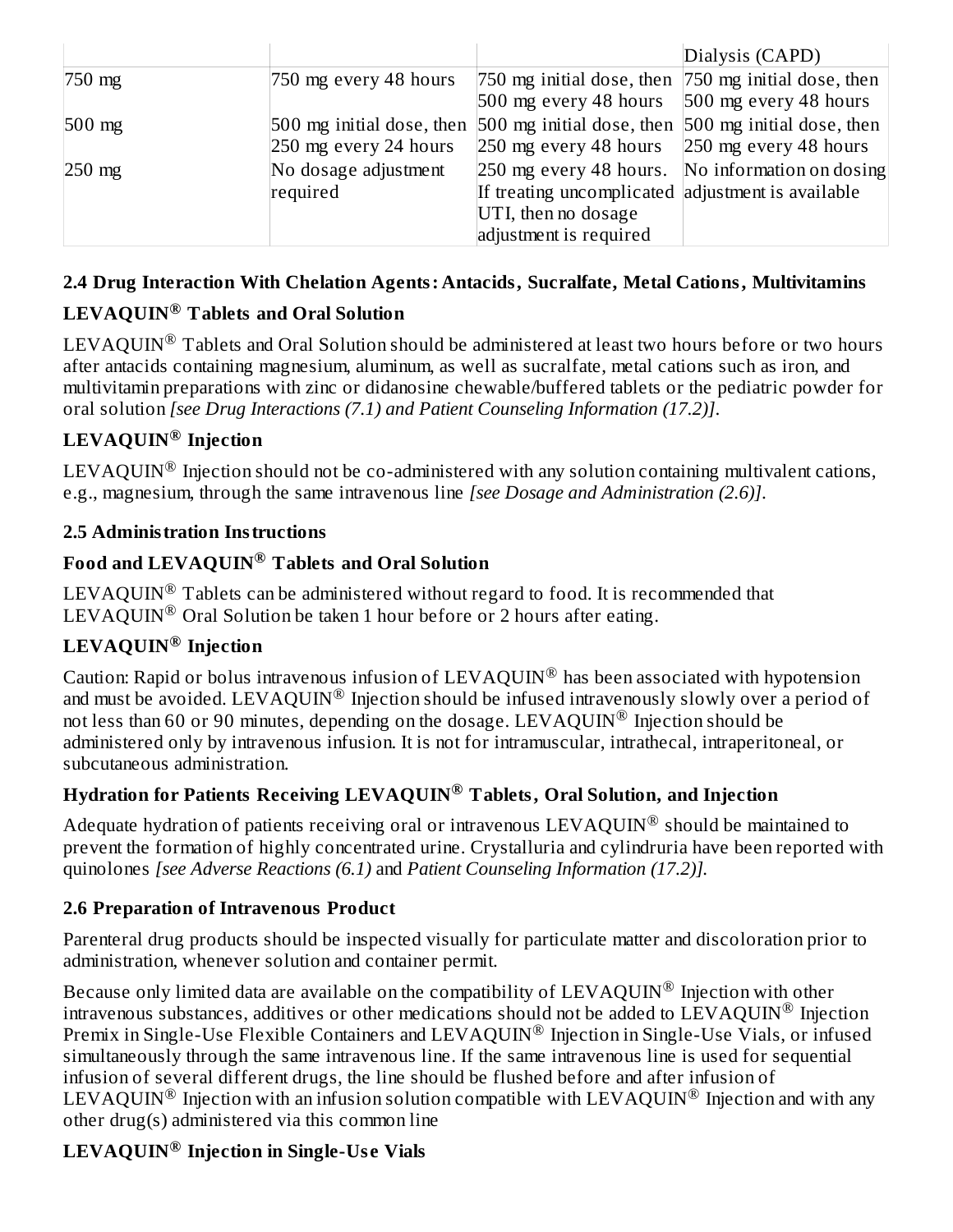Single-use vials require dilution prior to administration.

LEVAQUIN $^\circledR$  Injection is supplied in single-use vials containing a concentrated levofloxacin solution with the equivalent of 500 mg (20 mL vial) and 750 mg (30 mL vial) of levofloxacin in Water for Injection, USP. The 20 mL and 30 mL vials each contain 25 mg of levofloxacin/mL. These  $\mathop{\rm LEVAQUIN^{\tiny{\textcircled{\tiny{\rm#}}}}}$  Injection single-use vials must be further diluted with an appropriate solution prior to intravenous administration *[see Table 4]*. The concentration of the resulting diluted solution should be 5 mg/mL prior to administration.

Compatible Intravenous Solutions: Any of the following intravenous solutions may be used to prepare a 5 mg/mL levofloxacin solution with the approximate pH values:

| Intravenous Fluids                                | Final pH of LEVAQUIN <sup>®</sup> Solution |
|---------------------------------------------------|--------------------------------------------|
| 0.9% Sodium Chloride Injection, USP               | 4.71                                       |
| 5% Dextrose Injection, USP                        | 4.58                                       |
| 5% Dextrose/0.9% NaCl Injection                   | 4.62                                       |
| 5% Dextrose in Lactated Ringers                   | 4.92                                       |
| Plasma-Lyte <sup>®</sup> 56/5% Dextrose Injection | 5.03                                       |
| 5% Dextrose, 0.45% Sodium Chloride, and 0.15%     | 4.61                                       |
| Potassium Chloride Injection                      |                                            |
| Sodium Lactate Injection (M/6)                    | 5.54                                       |

#### **Table 4: Compatible Intravenous Solutions**

Since no preservative or bacteriostatic agent is present in this product, aseptic technique must be used in preparation of the final intravenous solution. Since the vials are for single-use only, any unused portion remaining in the vial should be discarded. When used to prepare two 250 mg doses from the 20 mL vial containing 500 mg of levofloxacin, the full content of the vial should be withdrawn at once using a single-entry procedure, and a second dose should be prepared and stored for subsequent use *[see Stability of LEVAQUIN® Injection Following Dilution]*.

Prepare the desired dosage of levofloxacin according to Table 5:

| Desired Dosage<br>Strength | From Appropriate Vial,<br>Withdraw Volume | Volume of Diluent | Infusion Time      |
|----------------------------|-------------------------------------------|-------------------|--------------------|
| $250 \text{ mg}$           | $ 10 \text{ mL} (20 \text{ mL}$ Vial)     | $40$ mL           | $ 60 \text{ min} $ |
| $500 \text{ mg}$           | $20 \text{ mL}$ (20 mL Vial)              | $80$ mL           | $60 \text{ min}$   |
| $750$ mg                   | $30$ mL $(30$ mL Vial)                    | $120$ mL          | $90$ min           |

## **Table 5: Preparation of LEVAQUIN Intravenous Solution ®**

For example, to prepare a 500 mg dose using the 20 mL vial (25 mg/mL), withdraw 20 mL and dilute with a compatible intravenous solution to a total volume of 100 mL.

This intravenous drug product should be inspected visually for particulate matter prior to administration. Samples containing visible particles should be discarded.

Stability of LEVAQUIN® Injection Following Dilution: LEVAQUIN® Injection, when diluted in a compatible intravenous fluid to a concentration of 5 mg/mL, is stable for 72 hours when stored at or below 25°C (77°F) and for 14 days when stored under refrigeration at 5°C (41°F) in plastic intravenous containers. Solutions that are diluted in a compatible intravenous solution and frozen in glass bottles or plastic intravenous containers are stable for 6 months when stored at - 20°C (- 4°F). Thaw frozen solutions at room temperature 25°C (77°F) or in a refrigerator 8°C (46°F). Do not force thaw by microwave irradiation or water bath immersion. Do not refreeze after initial thawing.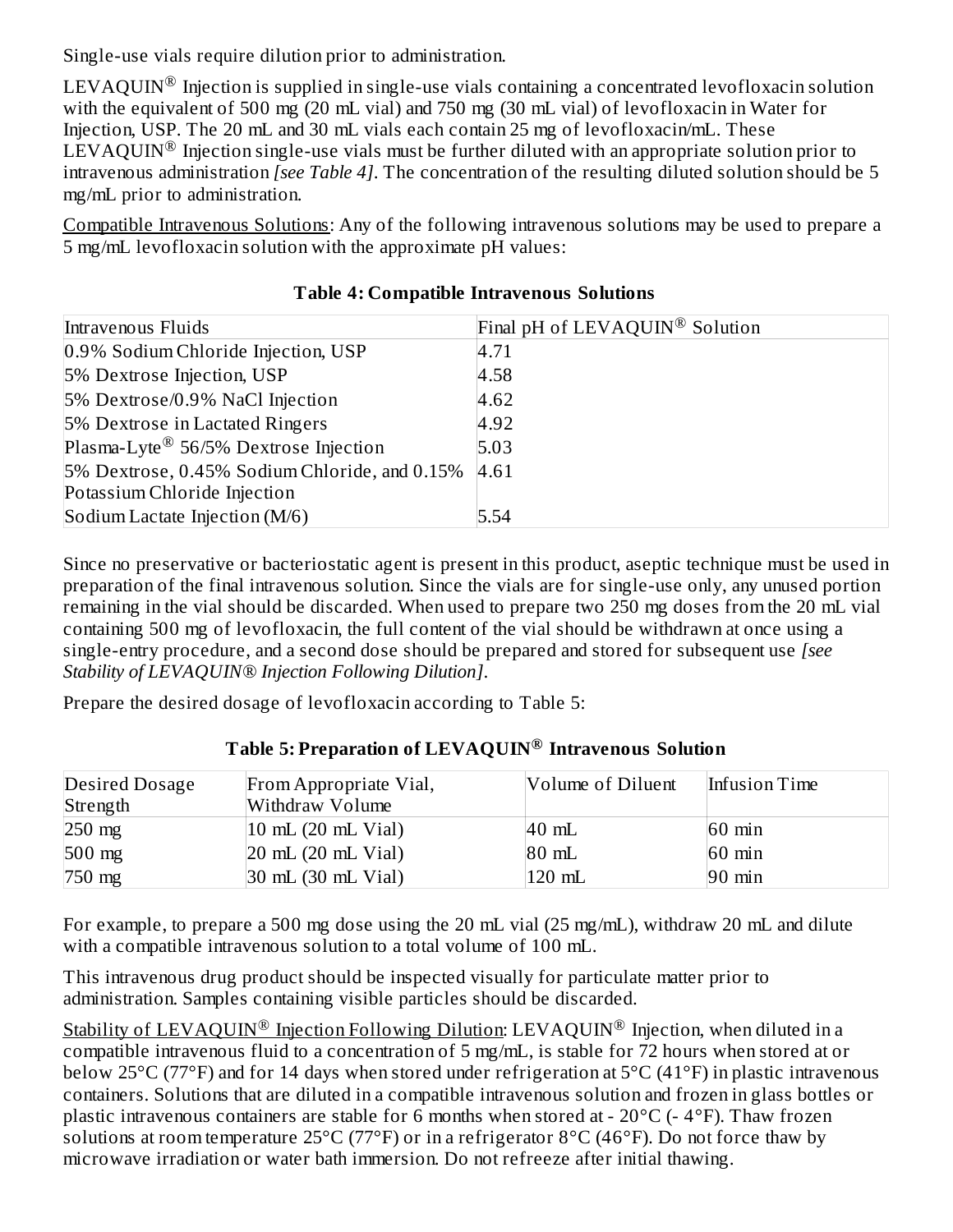# **LEVAQUIN Injection Premix in Single-Us e Flexible Containers (5 mg/mL) ®**

LEVAQUIN $^\circledR$  Injection is also supplied in flexible containers within a foil overwrap. These contain a premixed, ready to use levofloxacin solution in 5% dextrose (D5W) for single-use. The 100 mL premixed flexible containers contain either 250 mg/50 mL or 500 mg/100 mL of levofloxacin solution. The 150 mL flexible container contains 750 mg/150 mL of levofloxacin solution. The concentration of each container is 5 mg/mL. No further dilution of these preparations is necessary. Because the premix flexible containers are for single-use only, any unused portion should be discarded.

Instructions for the Use of  $\text{LEVAQUN}^{\circledR}$  Injection Premix in Flexible Containers:

- 1. Tear outer wrap at the notch and remove solution container.
- 2. Check the container for minute leaks by squeezing the inner bag firmly. If leaks are found, or if the seal is not intact, discard the solution, as the sterility may be compromised.
- 3. Do not use if the solution is cloudy or a precipitate is present.
- 4. Use sterile equipment.
- 5. **WARNING: Do not us e flexible containers in s eries connections.** Such use could result in air embolism due to residual air being drawn from the primary container before administration of the fluid from the secondary container is complete.

#### Preparation for Administration:

- 1. Close flow control clamp of administration set.
- 2. Remove cover from port at bottom of container.
- 3. Insert piercing pin of administration set into port with a twisting motion until the pin is firmly seated. **NOTE: See full directions on administration s et carton.**
- 4. Suspend container from hanger.
- 5. Squeeze and release drip chamber to establish proper fluid level in chamber during infusion of  $\mathop{\rm LEVAQUIN}\nolimits^\circledR$  Injection Premix in Flexible Containers.
- 6. Open flow control clamp to expel air from set. Close clamp.
- 7. Regulate rate of administration with flow control clamp.

## **3 DOSAGE FORMS AND STRENGTHS**

TABLETS, Film-coated, capsule-shaped

- 250 mg terra cotta pink tablets, imprinted with "250" on one side and "LEVAQUIN" on the other
- 500 mg peach tablets, imprinted with "500" on one side and "LEVAQUIN" on the other
- 750 mg white tablets, imprinted with "750" on one side and "LEVAQUIN" on the other

ORAL SOLUTION, 25mg/mL, clear yellow to clear greenish-yellow color

INJECTION, Single-Use Vials of concentrated solution for dilution for intravenous infusion, clear yellow to clear greenish-yellow in appearance

- 20 mL vial of 25 mg/mL levofloxacin solution, equivalent to 500 mg of levofloxacin
- 30 mL vial of 25 mg/mL levofloxacin solution, equivalent to 750 mg of levofloxacin

INJECTION (5 mg/mL in 5% Dextrose) Premix in Single-Use Flexible Containers, for intravenous infusion

- 100 mL container, fill volume 50 mL (equivalent to 250 mg levofloxacin)
- 100 mL container, fill volume 100 mL (equivalent to 500 mg levofloxacin)
- 150 mL container, fill volume 150 mL (equivalent to 750 mg levofloxacin)

## **4 CONTRAINDICATIONS**

LEVAQUIN $^{\circledR}$  is contraindicated in persons with known hypersensitivity to levofloxacin, or other quinolone antibacterials *[see Warnings and Precautions (5.2)].*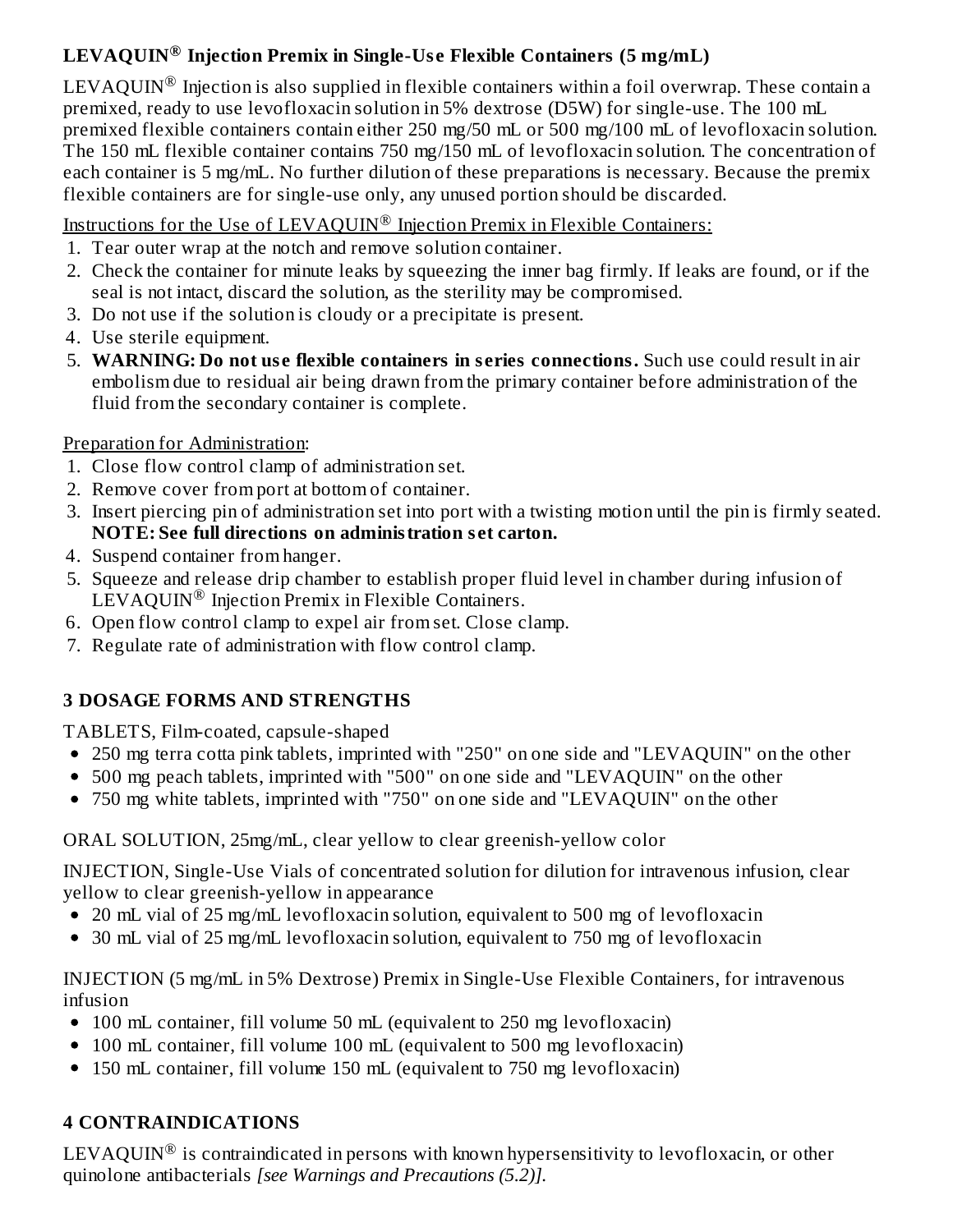#### **5 WARNINGS AND PRECAUTIONS**

#### **5.1 Tendinopathy and Tendon Rupture**

Fluoroquinolones, including  $\text{LEVAQUN}^\circledast$  , are associated with an increased risk of tendinitis and tendon rupture in all ages. This adverse reaction most frequently involves the Achilles tendon, and rupture of the Achilles tendon may require surgical repair. Tendinitis and tendon rupture in the rotator cuff (the shoulder), the hand, the biceps, the thumb, and other tendon sites have also been reported. The risk of developing fluoroquinolone-associated tendinitis and tendon rupture is further increased in older patients usually over 60 years of age, in those taking corticosteroid drugs, and in patients with kidney, heart or lung transplants. Factors, in addition to age and corticosteroid use, that may independently increase the risk of tendon rupture include strenuous physical activity, renal failure, and previous tendon disorders such as rheumatoid arthritis. Tendinitis and tendon rupture have been reported in patients taking fluoroquinolones who do not have the above risk factors. Tendon rupture can occur during or after completion of therapy; cases occurring up to several months after completion of therapy have been reported. LEVAQUIN<sup>®</sup> should be discontinued if the patient experiences pain, swelling, inflammation or rupture of a tendon. Patients should be advised to rest at the first sign of tendinitis or tendon rupture, and to contact their healthcare provider regarding changing to a nonquinolone antimicrobial drug. *[see Adverse Reactions (6.3); Patient Counseling Information (17.3)]*.

## **5.2 Hypers ensitivity Reactions**

Serious and occasionally fatal hypersensitivity and/or anaphylactic reactions have been reported in patients receiving therapy with fluoroquinolones, including LEVAQUIN<sup>®</sup>. These reactions often occur following the first dose. Some reactions have been accompanied by cardiovascular collapse, hypotension/shock, seizure, loss of consciousness, tingling, angioedema (including tongue, laryngeal, throat, or facial edema/swelling), airway obstruction (including bronchospasm, shortness of breath, and acute respiratory distress), dyspnea, urticaria, itching, and other serious skin reactions. LEVAQUIN ® should be discontinued immediately at the first appearance of a skin rash or any other sign of hypersensitivity. Serious acute hypersensitivity reactions may require treatment with epinephrine and other resuscitative measures, including oxygen, intravenous fluids, antihistamines, corticosteroids, pressor amines, and airway management, as clinically indicated *[see Adverse Reactions (6); Patient Counseling Information (17.3)].*

## **5.3 Other Serious and Sometimes Fatal Reactions**

Other serious and sometimes fatal events, some due to hypersensitivity, and some due to uncertain etiology, have been reported rarely in patients receiving therapy with fluoroquinolones, including LEVAQUIN<sup>®</sup>. These events may be severe and generally occur following the administration of multiple doses. Clinical manifestations may include one or more of the following:

- fever, rash, or severe dermatologic reactions (e.g., toxic epidermal necrolysis, Stevens-Johnson Syndrome);
- vasculitis; arthralgia; myalgia; serum sickness;
- allergic pneumonitis;
- interstitial nephritis; acute renal insufficiency or failure;
- hepatitis; jaundice; acute hepatic necrosis or failure;
- anemia, including hemolytic and aplastic; thrombocytopenia, including thrombotic thrombocytopenic purpura; leukopenia; agranulocytosis; pancytopenia; and/or other hematologic abnormalities.

The drug should be discontinued immediately at the first appearance of skin rash, jaundice, or any other sign of hypersensitivity and supportive measures instituted *[see Adverse Reactions (6); Patient Counseling Information (17.3)].*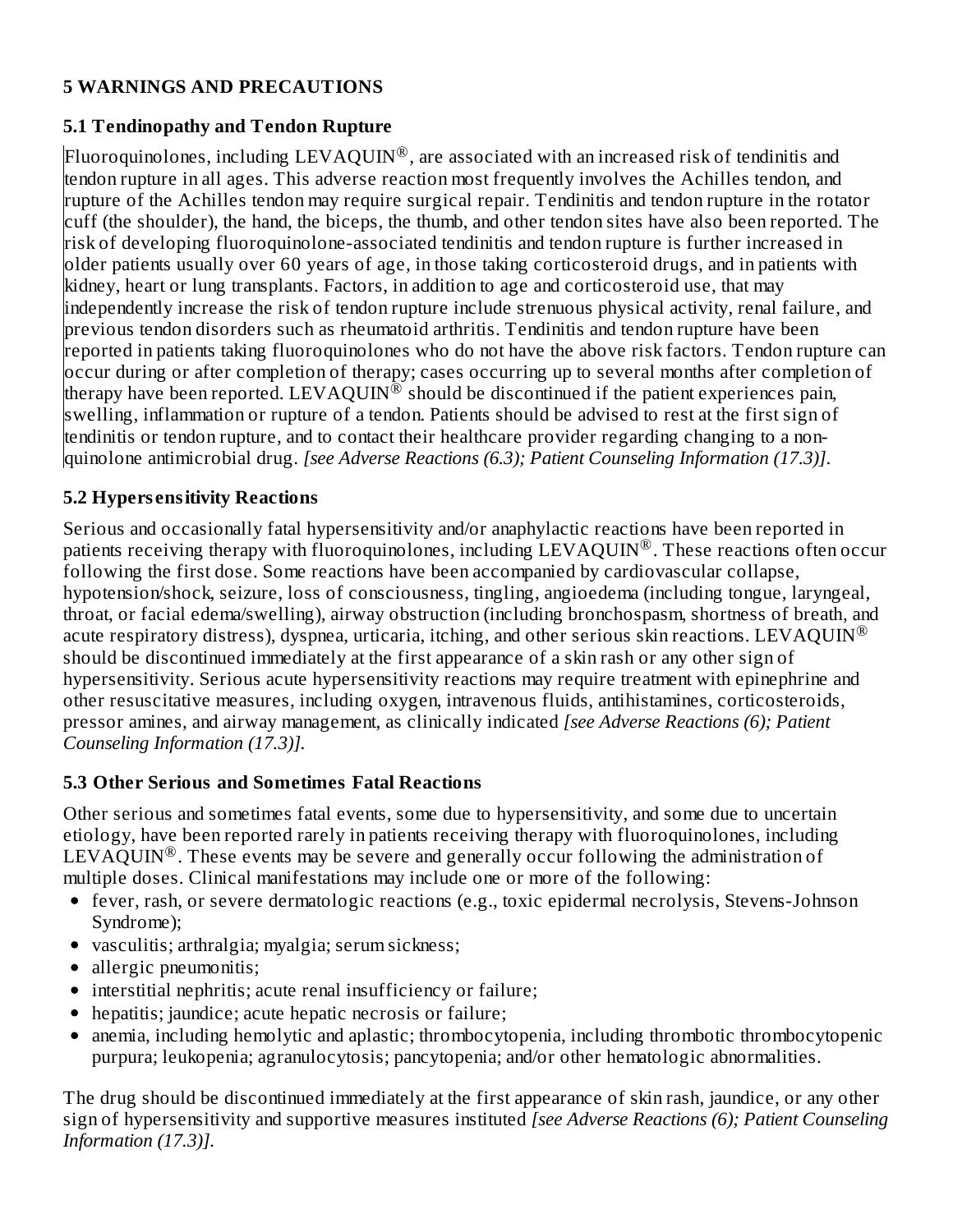# **5.4 Hepatotoxicity**

Post-marketing reports of severe hepatotoxicity (including acute hepatitis and fatal events) have been received for patients treated with  $\operatorname{LEVAQUIN}^{\bar{\textcircled{\tiny 8}}}$  . No evidence of serious drug-associated hepatotoxicity was detected in clinical trials of over 7,000 patients. Severe hepatotoxicity generally occurred within 14 days of initiation of therapy and most cases occurred within 6 days. Most cases of severe hepatotoxicity were not associated with hypersensitivity *[see Warnings and Precautions (5.3)]*. The majority of fatal hepatotoxicity reports occurred in patients 65 years of age or older and most were not associated with hypersensitivity. LEVAQUIN® should be discontinued immediately if the patient develops signs and symptoms of hepatitis *[see Adverse Reactions (6); Patient Counseling Information (17.3).]*]

# **5.5 Central Nervous System Effects**

Convulsions and toxic psychoses have been reported in patients receiving fluoroquinolones, including  $LEVAQUIN^@$ . Fluoroquinolones may also cause increased intracranial pressure and central nervous system stimulation which may lead to tremors, restlessness, anxiety, lightheadedness, confusion, hallucinations, paranoia, depression, nightmares, insomnia, and, rarely, suicidal thoughts or acts. These reactions may occur following the first dose. If these reactions occur in patients receiving LEVAQUIN<sup>®</sup>, the drug should be discontinued and appropriate measures instituted. As with other fluoroquinolones, LEVAQUIN® should be used with caution in patients with a known or suspected central nervous system (CNS) disorder that may predispose them to seizures or lower the seizure threshold (e.g., severe cerebral arteriosclerosis, epilepsy) or in the presence of other risk factors that may predispose them to seizures or lower the seizure threshold (e.g., certain drug therapy, renal dysfunction.) *[see Adverse Reactions (6)*; *Drug Interactions (7.4, 7.5)*; *Patient Counseling Information (17.3)]*.

#### **5.6 Clostridium difficile-Associated Diarrhea**

*Clostridium difficile*-associated diarrhea (CDAD) has been reported with use of nearly all antibacterial agents, including LEVAQUIN®, and may range in severity from mild diarrhea to fatal colitis. Treatment with antibacterial agents alters the normal flora of the colon leading to overgrowth of *C. difficile*.

*C. difficile* produces toxins A and B which contribute to the development of CDAD. Hypertoxin producing strains of *C. difficile* cause increased morbidity and mortality, as these infections can be refractory to antimicrobial therapy and may require colectomy. CDAD must be considered in all patients who present with diarrhea following antibiotic use. Careful medical history is necessary since CDAD has been reported to occur over two months after the administration of antibacterial agents.

If CDAD is suspected or confirmed, ongoing antibiotic use not directed against *C. difficile* may need to be discontinued. Appropriate fluid and electrolyte management, protein supplementation, antibiotic treatment of *C. difficile,* and surgical evaluation should be instituted as clinically indicated *[see Adverse Reactions (6.2), Patient Counseling Information (17.3)].*

# **5.7 Peripheral Neuropathy**

Rare cases of sensory or sensorimotor axonal polyneuropathy affecting small and/or large axons resulting in paresthesias, hypoesthesias, dysesthesias and weakness have been reported in patients receiving fluoroquinolones, including LEVAQUIN®. LEVAQUIN® should be discontinued if the patient experiences symptoms of neuropathy including pain, burning, tingling, numbness, and/or weakness or other alterations of sensation including light touch, pain, temperature, position sense, and vibratory sensation in order to prevent the development of an irreversible condition *[see Adverse Reactions (6), Patient Counseling Information (17.3)]*

# **5.8 Prolongation of the QT Interval**

Some fluoroquinolones, including LEVAQUIN®, have been associated with prolongation of the QT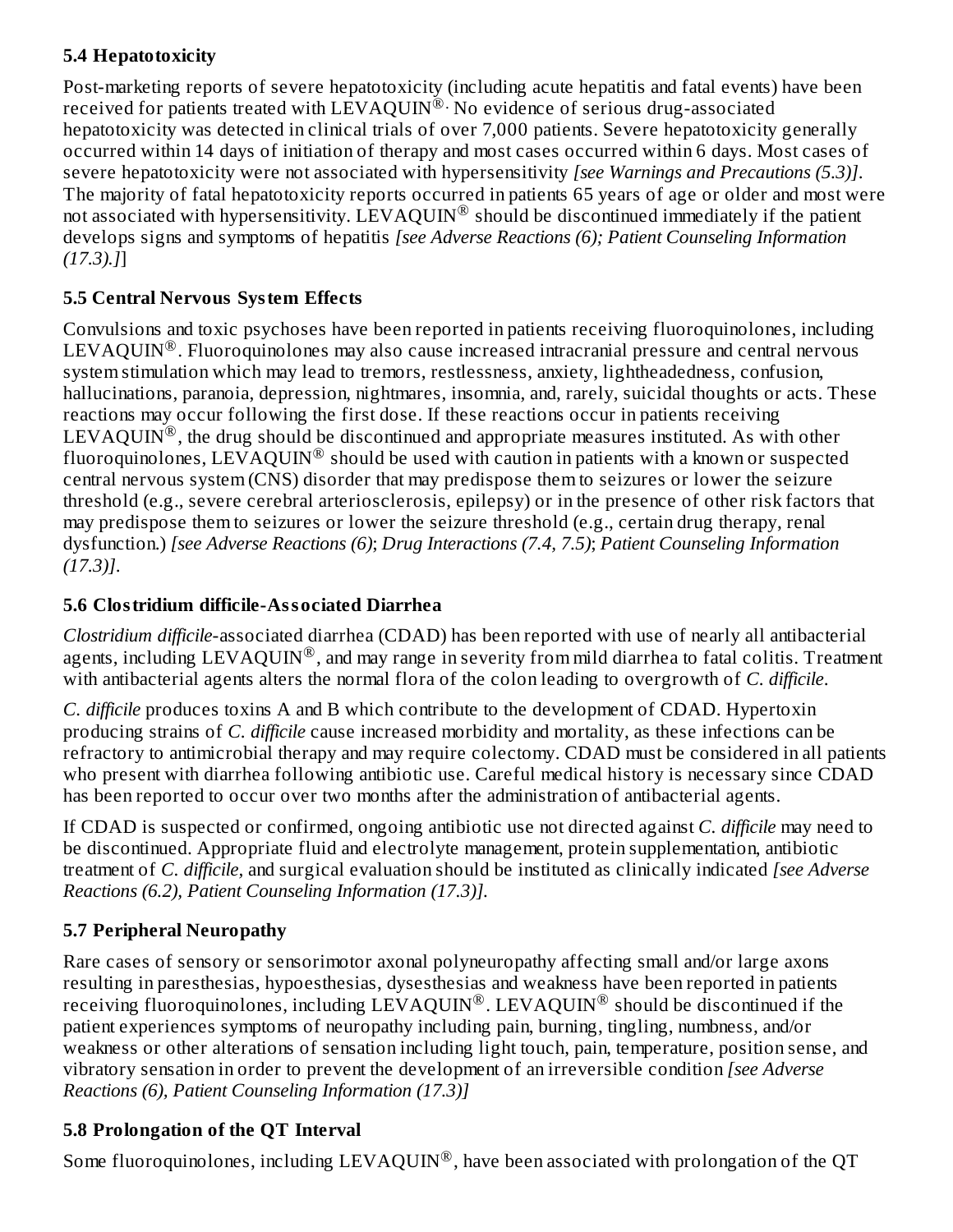interval on the electrocardiogram and infrequent cases of arrhythmia. Rare cases of torsade de pointes have been spontaneously reported during postmarketing surveillance in patients receiving fluoroquinolones, including LEVAQUIN®. LEVAQUIN® should be avoided in patients with known prolongation of the QT interval, patients with uncorrected hypokalemia, and patients receiving Class IA (quinidine, procainamide), or Class III (amiodarone, sotalol) antiarrhythmic agents. Elderly patients may be more susceptible to drug-associated effects on the QT interval *[see Adverse Reactions (6.3), Use in Specific Populations (8.5), and Patient Counseling Information (17.3)].*

# **5.9 Mus culoskeletal Disorders in Pediatric Patients and Arthropathic Effects in Animals**

LEVAQUIN $^{\circledR}$  is indicated in pediatric patients (≥6 months of age) only for the prevention of inhalational anthrax (post-exposure) *[see Indications and Usage (1.13)]*. An increased incidence of musculoskeletal disorders (arthralgia, arthritis, tendonopathy, and gait abnormality) compared to controls has been observed in pediatric patients receiving LEVAQUIN *[see Use in Specific Populations* ® *(8.4)]*.

In immature rats and dogs, the oral and intravenous administration of levofloxacin resulted in increased osteochondrosis. Histopathological examination of the weight-bearing joints of immature dogs dosed with levofloxacin revealed persistent lesions of the cartilage. Other fluoroquinolones also produce similar erosions in the weight-bearing joints and other signs of arthropathy in immature animals of various species *[see Animal Toxicology and/or Pharmacology (13.2)].*

## **5.10 Blood Glucos e Disturbances**

As with other fluoroquinolones, disturbances of blood glucose, including symptomatic hyper- and hypoglycemia, have been reported with LEVAQUIN®, usually in diabetic patients receiving concomitant treatment with an oral hypoglycemic agent (e.g., glyburide) or with insulin. In these patients, careful monitoring of blood glucose is recommended. If a hypoglycemic reaction occurs in a patient being treated with LEVAQUIN®, LEVAQUIN® should be discontinued and appropriate therapy should be initiated immediately *[see Adverse Reactions (6.2); Drug Interactions (7.3); Patient Counseling Information (17.4)].*

## **5.11 Photos ensitivity/Phototoxicity**

Moderate to severe photosensitivity/phototoxicity reactions, the latter of which may manifest as exaggerated sunburn reactions (e.g., burning, erythema, exudation, vesicles, blistering, edema) involving areas exposed to light (typically the face, "V" area of the neck, extensor surfaces of the forearms, dorsa of the hands), can be associated with the use of fluoroquinolones after sun or UV light exposure. Therefore, excessive exposure to these sources of light should be avoided. Drug therapy should be discontinued if photosensitivity/phototoxicity occurs *[see Adverse Reactions (6.3); Patient Counseling Information (17.3)]*.

# **5.12 Development of Drug Resistant Bacteria**

Prescribing  $\text{LEVAQUIN}^\circledR$  in the absence of a proven or strongly suspected bacterial infection or a prophylactic indication is unlikely to provide benefit to the patient and increases the risk of the development of drug-resistant bacteria *[see Patient Counseling Information (17.1)].*

## **6 ADVERSE REACTIONS**

# **6.1 Serious and Otherwis e Important Advers e Reactions**

The following serious and otherwise important adverse drug reactions are discussed in greater detail in other sections of labeling:

- Tendon Effects *[see Warnings and Precautions (5.1)]*
- Hypersensitivity Reactions *[see Warnings and Precautions (5.2)]*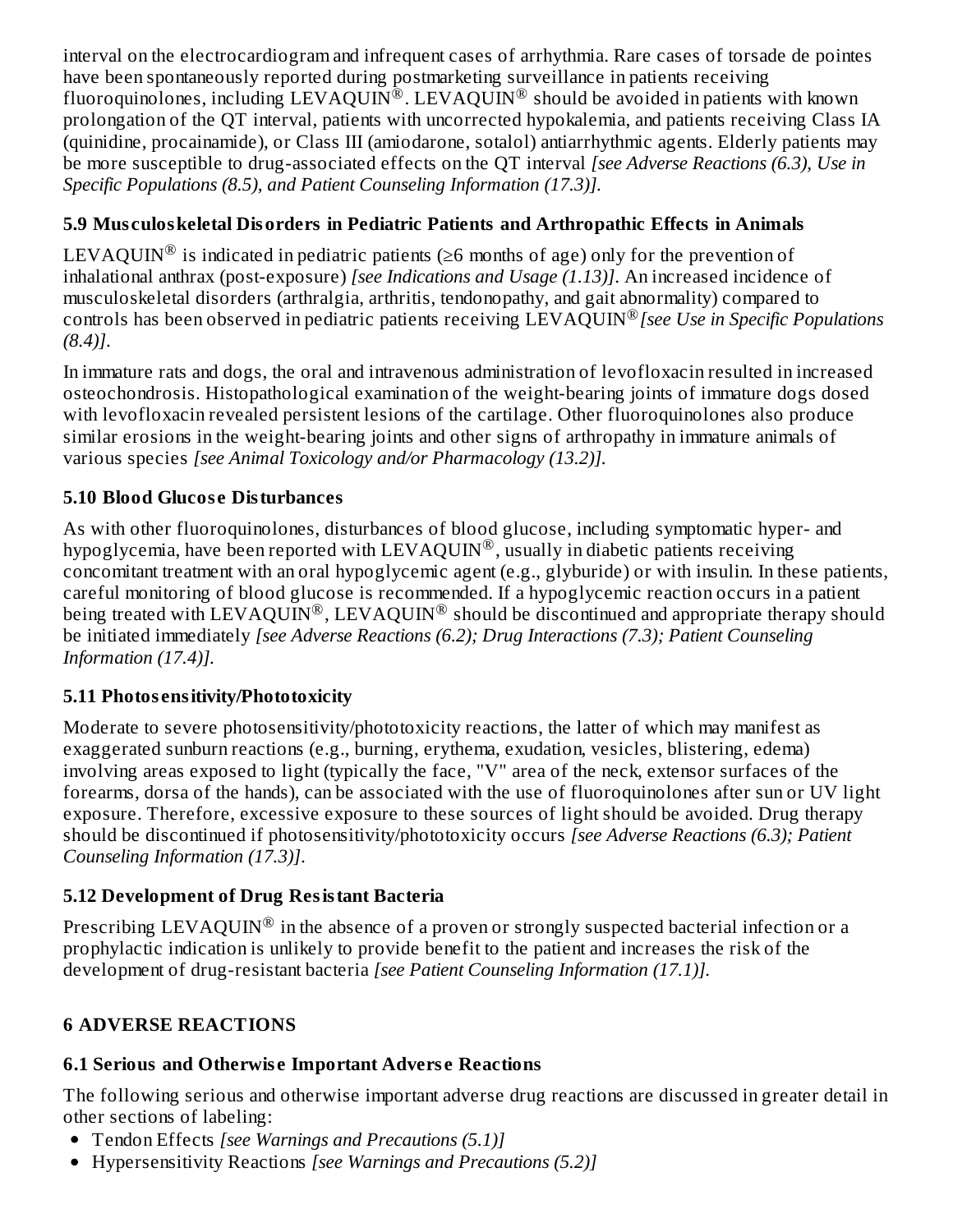- Other Serious and Sometimes Fatal Reactions *[see Warnings and Precautions (5.3)]*  $\bullet$
- Hepatotoxicity *[see Warnings and Precautions (5.4)]*
- Central Nervous System Effects *[see Warnings and Precautions (5.5)]*
- *Clostridium difficile*-Associated Diarrhea *[see Warnings and Precautions (5.6)]*
- Peripheral Neuropathy *[see Warnings and Precautions (5.7)]*
- Prolongation of the QT Interval *[see Warnings and Precautions (5.8)]*
- Musculoskeletal Disorders in Pediatric Patients *[see Warnings and Precautions (5.9)]*
- Blood Glucose Disturbances *[see Warnings and Precautions (5.10)]*
- Photosensitivity/Phototoxicity *[see Warnings and Precautions (5.11)]*
- Development of Drug Resistant Bacteria *[see Warnings and Precautions (5.12)]*  $\bullet$

Hypotension has been associated with rapid or bolus intravenous infusion of  $\text{LEVAQUN}^\circledR$  . LEVAQUIN<sup>®</sup> should be infused slowly over 60 to 90 minutes, depending on dosage *[see Dosage and Administration (2.5)].*

Crystalluria and cylindruria have been reported with quinolones, including  $\text{LEVAQUN}^\circledR$ . Therefore, adequate hydration of patients receiving  $\text{LEVAQUN}^{\circledR}$  should be maintained to prevent the formation of a highly concentrated urine *[see Dosage and Administration (2.5)].*

## **6.2 Clinical Trial Experience**

Because clinical trials are conducted under widely varying conditions, adverse reaction rates observed in the clinical trials of a drug cannot be directly compared to rates in the clinical trials of another drug and may not reflect the rates observed in practice.

The data described below reflect exposure to  $\text{LEVAQUIN}^{\circledR}$  in 7537 patients in 29 pooled Phase 3 clinical trials. The population studied had a mean age of 50 years (approximately 74% of the population was < 65 years of age), 50% were male, 71% were Caucasian, 19% were Black. Patients were treated with LEVAQUIN for a wide variety of infectious diseases *[see Indications and Usage (1)]*. Patients ® received LEVAQUIN® doses of 750 mg once daily, 250 mg once daily, or 500 mg once or twice daily. Treatment duration was usually 3–14 days, and the mean number of days on therapy was 10 days.

The overall incidence, type and distribution of adverse reactions was similar in patients receiving LEVAQUIN<sup>®</sup> doses of 750 mg once daily, 250 mg once daily, and 500 mg once or twice daily. Discontinuation of LEVAQUIN<sup>®</sup> due to adverse drug reactions occurred in 4.3% of patients overall, 3.8% of patients treated with the 250 mg and 500 mg doses and 5.4% of patients treated with the 750 mg dose. The most common adverse drug reactions leading to discontinuation with the 250 and 500 mg doses were gastrointestinal (1.4%), primarily nausea (0.6%); vomiting (0.4%); dizziness (0.3%); and headache (0.2%). The most common adverse drug reactions leading to discontinuation with the 750 mg dose were gastrointestinal (1.2%), primarily nausea (0.6%), vomiting (0.5%); dizziness (0.3%); and headache (0.3%).

Adverse reactions occurring in ≥1% of LEVAQUIN®-treated patients and less common adverse reactions, occurring in 0.1 to <1% of LEVAQUIN®-treated patients, are shown in Table 6 and Table 7, respectively. The most common adverse drug reactions (≥3%) are nausea, headache, diarrhea, insomnia, constipation, and dizziness.

| System/Organ Class                 | Adverse Reaction                                           | $\%$<br>$(N=7537)$ |
|------------------------------------|------------------------------------------------------------|--------------------|
| <b>Infections and Infestations</b> | moniliasis                                                 |                    |
| <b>Psychiatric Disorders</b>       | insommia <sup>*</sup> [see Warnings and Precautions (5.5)] | 4                  |
| <b>Nervous System Disorders</b>    | headache                                                   | h                  |
|                                    | dizziness [see Warnings and Precautions $(5.5)$ ]          |                    |

#### **Table 6: Common (≥1%) Advers e Reactions Reported in Clinical Trials with LEVAQUIN ®**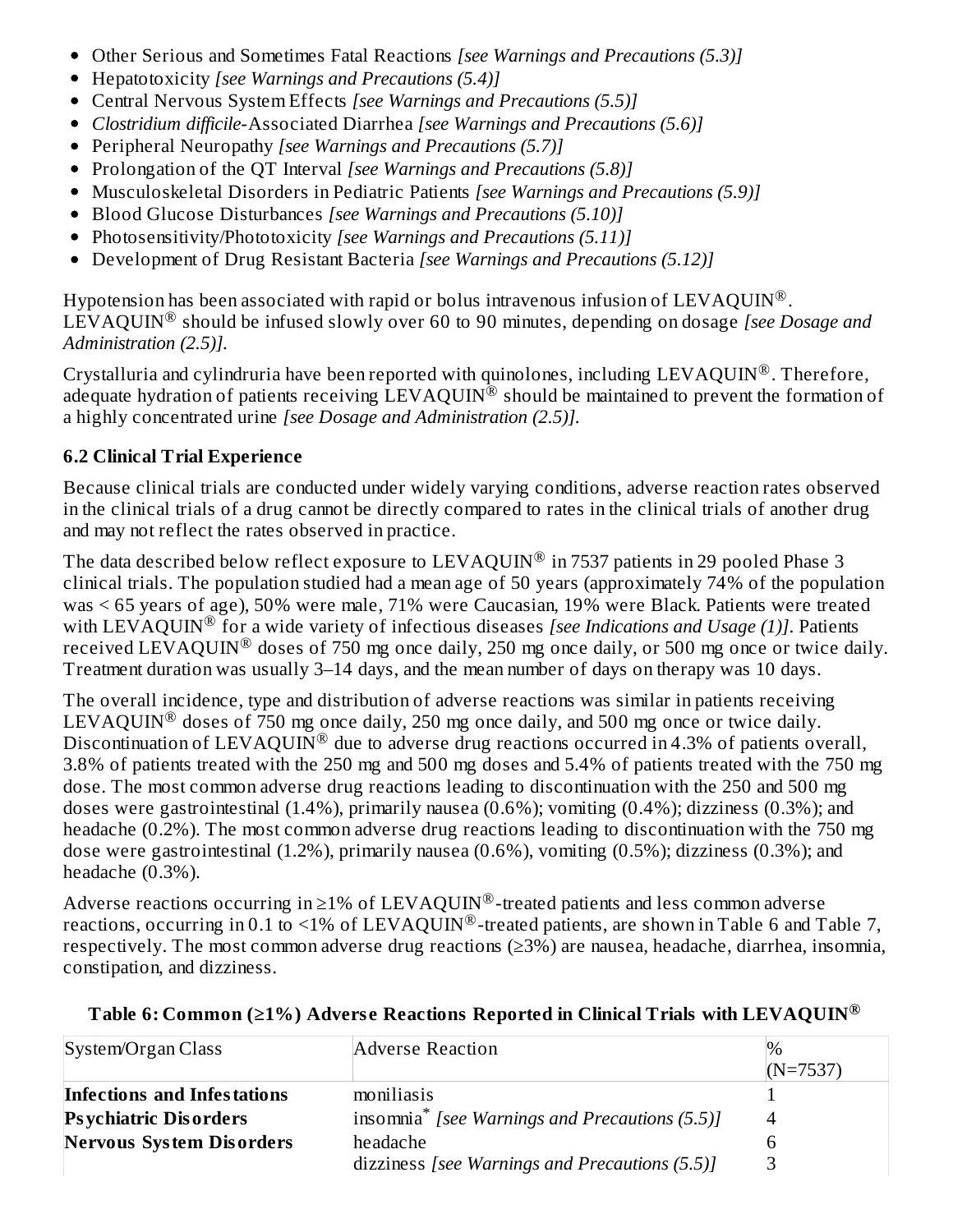| <b>Respiratory, Thoracic and</b><br><b>Mediastinal Disorders</b> | dyspnea [see Warnings and Precautions (5.2)] |               |   |
|------------------------------------------------------------------|----------------------------------------------|---------------|---|
| <b>Gas trointes tinal Dis orders</b>                             | nausea                                       |               |   |
|                                                                  | diarrhea                                     |               | 5 |
|                                                                  | constipation                                 |               | З |
|                                                                  | abdominal pain                               |               |   |
|                                                                  | vomiting                                     |               |   |
|                                                                  | dyspepsia                                    |               |   |
| <b>Skin and Subcutaneous Tissue</b>                              | rash [see Warnings and Precautions (5.2)]    |               |   |
| <b>Disorders</b>                                                 | pruritus                                     |               |   |
| <b>Reproductive System and Breast vaginitis</b>                  |                                              | $1^{\dagger}$ |   |
| <b>Disorders</b>                                                 |                                              |               |   |
| <b>General Disorders and</b>                                     | edema                                        |               |   |
| <b>Administration Site Conditions</b>                            | injection site reaction                      |               |   |
|                                                                  | chest pain                                   |               |   |

\* N=7274

† N=3758 (women)

#### **Table 7: Less Common (0.1 to 1%) Advers e Reactions Reported in Clinical Trials with LEVAQUIN<sup>®</sup> (N=7537)**

| System/Organ Class                        | <b>Adverse Reaction</b>                                    |
|-------------------------------------------|------------------------------------------------------------|
| <b>Infections and Infestations</b>        | genital moniliasis                                         |
| <b>Blood and Lymphatic System</b>         | lanemia                                                    |
| <b>Disorders</b>                          | thrombocytopenia                                           |
|                                           | granulocytopenia                                           |
|                                           | [see Warnings and Precautions (5.3)]                       |
| <b>Immune System Disorders</b>            | allergic reaction [See Warnings and Precautions (5.2,5.3)] |
| <b>Metabolism and Nutrition Disorders</b> | hyperglycemia                                              |
|                                           | hypoglycemia                                               |
|                                           | [see Warnings and Precautions (5.10)]                      |
|                                           | hyperkalemia                                               |
| <b>Psychiatric Disorders</b>              | anxiety                                                    |
|                                           | agitation                                                  |
|                                           | confusion                                                  |
|                                           | depression                                                 |
|                                           | hallucination                                              |
|                                           | nightmare*                                                 |
|                                           | [see Warnings and Precautions (5.5)]                       |
|                                           |                                                            |
|                                           | sleep disorder*<br>anorexia                                |
|                                           | abnormal dreaming <sup>*</sup>                             |
| <b>Nervous System Disorders</b>           | tremor                                                     |
|                                           | convulsions                                                |
|                                           | [see Warnings and Precautions (5.5)]                       |
|                                           |                                                            |
|                                           | paresthesia [see Warnings and Precautions (5.7)]           |
|                                           | vertigo                                                    |
|                                           | hypertonia                                                 |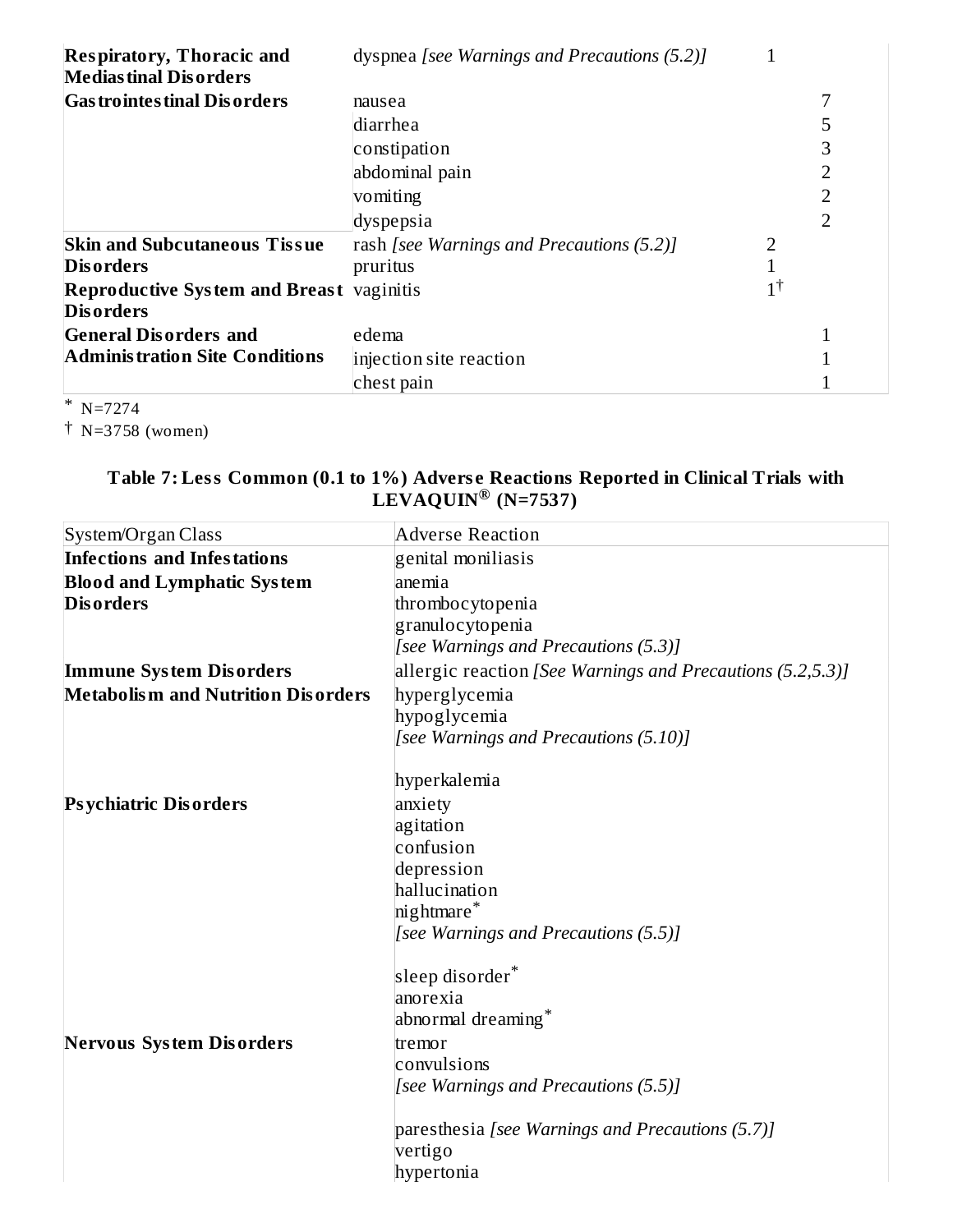|                                              | hyperkinesias                                               |
|----------------------------------------------|-------------------------------------------------------------|
|                                              | abnormal gait                                               |
|                                              | somnolence <sup>*</sup>                                     |
|                                              | syncope                                                     |
| <b>Respiratory, Thoracic and Mediastinal</b> | epistaxis                                                   |
| <b>Disorders</b>                             |                                                             |
| <b>Cardiac Disorders</b>                     | cardiac arrest                                              |
|                                              | palpitation                                                 |
|                                              | ventricular tachycardia                                     |
|                                              | ventricular arrhythmia                                      |
| <b>Vascular Disorders</b>                    | phlebitis                                                   |
| <b>Gas trointes tinal Dis orders</b>         | gastritis                                                   |
|                                              | stomatitis                                                  |
|                                              | pancreatitis                                                |
|                                              | esophagitis                                                 |
|                                              | gastroenteritis                                             |
|                                              | glossitis                                                   |
|                                              | pseudomembraneous/ C. difficile colitis [see Warnings and   |
|                                              | Precautions (5.6)]                                          |
| <b>Hepatobiliary Disorders</b>               | abnormal hepatic function                                   |
|                                              | increased hepatic enzymes                                   |
|                                              | increased alkaline phosphatase                              |
| <b>Skin and Subcutaneous Tissue</b>          | urticaria [see Warnings and Precautions (5.2)]              |
| <b>Disorders</b>                             |                                                             |
| <b>Musculoskeletal and Connective</b>        | arthralgia                                                  |
| <b>Tissue Disorders</b>                      | tendonitis                                                  |
|                                              | [see Warnings and Precautions (5.1)]                        |
|                                              |                                                             |
|                                              | myalgia                                                     |
|                                              | skeletal pain                                               |
| <b>Renal and Urinary Disorders</b>           | abnormal renal function                                     |
|                                              | acute renal failure [see Warnings and Precautions $(5.3)$ ] |

 $* \, N = 7274$ 

In clinical trials using multiple-dose therapy, ophthalmologic abnormalities, including cataracts and multiple punctate lenticular opacities, have been noted in patients undergoing treatment with quinolones, including  $LEVAQUIN^{\circledR}$ . The relationship of the drugs to these events is not presently established.

#### **6.3 Postmarketing Experience**

Table 8 lists adverse reactions that have been identified during post-approval use of LEVAQUIN $^\circledR$ . Because these reactions are reported voluntarily from a population of uncertain size, reliably estimating their frequency or establishing a causal relationship to drug exposure is not always possible.

| System/Organ Class                | <b>Adverse Reaction</b>              |
|-----------------------------------|--------------------------------------|
| <b>Blood and Lymphatic System</b> | pancytopenia                         |
| <b>Disorders</b>                  | aplastic anemia                      |
|                                   | leukopenia                           |
|                                   | hemolytic anemia                     |
|                                   | [see Warnings and Precautions (5.3)] |

#### **Table 8: Postmarketing Reports Of Advers e Drug Reactions**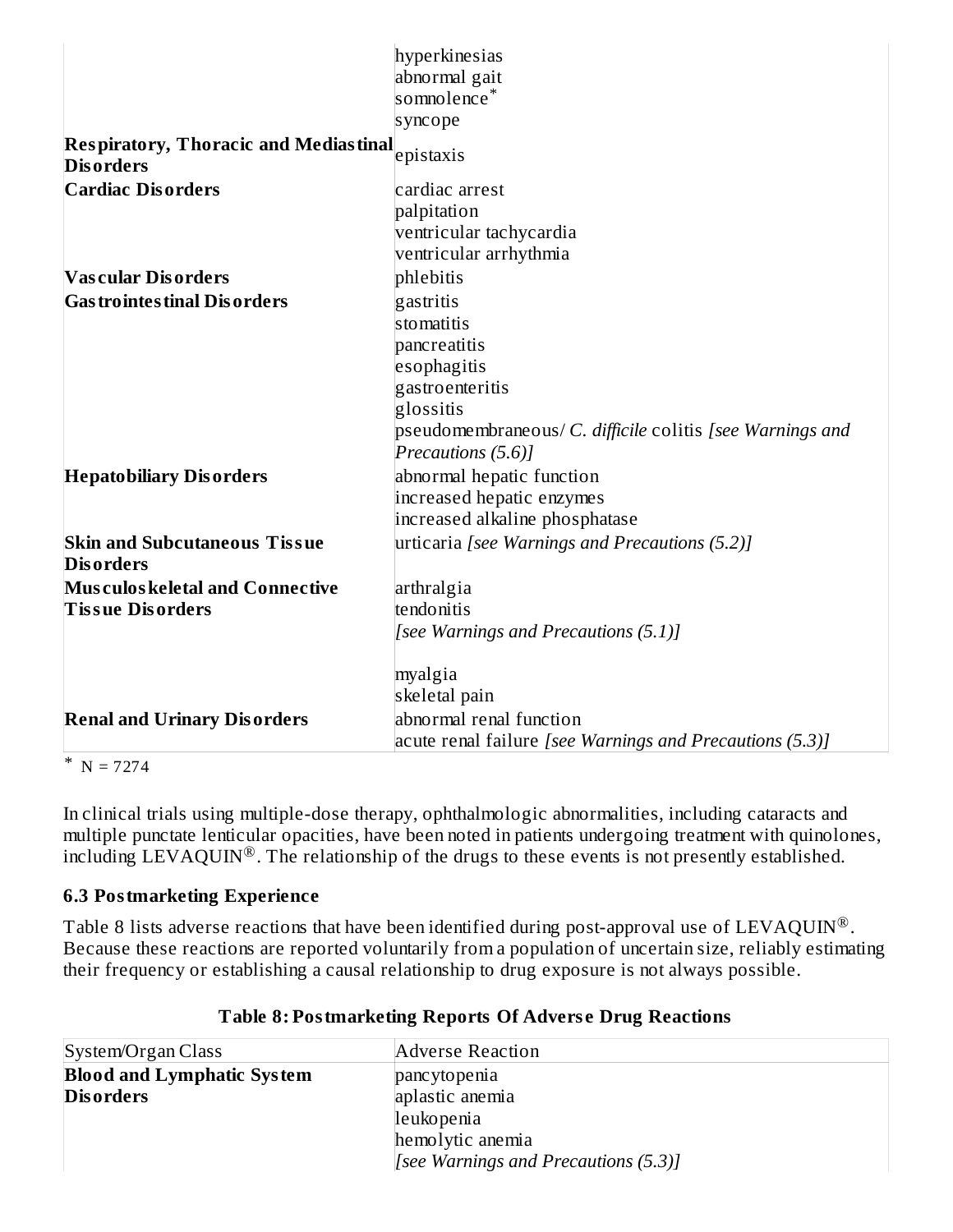|                                                         | eosinophilia                                                                                            |
|---------------------------------------------------------|---------------------------------------------------------------------------------------------------------|
| <b>Immune System Disorders</b>                          | hypersensitivity reactions, sometimes fatal including:                                                  |
|                                                         | anaphylactic/anaphylactoid reactions                                                                    |
|                                                         | anaphylactic shock                                                                                      |
|                                                         | angioneurotic edema                                                                                     |
|                                                         | serum sickness                                                                                          |
|                                                         | [see Warnings and Precautions (5.2,5.3)]                                                                |
| <b>Psychiatric Disorders</b>                            | psychosis                                                                                               |
|                                                         | paranoia                                                                                                |
|                                                         | isolated reports of suicide attempt and suicidal ideation                                               |
|                                                         | [see Warnings and Precautions (5.5)]                                                                    |
| <b>Nervous System Disorders</b>                         | anosmia                                                                                                 |
|                                                         | ageusia                                                                                                 |
|                                                         | parosmia                                                                                                |
|                                                         | dysgeusia                                                                                               |
|                                                         | peripheral neuropathy [see Warnings and Precautions (5.7)]                                              |
|                                                         | isolated reports of encephalopathy                                                                      |
|                                                         | abnormal electroencephalogram (EEG)<br>dysphonia                                                        |
| <b>Eye Disorders</b>                                    | vision disturbance, including diplopia                                                                  |
|                                                         | visual acuity reduced                                                                                   |
|                                                         | vision blurred                                                                                          |
|                                                         | scotoma                                                                                                 |
| <b>Ear and Labyrinth Disorders</b>                      | hypoacusis                                                                                              |
|                                                         | tinnitus                                                                                                |
| <b>Cardiac Disorders</b>                                | isolated reports of torsade de pointes                                                                  |
|                                                         | electrocardiogram QT prolonged                                                                          |
|                                                         | [see Warnings and Precautions (5.8)]                                                                    |
|                                                         |                                                                                                         |
|                                                         | tachycardia                                                                                             |
| Vascular Disorders                                      | vasodilatation                                                                                          |
|                                                         | <b>Respiratory, Thoracic and Mediastinal</b> isolated reports of allergic pneumonitis [see Warnings and |
| <b>Disorders</b>                                        | Precautions (5.3)]                                                                                      |
| <b>Hepatobiliary Disorders</b>                          | hepatic failure (including fatal cases)                                                                 |
|                                                         | hepatitis                                                                                               |
|                                                         | jaundice                                                                                                |
|                                                         | [see Warnings and Precautions (5.3), (5.4)]                                                             |
| <b>Skin and Subcutaneous Tissue</b><br><b>Disorders</b> | bullous eruptions to include:                                                                           |
|                                                         | Stevens-Johnson Syndrome<br>toxic epidermal necrolysis                                                  |
|                                                         | erythema multiforme                                                                                     |
|                                                         | [see Warnings and Precautions (5.3)]                                                                    |
|                                                         |                                                                                                         |
|                                                         | photosensitivity/phototoxicity reaction [see Warnings and                                               |
|                                                         | Precautions (5.11)]                                                                                     |
|                                                         | leukocytoclastic vasculitis                                                                             |
| <b>Musculoskeletal and Connective</b>                   | tendon rupture [see Warnings and Precautions $(5.1)$ ]                                                  |
| <b>Tissue Disorders</b>                                 | muscle injury, including rupture                                                                        |
|                                                         | rhabdomyolysis                                                                                          |
| <b>Renal and Urinary Disorders</b>                      | interstitial nephritis [see Warnings and Precautions (5.3)].                                            |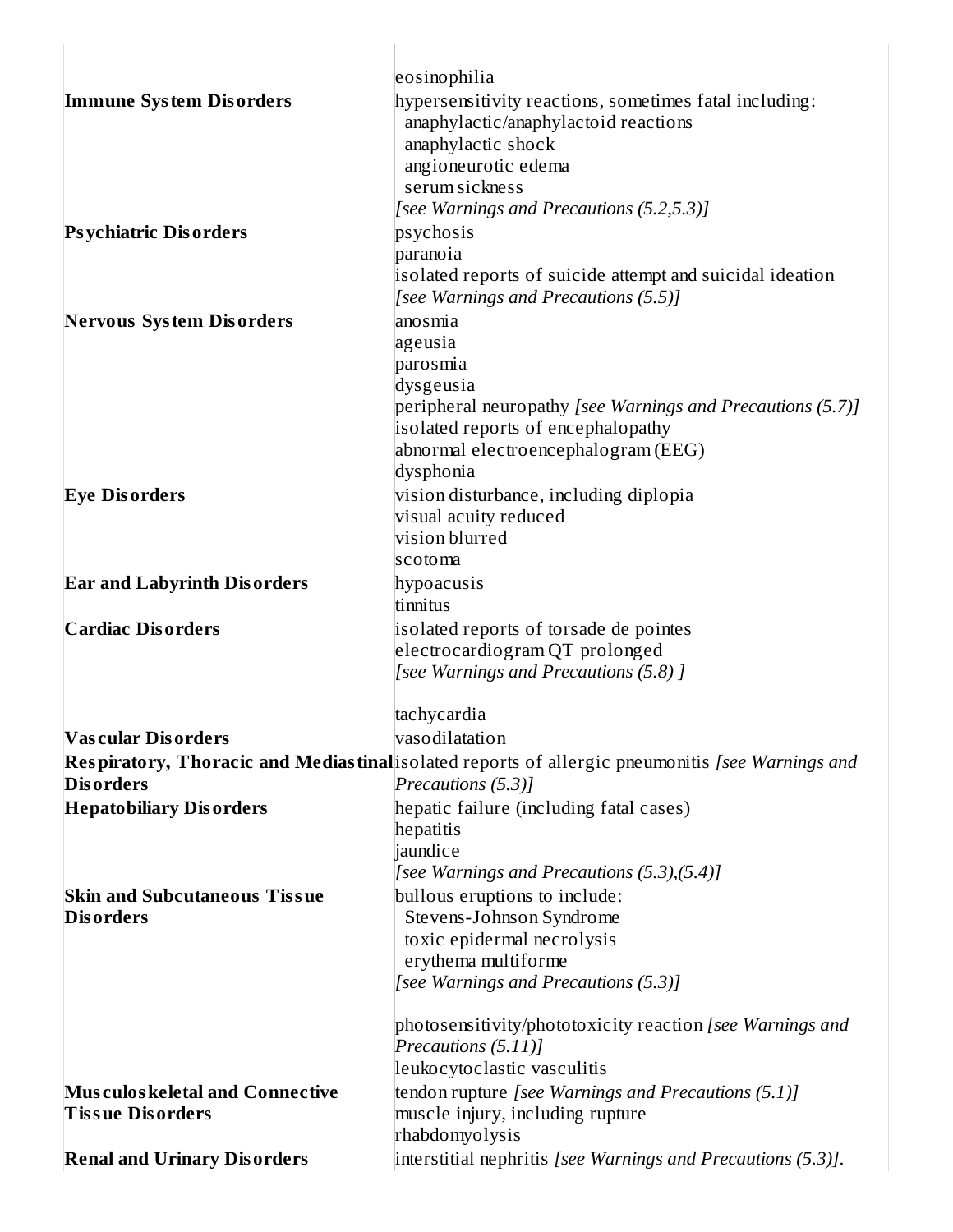#### **7 DRUG INTERACTIONS**

#### **7.1 Chelation Agents: Antacids, Sucralfate, Metal Cations, Multivitamins**

## **LEVAQUIN Tablets and Oral Solution ®**

While the chelation by divalent cations is less marked than with other fluoroquinolones, concurrent administration of LEVAQUIN $^\circledR$  Tablets and Oral Solution with antacids containing magnesium, or aluminum, as well as sucralfate, metal cations such as iron, and multivitamin preparations with zinc may interfere with the gastrointestinal absorption of levofloxacin, resulting in systemic levels considerably lower than desired. Tablets with antacids containing magnesium, aluminum, as well as sucralfate, metal cations such as iron, and multivitamins preparations with zinc or didanosine may substantially interfere with the gastrointestinal absorption of levofloxacin, resulting in systemic levels considerably lower than desired. These agents should be taken at least two hours before or two hours after oral  $LEVAQUIN^@$  administration.

## $\mathbf{LEVAQUIN}^\circledR$  Injection

There are no data concerning an interaction of intravenous fluoroquinolones with oral antacids, sucralfate, multivitamins, didanosine, or metal cations. However, no fluoroquinolone should be coadministered with any solution containing multivalent cations, e.g., magnesium, through the same intravenous line *[see Dosage and Administration (2.5)]*.

#### **7.2 Warfarin**

No significant effect of LEVAQUIN $^{\circledR}$  on the peak plasma concentrations, AUC, and other disposition parameters for R- and S- warfarin was detected in a clinical study involving healthy volunteers. Similarly, no apparent effect of warfarin on levofloxacin absorption and disposition was observed. However, there have been reports during the postmarketing experience in patients that  $LEVAQUIN^{\circledR}$ enhances the effects of warfarin. Elevations of the prothrombin time in the setting of concurrent warfarin and  $\text{LEVAQUIN}^{\circledR}$  use have been associated with episodes of bleeding. Prothrombin time, International Normalized Ratio (INR), or other suitable anticoagulation tests should be closely monitored if  $\text{LEVAQUIN}^\circledR$  is administered concomitantly with warfarin. Patients should also be monitored for evidence of bleeding *[see Adverse Reactions (6.3); Patient Counseling Information (17.4)].*

## **7.3 Antidiabetic Agents**

Disturbances of blood glucose, including hyperglycemia and hypoglycemia, have been reported in patients treated concomitantly with fluoroquinolones and an antidiabetic agent. Therefore, careful monitoring of blood glucose is recommended when these agents are co-administered *[see Warnings and Precautions (5.10); Adverse Reactions (6.2), Patient Counseling Information (17.4)].*

## **7.4 Non-Steroidal Anti-Inflammatory Drugs**

The concomitant administration of a non-steroidal anti-inflammatory drug with a fluoroquinolone, including LEVAQUIN®, may increase the risk of CNS stimulation and convulsive seizures *[see Warnings and Precautions (5.5)].*

## **7.5 Theophylline**

No significant effect of LEVAQUIN $^\circledR$  on the plasma concentrations, AUC, and other disposition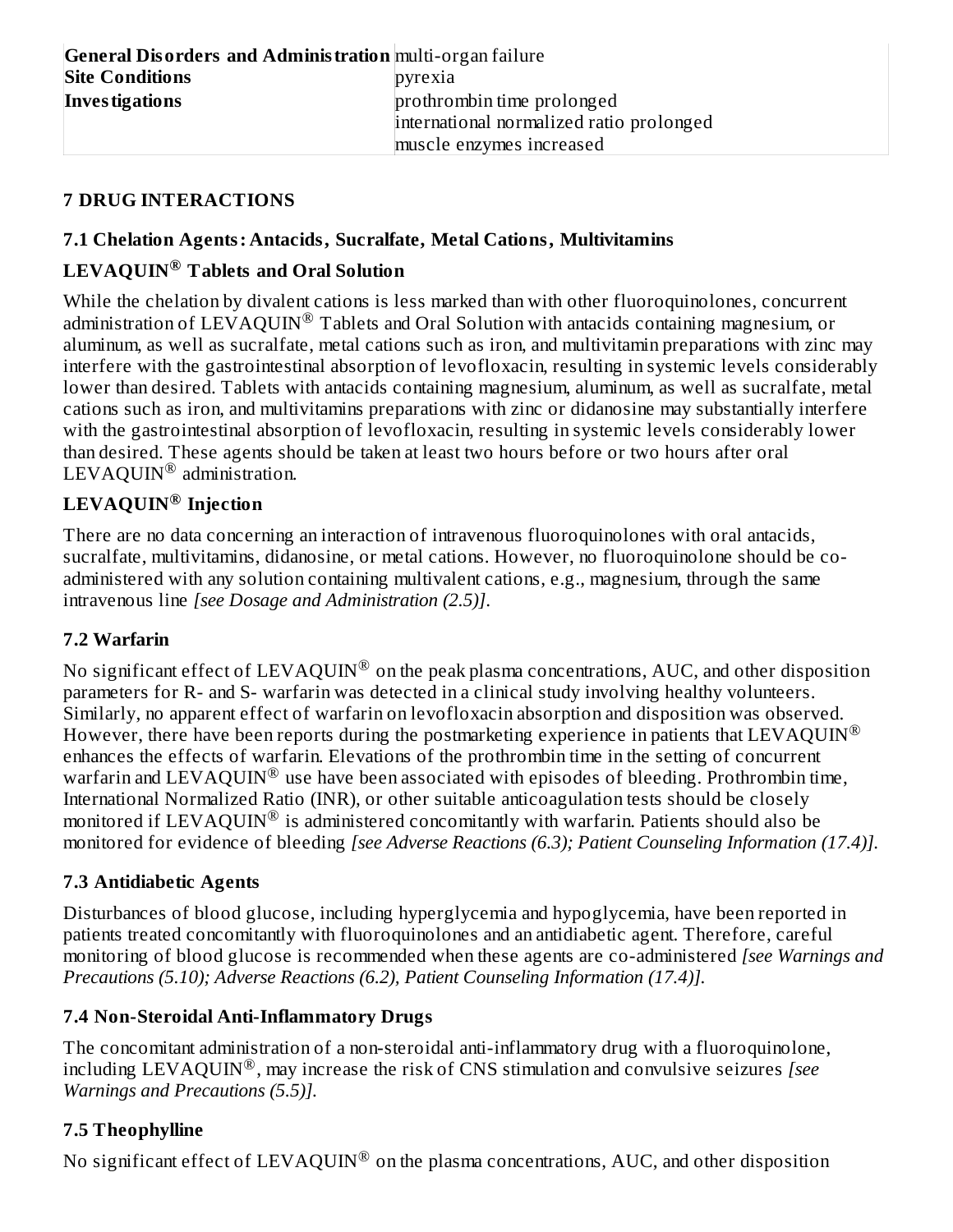parameters for theophylline was detected in a clinical study involving healthy volunteers. Similarly, no apparent effect of theophylline on levofloxacin absorption and disposition was observed. However, concomitant administration of other fluoroquinolones with theophylline has resulted in prolonged elimination half-life, elevated serum theophylline levels, and a subsequent increase in the risk of theophylline-related adverse reactions in the patient population. Therefore, theophylline levels should be closely monitored and appropriate dosage adjustments made when  $\text{LEVAQUIN}^{\tilde\otimes}$  is co-administered. Adverse reactions, including seizures, may occur with or without an elevation in serum theophylline levels *[see Warnings and Precautions (5.5)].*

# **7.6 Cyclosporine**

No significant effect of LEVAQUIN $^{\circledR}$  on the peak plasma concentrations, AUC, and other disposition parameters for cyclosporine was detected in a clinical study involving healthy volunteers. However, elevated serum levels of cyclosporine have been reported in the patient population when coadministered with some other fluoroquinolones. Levofloxacin  ${\sf C_{max}}$  and  ${\sf k_{\!e}}$  were slightly lower while  $\rm T_{max}$  and  $\rm t_{\rm 2}$  were slightly longer in the presence of cyclosporine than those observed in other studies without concomitant medication. The differences, however, are not considered to be clinically significant. Therefore, no dosage adjustment is required for  $\operatorname{LEVAQUIN}^{\circledR}$  or cyclosporine when administered concomitantly.

# **7.7 Digoxin**

No significant effect of LEVAQUIN $^{\circledR}$  on the peak plasma concentrations, AUC, and other disposition parameters for digoxin was detected in a clinical study involving healthy volunteers. Levofloxacin absorption and disposition kinetics were similar in the presence or absence of digoxin. Therefore, no dosage adjustment for  $\text{LEVAQUIN}^{\circledR}$  or digoxin is required when administered concomitantly.

# **7.8 Probenecid and Cimetidine**

No significant effect of probenecid or cimetidine on the  $\mathsf{C}_{\max}$  of levofloxacin was observed in a clinical study involving healthy volunteers. The AUC and  $t_{1/2}$  of levofloxacin were higher while CL/F and  $\rm{CL}_R$  were lower during concomitant treatment of  $\rm{LEVAQUIN}^{\circledR}$  with probenecid or cimetidine compared to LEVAQUIN<sup>®</sup> alone. However, these changes do not warrant dosage adjustment for LEVAQUIN<sup>®</sup> when probenecid or cimetidine is co-administered.

## **7.9 Interactions with Laboratory or Diagnostic Testing**

Some fluoroquinolones, including LEVAQUIN®, may produce false-positive urine screening results for opiates using commercially available immunoassay kits. Confirmation of positive opiate screens by more specific methods may be necessary.

# **8 USE IN SPECIFIC POPULATIONS**

# **8.1 Pregnancy**

Pregnancy Category C. Levofloxacin was not teratogenic in rats at oral doses as high as 810 mg/kg/day which corresponds to 9.4 times the highest recommended human dose based upon relative body surface area, or at intravenous doses as high as 160 mg/kg/day corresponding to 1.9 times the highest recommended human dose based upon relative body surface area. The oral dose of 810 mg/kg/day to rats caused decreased fetal body weight and increased fetal mortality. No teratogenicity was observed when rabbits were dosed orally as high as 50 mg/kg/day which corresponds to 1.1 times the highest recommended human dose based upon relative body surface area, or when dosed intravenously as high as 25 mg/kg/day, corresponding to 0.5 times the highest recommended human dose based upon relative body surface area.

There are, however, no adequate and well-controlled studies in pregnant women. LEVAQUIN® should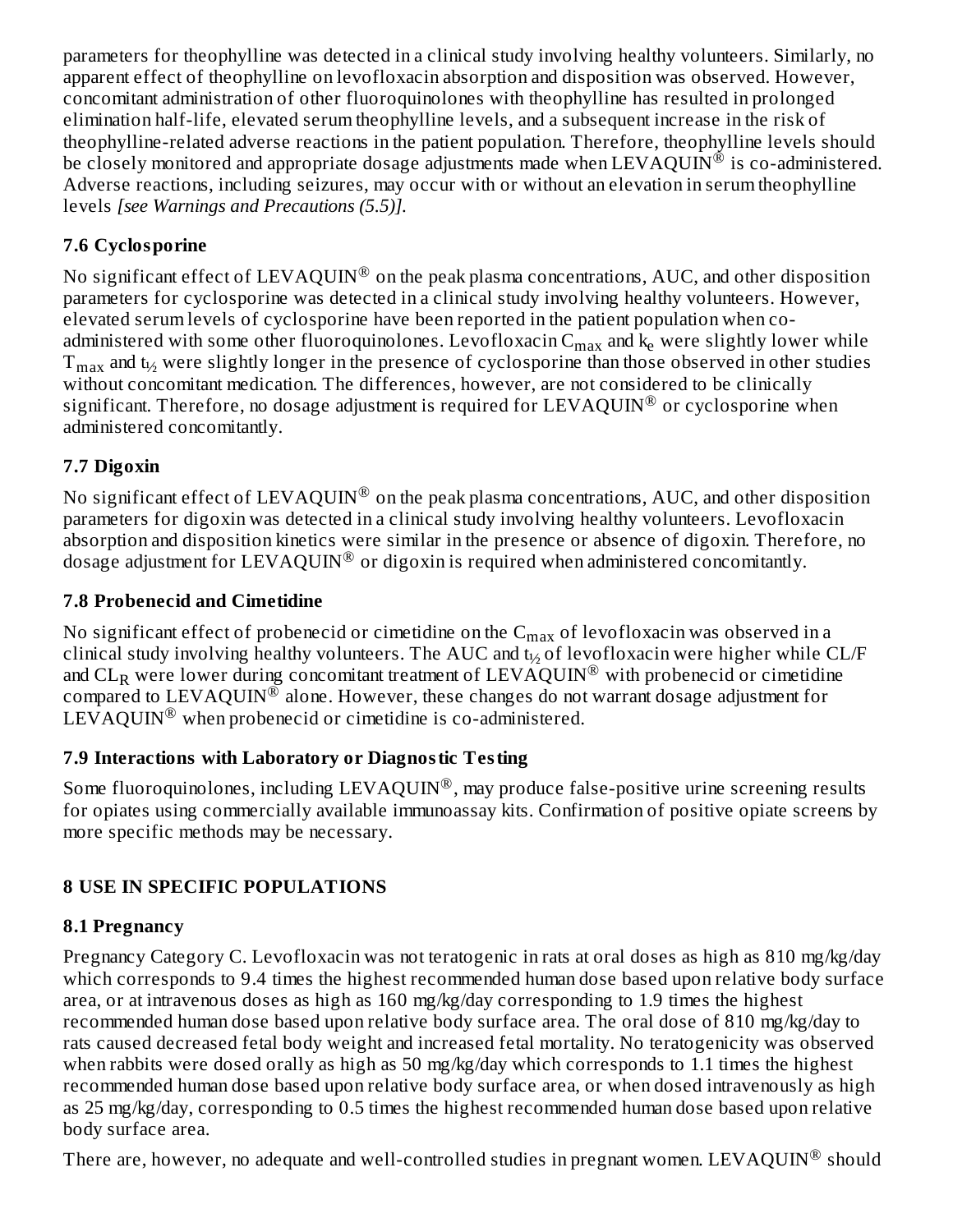be used during pregnancy only if the potential benefit justifies the potential risk to the fetus.

## **8.3 Nursing Mothers**

Based on data on other fluoroquinolones and very limited data on  $\text{LEVAQUIN}^\circledR$  , it can be presumed that levofloxacin will be excreted in human milk. Because of the potential for serious adverse reactions from LEVAQUIN<sup>®</sup> in nursing infants, a decision should be made whether to discontinue nursing or to discontinue the drug, taking into account the importance of the drug to the mother.

## **8.4 Pediatric Us e**

Quinolones, including levofloxacin, cause arthropathy and osteochondrosis in juvenile animals of several species. *[see Warnings and Precautions (5.9) and Animal Toxicology and/or Pharmacology (13.2)].*

#### Inhalational Anthrax (Post-Exposure)

Levofloxacin is indicated in pediatric patients for inhalational anthrax (post-exposure). The risk-benefit assessment indicates that administration of levofloxacin to pediatric patients is appropriate. The safety of levofloxacin in pediatric patients treated for more than 14 days has not been studied. The pharmacokinetics of levofloxacin following a single intravenous dose were investigated in pediatric patients ranging in age from six months to 16 years. Pediatric patients cleared levofloxacin faster than adult patients resulting in lower plasma exposures than adults for a given mg/kg dose *[see Indications and Usage (1.13), Dosage and Administration (2.2), Clinical Pharmacology (12.3) and Clinical Studies (14.9)]*.

#### Adverse Events

In clinical trials, 1534 children (6 months to 16 years of age) were treated with oral and intravenous LEVAQUIN®. Children 6 months to 5 years of age received LEVAQUIN® 10 mg/kg twice a day and children greater than 5 years of age received 10 mg/kg once a day (maximum 500 mg per day) for approximately 10 days.

A subset of children in the clinical trials (1340 LEVAQUIN $^\circledR$ -treated and 893 non-fluoroquinolonetreated) enrolled in a prospective, long-term surveillance study to assess the incidence of protocoldefined musculoskeletal disorders (arthralgia, arthritis, tendonopathy, gait abnormality) during 60 days and 1 year following the first dose of study drug. Children treated with LEVAQUIN $^{\circledR}$  had a significantly higher incidence of musculoskeletal disorders when compared to the nonfluoroquinolone-treated children as illustrated in Table 9.

| Follow-up Period                        | LEVAQUIN <sup>®</sup><br>$N = 1340$ | Non-Fluoroquinolone<br>$N = 893$ | $p$ -value <sup>T</sup> |
|-----------------------------------------|-------------------------------------|----------------------------------|-------------------------|
| 60 days                                 | 28 (2.1%)                           | $8(0.9\%)$                       | $p = 0.038$             |
| 1 year <sup><math>\ddagger</math></sup> | 46 (3.4%)                           | 16 (1.8%)                        | $p = 0.025$             |

#### **Table 9:Incidence of Mus culoskeletal Disorders in Pediatric Clinical Trial**

\* Non-Fluoroquinolone: ceftriaxone, amoxicillin/ clavulanate, clarithromycin

† 2-sided Fisher's Exact Test

 $^\ddag$  There were 1199 LEVAQUIN $^\circledR$ -treated and 804 non-fluoroquinolone-treated children who had a one-year evaluation visit. However, the incidence of musculoskeletal disorders were calculated using all reported events during the specified period for all children enrolled regardless of whether they completed the 1-year evaluation visit.

Arthralgia was the most frequently occurring musculoskeletal disorder in both treatment groups. Most of the musculoskeletal disorders in both groups involved multiple weight-bearing joints. Disorders were moderate in 8/46 (17%) children and mild in 35/46 (76%)  $\rm LEVAQUIN^{\circledR}$ -treated children and most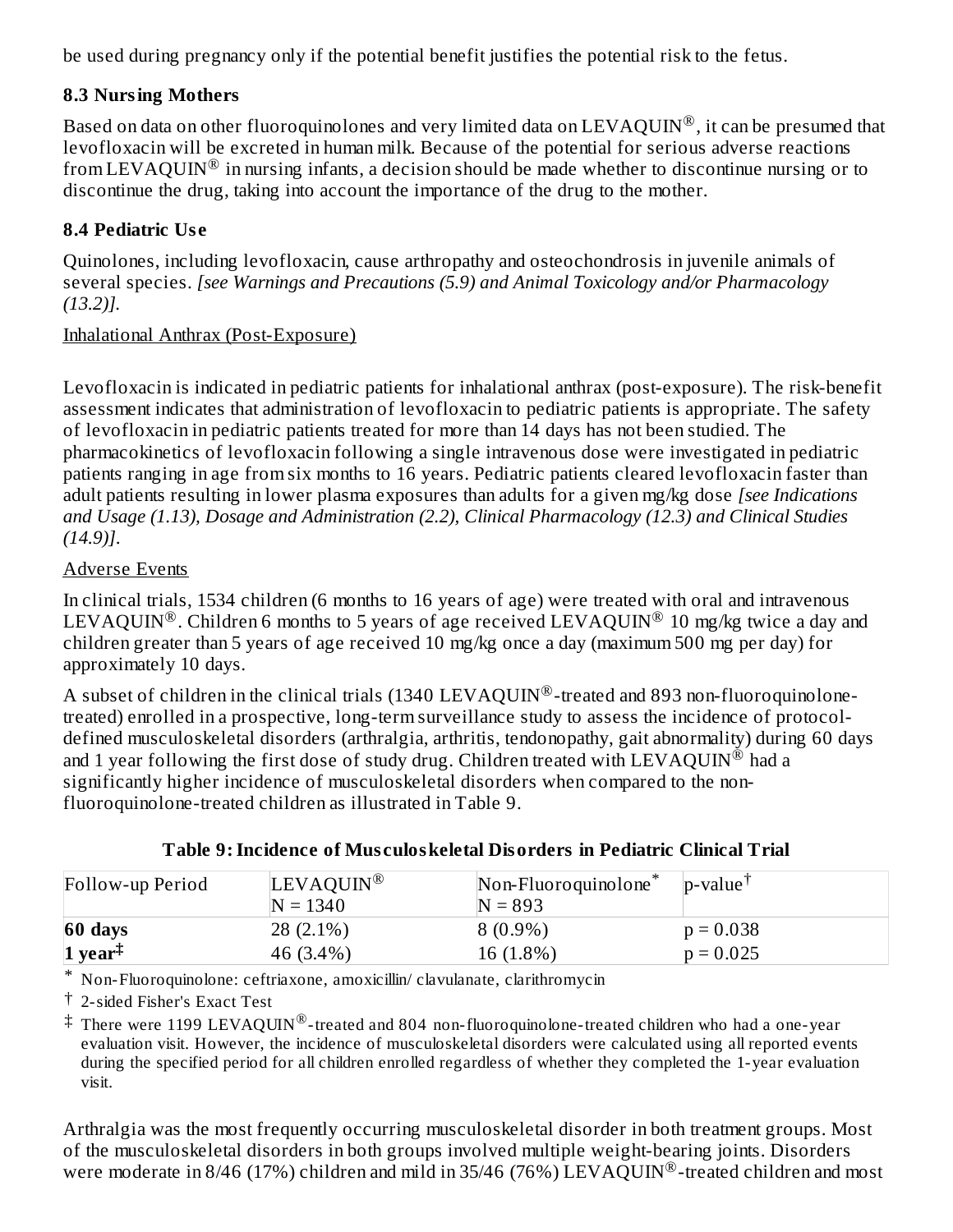were treated with analgesics. The median time to resolution was 7 days for LEVAQUIN®-treated children and 9 for non-fluoroquinolone-treated children (approximately 80% resolved within 2 months in both groups). No child had a severe or serious disorder and all musculoskeletal disorders resolved without sequelae.

Vomiting and diarrhea were the most frequently reported adverse events, occurring in similar frequency in the LEVAQUIN<sup>®</sup>-treated and non-fluoroquinolone-treated children.

In addition to the events reported in pediatric patients in clinical trials, events reported in adults during clinical trials or post-marketing experience *[see Adverse Reactions (6)]* may also be expected to occur in pediatric patients.

# **8.5 Geriatric Us e**

Geriatric patients are at increased risk for developing severe tendon disorders including tendon rupture when being treated with a fluoroquinolone such as  $LEVAQUIN^{\circledR}$ . This risk is further increased in patients receiving concomitant corticosteroid therapy. Tendinitis or tendon rupture can involve the Achilles, hand, shoulder, or other tendon sites and can occur during or after completion of therapy; cases occurring up to several months after fluoroquinolone treatment have been reported. Caution should be used when prescribing LEVAQUIN $^\circledR$  to elderly patients especially those on corticosteroids. Patients should be informed of this potential side effect and advised to discontinue  $LEVAQUIN^@$  and contact their healthcare provider if any symptoms of tendinitis or tendon rupture occur *[see Boxed Warning; Warnings and Precautions (5.1); and Adverse Reactions (6.3)]*.

In phase 3 clinical trials, 1,945 LEVAQUIN®-treated patients (26%) were  $\geq$  65 years of age. Of these, 1,081 patients (14%) were between the ages of 65 and 74 and 864 patients (12%) were 75 years or older. No overall differences in safety or effectiveness were observed between these subjects and younger subjects, but greater sensitivity of some older individuals cannot be ruled out.

Severe, and sometimes fatal, cases of hepatotoxicity have been reported post-marketing in association with LEVAQUIN®. The majority of fatal hepatotoxicity reports occurred in patients 65 years of age or older and most were not associated with hypersensitivity. LEVAQUIN® should be discontinued immediately if the patient develops signs and symptoms of hepatitis *[see Warnings and Precautions (5.4)]*.

Elderly patients may be more susceptible to drug-associated effects on the QT interval. Therefore, precaution should be taken when using  $\operatorname{LEVAQUIN}^{\circledR}$  with concomitant drugs that can result in prolongation of the QT interval (e.g., Class IA or Class III antiarrhythmics) or in patients with risk factors for torsade de pointes (e.g., known QT prolongation, uncorrected hypokalemia) *[see Warnings and Precautions (5.8)]*.

The pharmacokinetic properties of levofloxacin in younger adults and elderly adults do not differ significantly when creatinine clearance is taken into consideration. However, since the drug is known to be substantially excreted by the kidney, the risk of toxic reactions to this drug may be greater in patients with impaired renal function. Because elderly patients are more likely to have decreased renal function, care should be taken in dose selection, and it may be useful to monitor renal function *[see Clinical Pharmacology (12.3)]*.

# **8.6 Renal Impairment**

Clearance of levofloxacin is substantially reduced and plasma elimination half-life is substantially prolonged in patients with impaired renal function (creatinine clearance < 50 mL/min), requiring dosage adjustment in such patients to avoid accumulation. Neither hemodialysis nor continuous ambulatory peritoneal dialysis (CAPD) is effective in removal of levofloxacin from the body, indicating that supplemental doses of LEVAQUIN<sup>®</sup> are not required following hemodialysis or CAPD *[see Dosage and Administration (2.3)].*

## **8.7 Hepatic Impairment**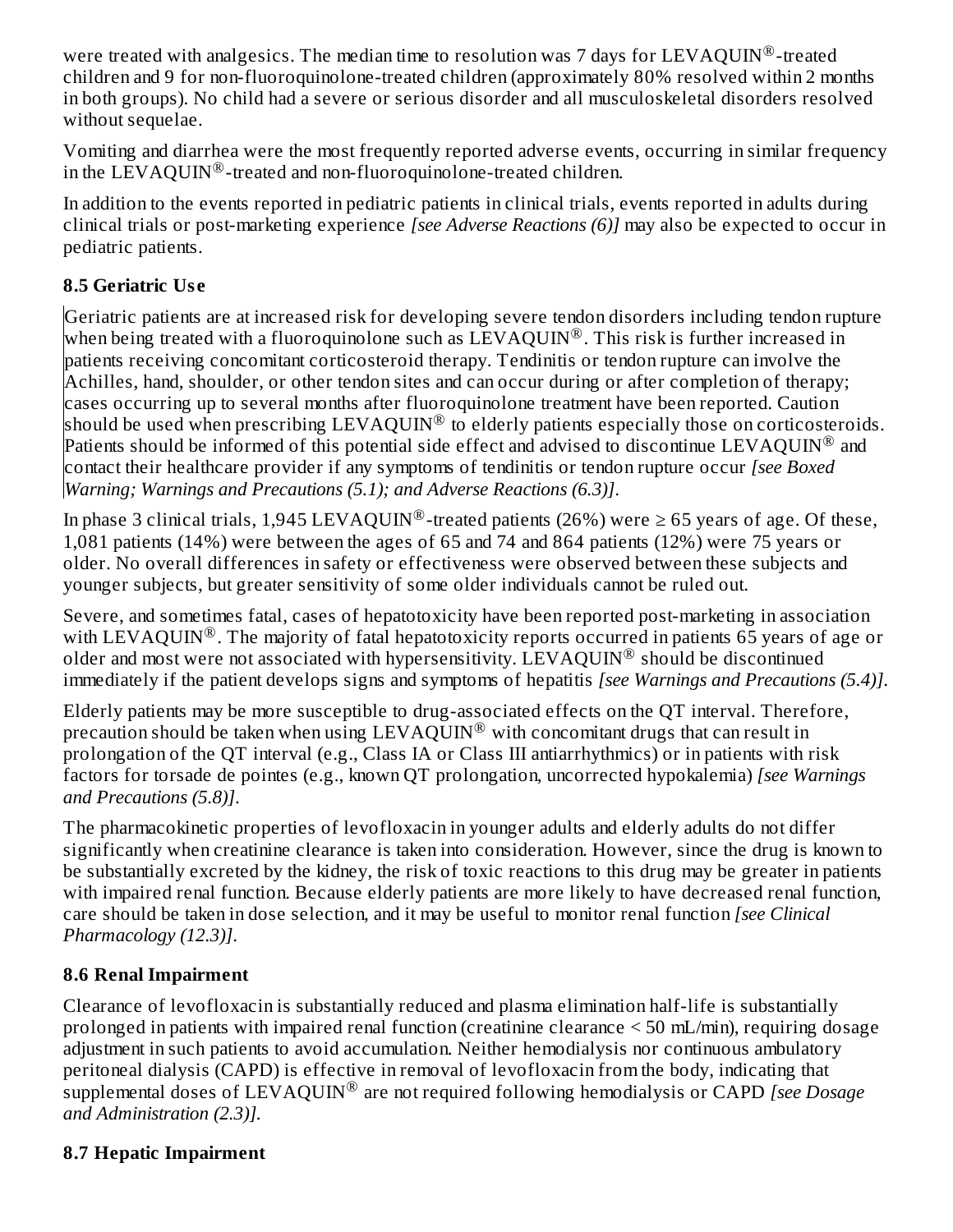Pharmacokinetic studies in hepatically impaired patients have not been conducted. Due to the limited extent of levofloxacin metabolism, the pharmacokinetics of levofloxacin are not expected to be affected by hepatic impairment.

## **10 OVERDOSAGE**

In the event of an acute overdosage, the stomach should be emptied. The patient should be observed and appropriate hydration maintained. Levofloxacin is not efficiently removed by hemodialysis or peritoneal dialysis.

LEVAQUIN $^{\circledR}$  exhibits a low potential for acute toxicity. Mice, rats, dogs and monkeys exhibited the following clinical signs after receiving a single high dose of LEVAQUIN®: ataxia, ptosis, decreased locomotor activity, dyspnea, prostration, tremors, and convulsions. Doses in excess of 1500 mg/kg orally and 250 mg/kg IV produced significant mortality in rodents.

# **11 DESCRIPTION**

 $\mathrm{LEVAQUIN}^{\circledR}$  is a synthetic broad-spectrum antibacterial agent for oral and intravenous administration. Chemically, levofloxacin, a chiral fluorinated carboxyquinolone, is the pure (-)-(S)-enantiomer of the racemic drug substance ofloxacin. The chemical name is (-)-(S)-9-fluoro-2,3-dihydro-3-methyl-10-(4 methyl-1-piperazinyl)-7-oxo-7H-pyrido[1,2,3-de]-1,4-benzoxazine-6-carboxylic acid hemihydrate.

## **Figure 1: The Chemical Structure of Levofloxacin**



The empirical formula is  $\rm{C_{18}H_{20}FN_{3}O_{4}}$   $\cdot$  ½  $\rm{H_{2}O}$  and the molecular weight is 370.38. Levofloxacin is a light yellowish-white to yellow-white crystal or crystalline powder. The molecule exists as a zwitterion at the pH conditions in the small intestine.

The data demonstrate that from pH 0.6 to 5.8, the solubility of levofloxacin is essentially constant (approximately 100 mg/mL). Levofloxacin is considered *soluble to freely soluble* in this pH range, as defined by USP nomenclature. Above pH 5.8, the solubility increases rapidly to its maximum at pH 6.7 (272 mg/mL) and is considered *freely soluble* in this range. Above pH 6.7, the solubility decreases and reaches a minimum value (about 50 mg/mL) at a pH of approximately 6.9.

Levofloxacin has the potential to form stable coordination compounds with many metal ions. This in vitro chelation potential has the following formation order:  $Al^{+3}\ge Cu^{+2}\ge Zn^{+2}\ge Mg^{+2}\ge Ca^{+2}.$ 

## **Excipients and Des cription of Dosage Forms**

## LEVAQUIN<sup>®</sup> Tablets

 $LEVAQUIN^@$  Tablets are available as film-coated tablets and contain the following inactive ingredients:

- 250 mg (as expressed in the anhydrous form): hypromellose, crospovidone, microcrystalline cellulose, magnesium stearate, polyethylene glycol, titanium dioxide, polysorbate 80 and synthetic red iron oxide.
- 500 mg (as expressed in the anhydrous form): hypromellose, crospovidone, microcrystalline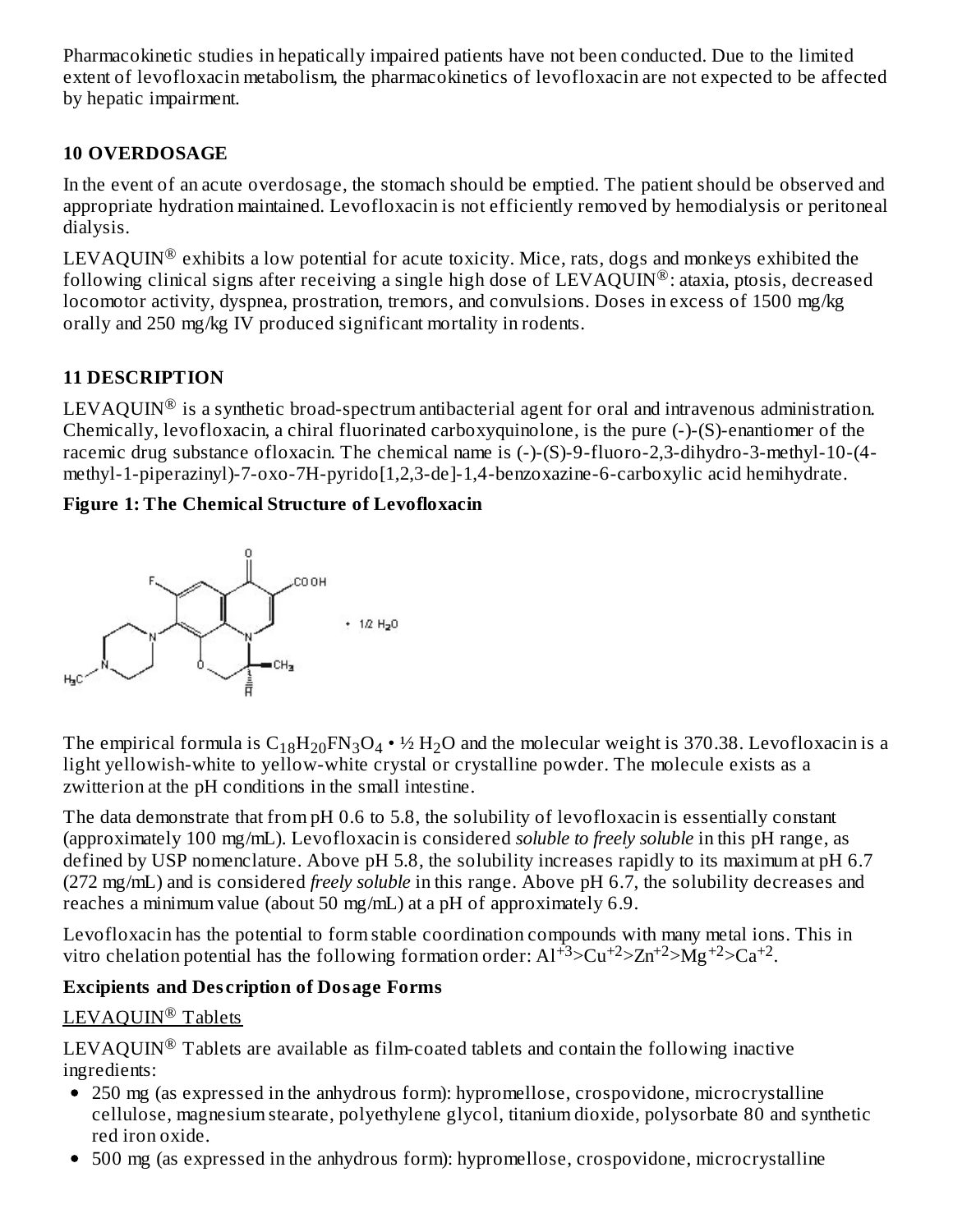cellulose, magnesium stearate, polyethylene glycol, titanium dioxide, polysorbate 80 and synthetic red and yellow iron oxides.

750 mg (as expressed in the anhydrous form): hypromellose, crospovidone, microcrystalline cellulose, magnesium stearate, polyethylene glycol, titanium dioxide, polysorbate 80.

## LEVAQUIN® Oral Solution

 $\mathrm{LEVAQUIN}^{\circledR}$  Oral Solution, 25 mg/mL, is a multi-use self-preserving aqueous solution of levofloxacin with pH ranging from 5.0 – 6.0. The appearance of  $\text{LEVAQUIN}^\circledR$  Oral Solution may range from clear yellow to clear greenish-yellow. This does not adversely affect product potency.

LEVAQUIN® Oral Solution contains the following inactive ingredients: sucrose, glycerin, sucralose, hydrochloric acid, purified water, propylene glycol, artificial and natural flavors, benzyl alcohol, ascorbic acid, and caramel color. It may also contain a solution of sodium hydroxide for pH adjustment.

#### LEVAQUIN® Injection

The appearance of LEVAQUIN $^\circledR$  Injection may range from a clear yellow to a clear greenish-yellow solution. This does not adversely affect product potency.

*LEVAQUIN Injection in Single-Use Vials* is a sterile, preservative-free aqueous solution of ® levofloxacin in Water for Injection, with pH ranging from 3.8 to 5.8.

*LEVAQUIN Injection Premix in Single-Use Flexible Containers* is a sterile, preservative-free aqueous ® solution of levofloxacin with pH ranging from 3.8 to 5.8. This is a dilute, non-pyrogenic, nearly isotonic premixed solution that contains levofloxacin in 5% Dextrose (D $_5$ W). Solutions of hydrochloric acid and sodium hydroxide may have been added to adjust the pH.

The flexible container is fabricated from a specially formulated non-plasticized, thermoplastic copolyester (CR3). The amount of water that can permeate from the container into the overwrap is insufficient to affect the solution significantly. Solutions in contact with the flexible container can leach out certain of the container's chemical components in very small amounts within the expiration period. The suitability of the container material has been confirmed by tests in animals according to USP biological tests for plastic containers.

# **12 CLINICAL PHARMACOLOGY**

## **12.1 Mechanism of Action**

Levofloxacin is a member of the fluoroquinolone class of antibacterial agents *[see Clinical Pharmacology (12.4)]*.

#### **12.3 Pharmacokinetics**

The mean ±SD pharmacokinetic parameters of levofloxacin determined under single and steady-state conditions following oral tablet, oral solution, or intravenous (IV) doses of  $LEVAQUIN^@$  are summarized in Table 10.

|                                                                                                | $C_{\text{max}}$ | $\Gamma_{\text{max}}$ | <b>AUC</b>                                                 | CL/F <sup>1</sup> | $\rm Vd/F^2$ | $t_{1/2}$                  | $CL_R$ |
|------------------------------------------------------------------------------------------------|------------------|-----------------------|------------------------------------------------------------|-------------------|--------------|----------------------------|--------|
| Regimen                                                                                        | $(mcg/mL)$ (h)   |                       | $(mcg \cdot h/mL)(mL/min)$                                 |                   | (L)          | (h)                        | mL/min |
| Single dose                                                                                    |                  |                       |                                                            |                   |              |                            |        |
| $250$ mg oral tablet <sup>3</sup>                                                              |                  |                       | $2.8 \pm 0.4$ $1.6 \pm 1.0$ $27.2 \pm 3.9$ $156 \pm 20$ ND |                   |              | $7.3 \pm 0.9$ $142 \pm 21$ |        |
| $500 \text{ mg}$ oral tablet <sup>3*</sup> 5.1 ± 0.8 1.3 ± 0.6 47.9 ± 6.8 178 ± 28 ND          |                  |                       |                                                            |                   |              | $6.3 \pm 0.6$ $103 \pm 30$ |        |
| 500 mg oral solution <sup>12</sup> 5.8 ± 1.8 0.8 ± 0.7 47.8 ± 183 ± 40 112 ± 37.2 7.0 ± 1.4 ND |                  |                       |                                                            |                   |              |                            |        |
|                                                                                                |                  |                       | 10.8                                                       |                   |              |                            |        |

#### **Table 10: Mean ±SD Levofloxacin PK Parameters**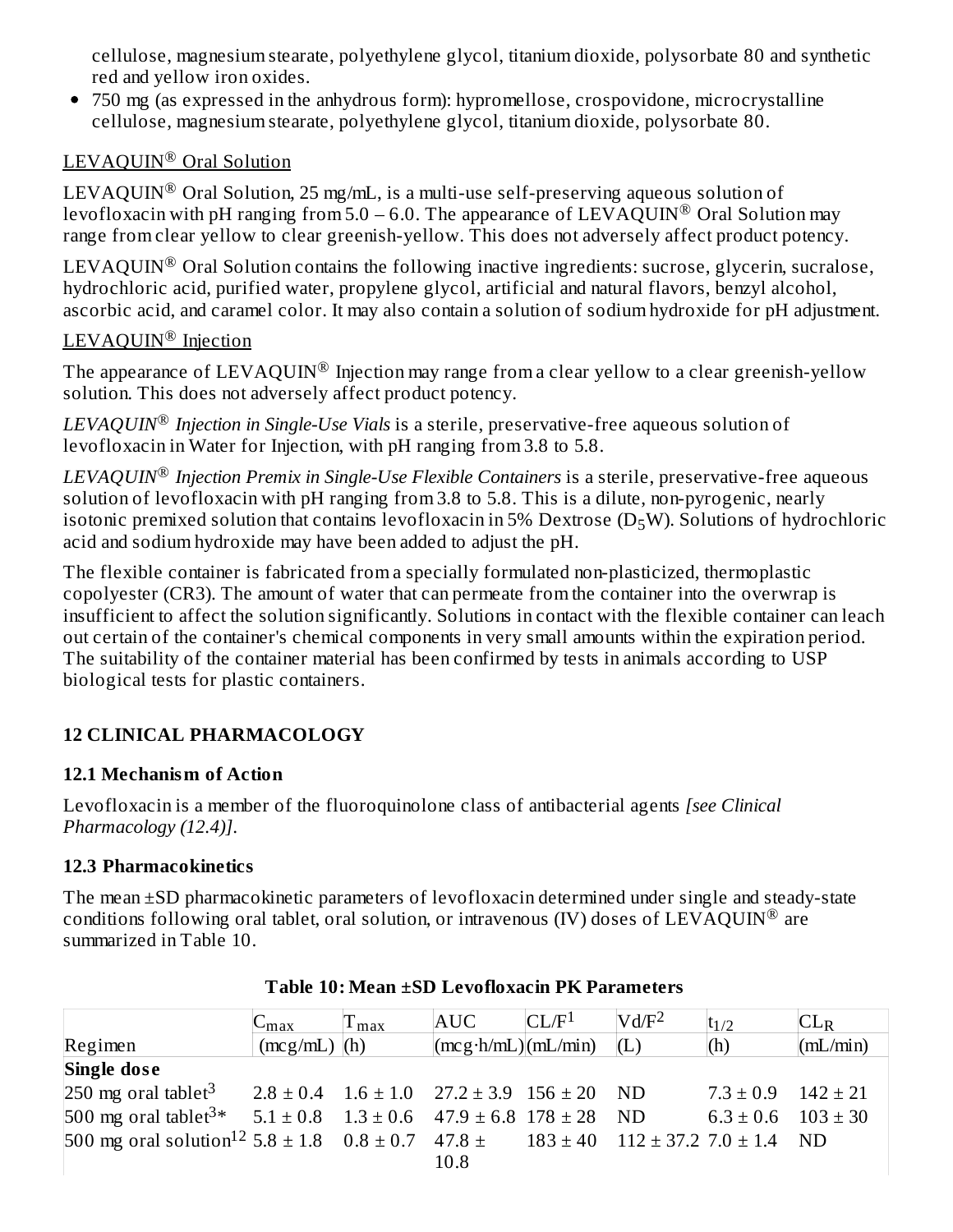| $500 \text{ mg } \text{IV}^3$                                      | $6.2 \pm 1.0$       | $1.0 \pm 0.1$ | $48.3 \pm 5.4$ $175 \pm 20$ |              | $90 \pm 11$  | $6.4 \pm 0.7$ | $112 \pm 25$ |
|--------------------------------------------------------------------|---------------------|---------------|-----------------------------|--------------|--------------|---------------|--------------|
| 750 mg oral tablet <sup>5*</sup>                                   | $9.3 \pm 1.6$       | $1.6 \pm 0.8$ | $101 \pm 20$                | $129 \pm 24$ | $83 \pm 17$  | $7.5 \pm 0.9$ | <b>ND</b>    |
| $750 \text{ mg } \text{IV}^5$                                      | $11.5 \pm 4.0^4$ ND |               | $110 \pm 40$                | $126 \pm 39$ | $75 \pm 13$  | $7.5 \pm 1.6$ | ND           |
| <b>Multiple dose</b>                                               |                     |               |                             |              |              |               |              |
| 500 mg every 24h oral $5.7 \pm 1.4$<br>tablet <sup>3</sup>         |                     | $1.1 \pm 0.4$ | $47.5 \pm 6.7$ $175 \pm 25$ |              | $102 \pm 22$ | $7.6 \pm 1.6$ | $116 \pm 31$ |
| 500 mg every 24h IV <sup>3</sup> 6.4 $\pm$ 0.8                     |                     | <b>ND</b>     | $54.6 \pm 11.1158 \pm 29$   |              | $91 \pm 12$  | $7.0 \pm 0.8$ | $99 \pm 28$  |
| 500 mg or 250 mg                                                   |                     |               |                             |              |              |               |              |
| every 24h IV, patients<br>with bacterial<br>infection <sup>6</sup> | $8.7 \pm 4.0^7$     | <b>ND</b>     | 72.5 $\pm$<br>$51.2^7$      | $154 \pm 72$ | $111 \pm 58$ | <b>ND</b>     | <b>ND</b>    |
| 750 mg every 24h oral $8.6 \pm 1.9$ 1.4 $\pm 0.5$                  |                     |               | $90.7 \pm$                  | $143 \pm 29$ | $100 \pm 16$ | $8.8 \pm 1.5$ | $116 \pm 28$ |
| tablet <sup>5</sup>                                                |                     |               | 17.6                        |              |              |               |              |
| 750 mg every 24h IV <sup>5</sup> 12.1 ± 4.1 <sup>4</sup> ND        |                     |               | $108 \pm 34$                | $126 \pm 37$ | $80 \pm 27$  | $7.9 \pm 1.9$ | <b>ND</b>    |
| 500 mg oral tablet single dose, effects of gender and age:         |                     |               |                             |              |              |               |              |
| $\rm {Male}^8$                                                     | $5.5 \pm 1.1$       | $1.2 \pm 0.4$ | 54.4 $\pm$<br>18.9          | $166 \pm 44$ | $89 \pm 13$  | $7.5 \pm 2.1$ | $126 \pm 38$ |
| Female <sup>9</sup>                                                | $7.0 \pm 1.6$       | $1.7 \pm 0.5$ | $67.7 \pm 24.2136 \pm 44$   |              | $62 \pm 16$  | $6.1 \pm 0.8$ | $106 \pm 40$ |
| $\gamma$ oung $^{10}$                                              | $5.5 \pm 1.0$       | $1.5 \pm 0.6$ | $47.5 \pm 9.8$ $182 \pm 35$ |              | $83 \pm 18$  | $6.0 \pm 0.9$ | $140 \pm 33$ |
| Elderly <sup>11</sup>                                              | $7.0 \pm 1.6$       | $1.4 \pm 0.5$ | $74.7 \pm 23.3121 \pm 33$   |              | $67 \pm 19$  | $7.6 \pm 2.0$ | $91 \pm 29$  |
| 500 mg oral single dose tablet, patients with renal insufficiency: |                     |               |                             |              |              |               |              |
| CLCR 50-80 mL/min $7.5 \pm 1.8$                                    |                     | $1.5 \pm 0.5$ | $95.6 \pm$<br>11.8          | $88 \pm 10$  | <b>ND</b>    | $9.1 \pm 0.9$ | $57 \pm 8$   |
| CLCR 20-49 mL/min $7.1 \pm 3.1$                                    |                     | $2.1 \pm 1.3$ | 182.1 $\pm$<br>62.6         | $51 \pm 19$  | <b>ND</b>    | $27 \pm 10$   | $26 \pm 13$  |
| $CLCR < 20$ mL/min                                                 | $8.2 \pm 2.6$       | $1.1 \pm 1.0$ | $263.5 \pm$<br>72.5         | $33 \pm 8$   | <b>ND</b>    | $35 \pm 5$    | $13 \pm 3$   |
| Hemodialysis                                                       | $5.7 \pm 1.0$       | $2.8 \pm 2.2$ | <b>ND</b>                   | <b>ND</b>    | ND           | $76 \pm 42$   | ND           |
| <b>CAPD</b>                                                        | $6.9 \pm 2.3$       | $1.4 \pm 1.1$ | <b>ND</b>                   | ND           | <b>ND</b>    | $51 \pm 24$   | <b>ND</b>    |
| $ 1\rangle$ clearance/bioavailability                              |                     |               |                             |              |              |               |              |

clearance/bioavailability

<sup>2</sup> volume of distribution/bioavailability

 $3$  healthy males 18–53 years of age

 $460$  min infusion for 250 mg and 500 mg doses, 90 min infusion for 750 mg dose

healthy male and female subjects 18–54 years of age 5

 $6500$  mg every 48h for patients with moderate renal impairment (CLCR 20–50 mL/min) and infections of the respiratory tract or skin

 $\frac{7}{7}$  dose-normalized values (to 500 mg dose), estimated by population pharmacokinetic modeling

 $8$  healthy males 22–75 years of age

 $9$  healthy females 18–80 years of age

 $10$  young healthy male and female subjects  $18-36$  years of age

<sup>11</sup> healthy elderly male and female subjects  $66-80$  years of age

 $12$  healthy males and females 19-55 years of age.

\*Absolute bioavailability; F=0.99  $\pm$  0.08 from a 500 mg tablet and F=0.99  $\pm$  0.06 from a 750 mg tablet; ND=not determined.

#### **Absorption**

Levofloxacin is rapidly and essentially completely absorbed after oral administration. Peak plasma concentrations are usually attained one to two hours after oral dosing. The absolute bioavailability of levofloxacin from a 500 mg tablet and a 750 mg tablet of LEVAQUIN® are both approximately 99%, demonstrating complete oral absorption of levofloxacin. Following a single intravenous dose of ®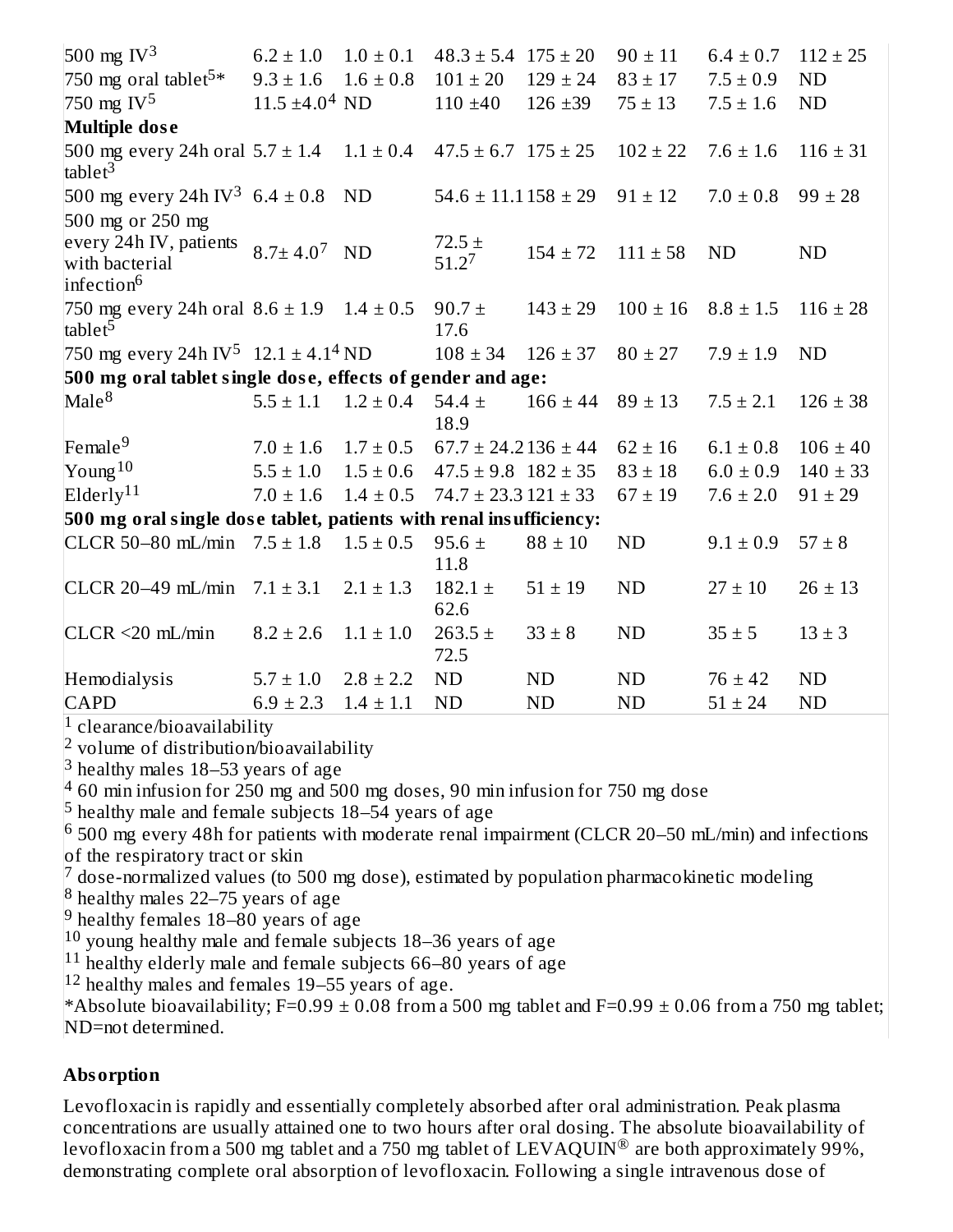LEVAQUIN $^{\circledR}$  to healthy volunteers, the mean ±SD peak plasma concentration attained was 6.2 ±1.0 mcg/mL after a 500 mg dose infused over 60 minutes and 11.5 ±4.0 mcg/mL after a 750 mg dose infused over 90 minutes. LEVAQUIN<sup>®</sup> Oral Solution and Tablet formulations are bioequivalent.

Levofloxacin pharmacokinetics are linear and predictable after single and multiple oral or IV dosing regimens. Steady-state conditions are reached within 48 hours following a 500 mg or 750 mg oncedaily dosage regimen. The mean ±SD peak and trough plasma concentrations attained following multiple once-daily oral dosage regimens were approximately  $5.7 \pm 1.4$  and  $0.5 \pm 0.2$  mcg/mL after the 500 mg doses, and 8.6  $\pm$ 1.9 and 1.1  $\pm$ 0.4 mcg/mL after the 750 mg doses, respectively. The mean  $\pm$ SD peak and trough plasma concentrations attained following multiple once-daily IV regimens were approximately 6.4  $\pm$ 0.8 and 0.6  $\pm$ 0.2 mcg/mL after the 500 mg doses, and 12.1  $\pm$ 4.1 and 1.3  $\pm$ 0.71 mcg/mL after the 750 mg doses, respectively. Oral administration of a 500 mg dose of LEVAQUIN® with food prolongs the time to peak concentration by approximately 1 hour and decreases the peak concentration by approximately 14% following tablet and approximately 25% following oral solution administration. Therefore, LEVAQUIN<sup>®</sup> Tablets can be administered without regard to food. It is recommended that  $\text{LEVAQUIN}^{\circledR}$  Oral Solution be taken 1 hour before, or 2 hours after eating.

The plasma concentration profile of levofloxacin after IV administration is similar and comparable in extent of exposure (AUC) to that observed for LEVAQUIN® Tablets when equal doses (mg/mg) are administered. Therefore, the oral and IV routes of administration can be considered interchangeable *(see Figure 2 and Figure 3).*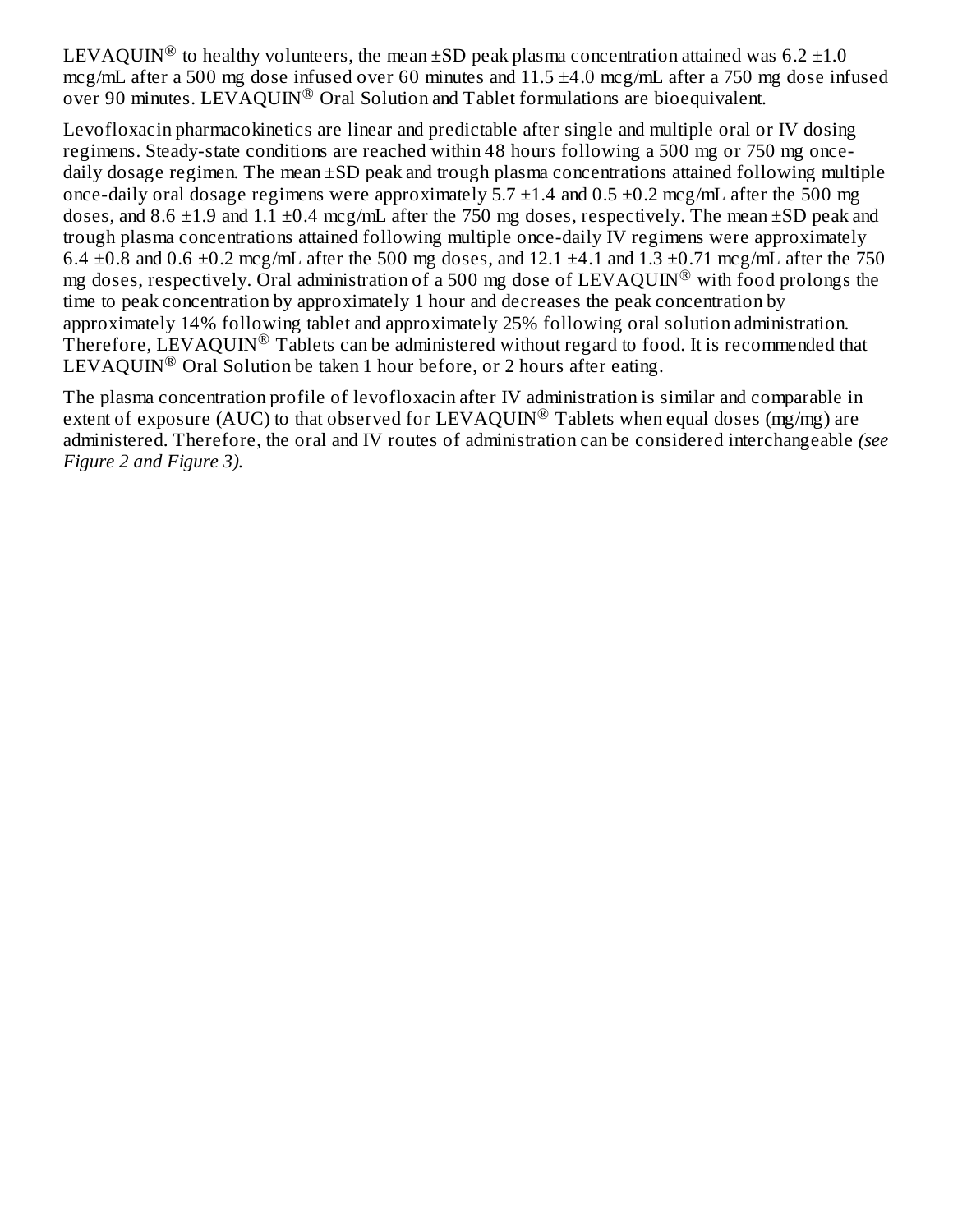

#### **Distribution**

The mean volume of distribution of levofloxacin generally ranges from 74 to 112 L after single and multiple 500 mg or 750 mg doses, indicating widespread distribution into body tissues. Levofloxacin reaches its peak levels in skin tissues and in blister fluid of healthy subjects at approximately 3 hours after dosing. The skin tissue biopsy to plasma AUC ratio is approximately 2 and the blister fluid to plasma AUC ratio is approximately 1 following multiple once-daily oral administration of 750 mg and  $500$  mg doses of LEVAQUIN®, respectively, to healthy subjects. Levofloxacin also penetrates well into lung tissues. Lung tissue concentrations were generally 2- to 5- fold higher than plasma concentrations and ranged from approximately 2.4 to 11.3 mcg/g over a 24-hour period after a single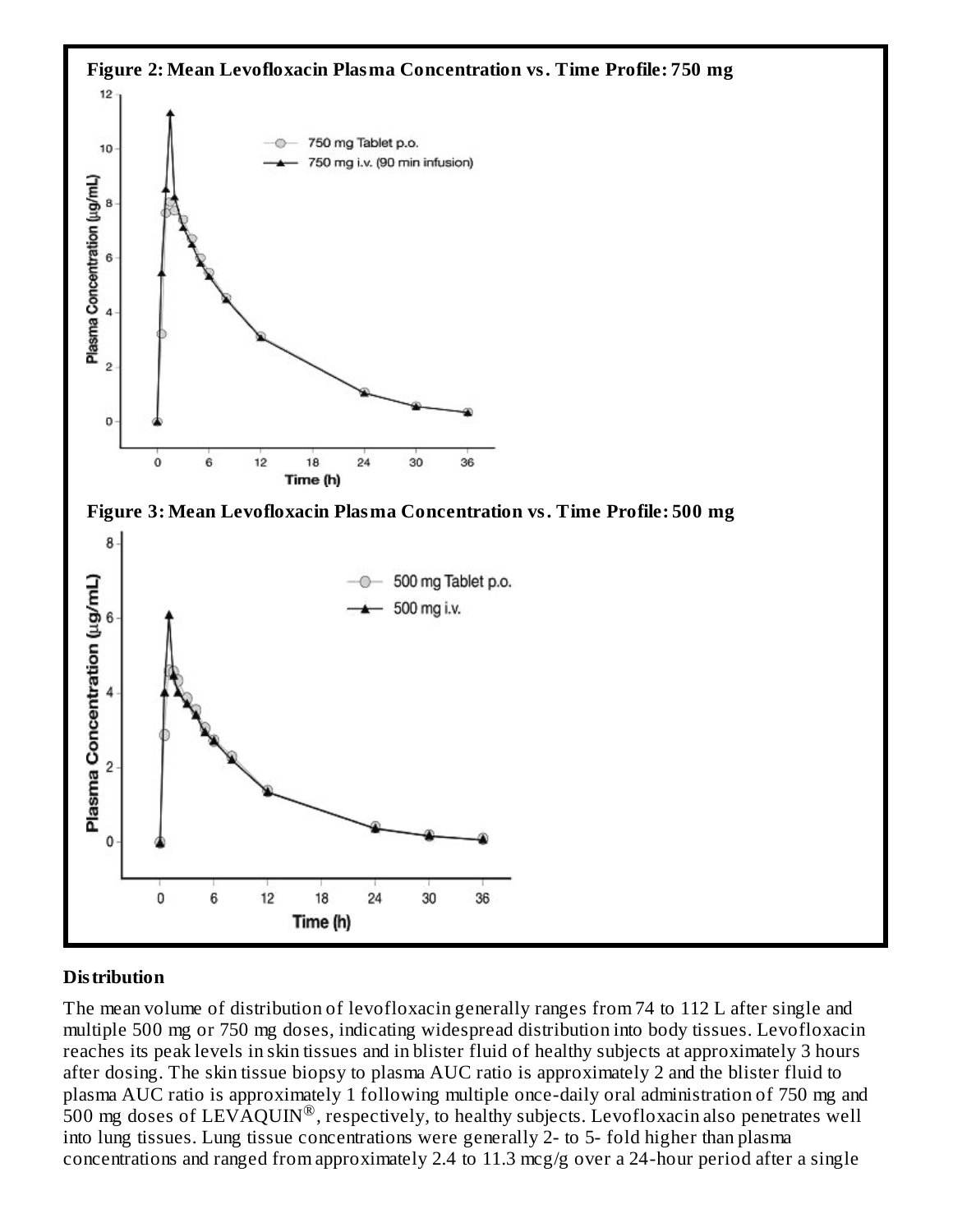500 mg oral dose.

*In vitro*, over a clinically relevant range (1 to 10 mcg/mL) of serum/plasma levofloxacin concentrations, levofloxacin is approximately 24 to 38% bound to serum proteins across all species studied, as determined by the equilibrium dialysis method. Levofloxacin is mainly bound to serum albumin in humans. Levofloxacin binding to serum proteins is independent of the drug concentration.

## **Metabolism**

Levofloxacin is stereochemically stable in plasma and urine and does not invert metabolically to its enantiomer, D-ofloxacin. Levofloxacin undergoes limited metabolism in humans and is primarily excreted as unchanged drug in the urine. Following oral administration, approximately 87% of an administered dose was recovered as unchanged drug in urine within 48 hours, whereas less than 4% of the dose was recovered in feces in 72 hours. Less than 5% of an administered dose was recovered in the urine as the desmethyl and N-oxide metabolites, the only metabolites identified in humans. These metabolites have little relevant pharmacological activity.

# **Excretion**

Levofloxacin is excreted largely as unchanged drug in the urine. The mean terminal plasma elimination half-life of levofloxacin ranges from approximately 6 to 8 hours following single or multiple doses of levofloxacin given orally or intravenously. The mean apparent total body clearance and renal clearance range from approximately 144 to 226 mL/min and 96 to 142 mL/min, respectively. Renal clearance in excess of the glomerular filtration rate suggests that tubular secretion of levofloxacin occurs in addition to its glomerular filtration. Concomitant administration of either cimetidine or probenecid results in approximately 24% and 35% reduction in the levofloxacin renal clearance, respectively, indicating that secretion of levofloxacin occurs in the renal proximal tubule. No levofloxacin crystals were found in any of the urine samples freshly collected from subjects receiving LEVAQUIN $^{\circledR}$ .

#### **Geriatric**

There are no significant differences in levofloxacin pharmacokinetics between young and elderly subjects when the subjects' differences in creatinine clearance are taken into consideration. Following a 500 mg oral dose of LEVAQUIN® to healthy elderly subjects (66 – 80 years of age), the mean terminal plasma elimination half-life of levofloxacin was about 7.6 hours, as compared to approximately 6 hours in younger adults. The difference was attributable to the variation in renal function status of the subjects and was not believed to be clinically significant. Drug absorption appears to be unaffected by age. LEVAQUIN dose adjustment based on age alone is not necessary *[See Use in Specific Populations* ® *(8.5)]*.

# **Pediatrics**

The pharmacokinetics of levofloxacin following a single 7 mg/kg intravenous dose were investigated in pediatric patients ranging in age from 6 months to 16 years. Pediatric patients cleared levofloxacin faster than adult patients, resulting in lower plasma exposures than adults for a given mg/kg dose. Subsequent pharmacokinetic analyses predicted that a dosage regimen of 8 mg/kg every 12 hours (not to exceed 250 mg per dose) for pediatric patients 6 months to 17 years of age would achieve comparable steady state plasma exposures (AUC $_{\rm 0-24}$  and  $\rm C_{max}$ ) to those observed in adult patients administered 500 mg of levofloxacin once every 24 hours.

## **Gender**

There are no significant differences in levofloxacin pharmacokinetics between male and female subjects when subjects' differences in creatinine clearance are taken into consideration. Following a 500 mg oral dose of LEVAQUIN® to healthy male subjects, the mean terminal plasma elimination halflife of levofloxacin was about 7.5 hours, as compared to approximately 6.1 hours in female subjects. This difference was attributable to the variation in renal function status of the male and female subjects and was not believed to be clinically significant. Drug absorption appears to be unaffected by the gender of the subjects. Dose adjustment based on gender alone is not necessary.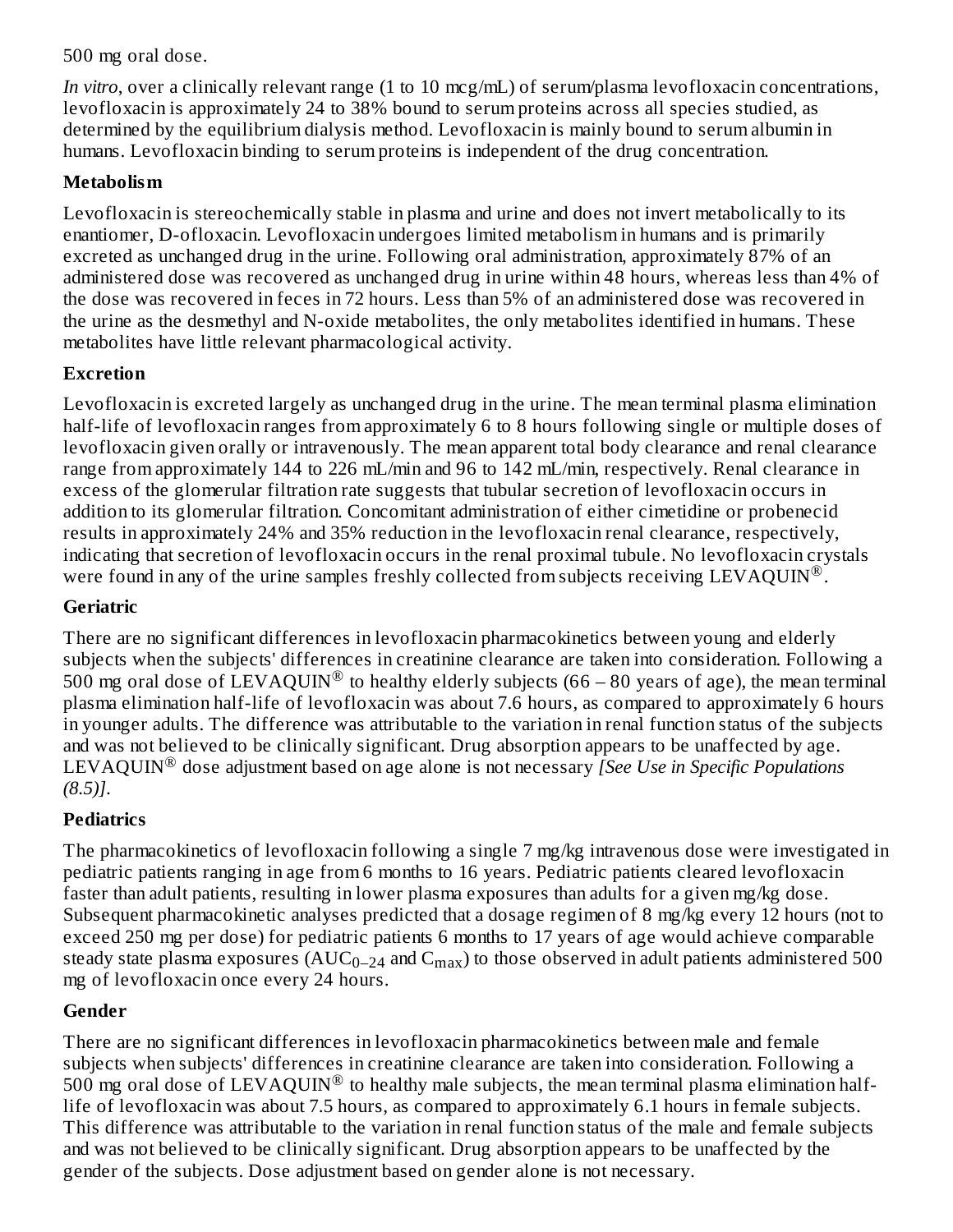#### **Race**

The effect of race on levofloxacin pharmacokinetics was examined through a covariate analysis performed on data from 72 subjects: 48 white and 24 non-white. The apparent total body clearance and apparent volume of distribution were not affected by the race of the subjects.

## **Renal Impairment**

Clearance of levofloxacin is substantially reduced and plasma elimination half-life is substantially prolonged in adult patients with impaired renal function (creatinine clearance < 50 mL/min), requiring dosage adjustment in such patients to avoid accumulation. Neither hemodialysis nor continuous ambulatory peritoneal dialysis (CAPD) is effective in removal of levofloxacin from the body, indicating that supplemental doses of LEVAQUIN<sup>®</sup> are not required following hemodialysis or CAPD *[see Dosage and Administration (2.3), Use in Specific Populations (8.6)].*

## **Hepatic Impairment**

Pharmacokinetic studies in hepatically impaired patients have not been conducted. Due to the limited extent of levofloxacin metabolism, the pharmacokinetics of levofloxacin are not expected to be affected by hepatic impairment *[See Use in Specific Populations (8.7)]*.

#### **Bacterial Infection**

The pharmacokinetics of levofloxacin in patients with serious community-acquired bacterial infections are comparable to those observed in healthy subjects.

#### **Drug-Drug Interactions**

The potential for pharmacokinetic drug interactions between LEVAQUIN $^\circledR$  and antacids warfarin, theophylline, cyclosporine, digoxin, probenecid, and cimetidine has been evaluated *[see Drug Interactions (7)].*

## **12.4 Microbiology**

## **Mechanism of Action**

Levofloxacin is the L-isomer of the racemate, ofloxacin, a quinolone antimicrobial agent. The antibacterial activity of ofloxacin resides primarily in the L-isomer. The mechanism of action of levofloxacin and other fluoroquinolone antimicrobials involves inhibition of bacterial topoisomerase IV and DNA gyrase (both of which are type II topoisomerases), enzymes required for DNA replication, transcription, repair and recombination.

## **Drug Resistance**

Fluoroquinolone resistance can arise through mutations in defined regions of DNA gyrase or topoisomerase IV, termed the Quinolone-Resistance Determining Regions (QRDRs), or through altered efflux.

Fluoroquinolones, including levofloxacin, differ in chemical structure and mode of action from aminoglycosides, macrolides and β-lactam antibiotics, including penicillins. Fluoroquinolones may, therefore, be active against bacteria resistant to these antimicrobials.

Resistance to levofloxacin due to spontaneous mutation *in vitro* is a rare occurrence (range: 10<sup>-9</sup> to 10<sup>-</sup>  $10$ ). Although cross-resistance has been observed between levofloxacin and some other fluoroquinolones, some microorganisms resistant to other fluoroquinolones may be susceptible to levofloxacin.

#### **Activity** *in vitro* **and** *in vivo*

Levofloxacin has *in vitro* activity against a wide range of Gram-negative and Gram-positive microorganisms.

Levofloxacin is often bactericidal at concentrations equal to or slightly greater than inhibitory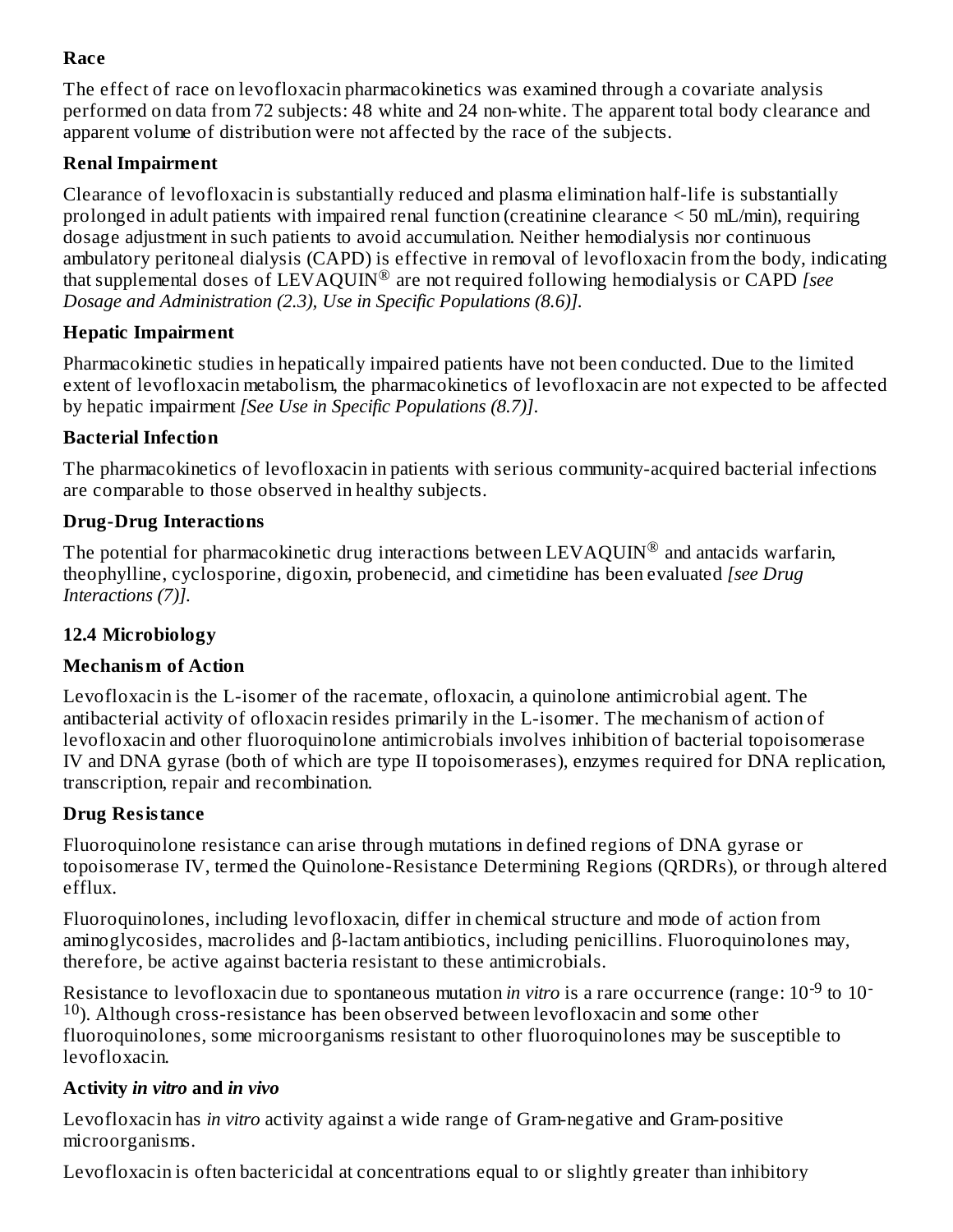concentrations.

Levofloxacin has been shown to be active against most strains of the following microorganisms both *in vitro* and in clinical infections as described in *Indications and Usage (1):*

#### **Aerobic Gram-Positive Microorganisms**

*Enterococcus faecalis* (many strains are only moderately susceptible) *Staphylococcus aureus* (methicillin-susceptible strains) *Staphylococcus epidermidis* (methicillin-susceptible strains) *Staphylococcus saprophyticus Streptococcus pneumoniae* (including multi-drug resistant strains [MDRSP])<sup>1</sup>) *Streptococcus pyogenes*

1 MDRSP (Multi-drug resistant *Streptococcus pneumoniae*) isolates are strains resistant to two or more of the following antibiotics: penicillin (MIC  $\geq 2$  mcg/mL), 2nd generation cephalosporins, e.g., cefuroxime; macrolides, tetracyclines and trimethoprim/sulfamethoxazole.

#### **Aerobic Gram-Negative Microorganisms**

*Enterobacter cloacae Escherichia coli Haemophilus influenzae Haemophilus parainfluenzae Klebsiella pneumoniae Legionella pneumophila Moraxella catarrhalis Proteus mirabilis Pseudomonas aeruginosa 2 Serratia marcescens*

2

As with other drugs in this class, some strains of *Pseudomonas aeruginosa* may develop resistance fairly rapidly during treatment with  $LEVAQUIN^{\circledR}$ .

#### **Other Microorganisms**

*Chlamydophila pneumoniae Mycoplasma pneumoniae*

Levofloxacin has been shown to be active against *Bacillus anthracis* both *in vitro* and by use of plasma levels as a surrogate marker in a rhesus monkey model for anthrax (post-exposure) *[see Indications and Usage (1.13), Clinical Studies (14.9)].*

The following *in vitro* data are available, but their clinical significance is unknown**:** Levofloxacin exhibits *in vitro* minimum inhibitory concentrations (MIC values) of 2 mcg/mL or less against most (≥90%) strains of the following microorganisms; however, the safety and effectiveness of LEVAQUIN® in treating clinical infections due to these microorganisms have not been established in adequate and well-controlled trials.

#### **Aerobic Gram-Positive Microorganisms**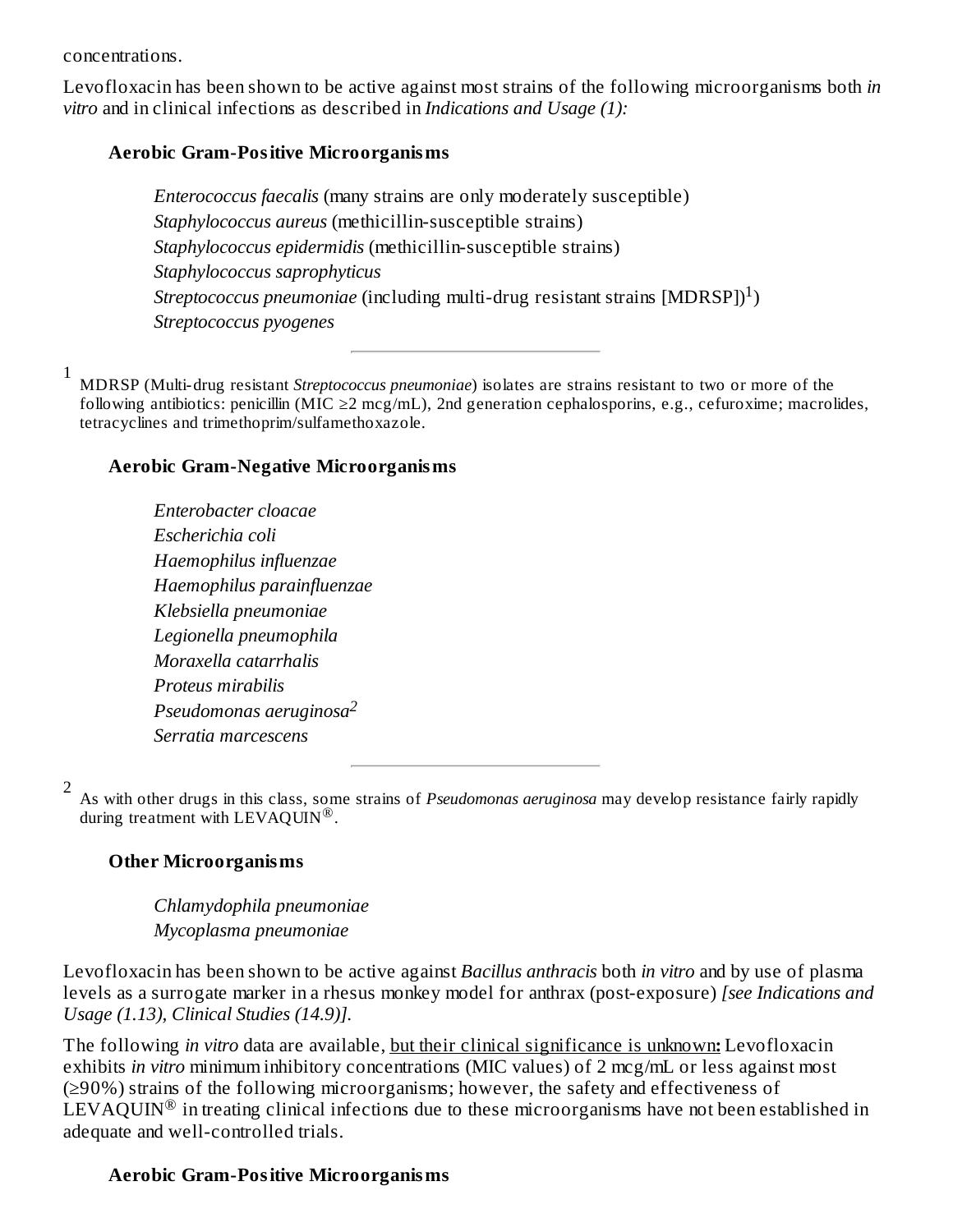*Staphylococcus haemolyticus* β-hemolytic *Streptococcus* (Group C/F) β-hemolytic *Streptococcus* (Group G) *Streptococcus agalactiae Streptococcus milleri* Viridans group *streptococci*

#### **Aerobic Gram-Negative Microorganisms**

*Acinetobacter baumannii Acinetobacter lwoffii Bordetella pertussis Citrobacter koseri Citrobacter freundii Enterobacter aerogenes Enterobacter sakazakii Klebsiella oxytoca Morganella morganii Pantoea agglomerans Proteus vulgaris Providencia rettgeri Providencia stuartii Pseudomonas fluorescens*

#### **Anaerobic Gram-Positive Microorganisms**

*Clostridium perfringens*

#### **Sus ceptibility Tests**

Susceptibility testing for levofloxacin should be performed, as it is the optimal predictor of activity.

#### **Dilution techniques:**

Quantitative methods are used to determine antimicrobial minimal inhibitory concentrations (MIC values). These MIC values provide estimates of the susceptibility of bacteria to antimicrobial compounds. The MIC values should be determined using a standardized procedure. Standardized procedures are based on a dilution method $1$  (broth or agar) or equivalent with standardized inoculum concentrations and standardized concentrations of levofloxacin powder. The MIC values should be interpreted according to the criteria outlined in Table 11.

#### **Diffusion techniques:**

Quantitative methods that require measurement of zone diameters also provide reproducible estimates of the susceptibility of bacteria to antimicrobial compounds. One such standardized procedure<sup>2</sup> requires the use of standardized inoculum concentrations. This procedure uses paper disks impregnated with 5 mcg levofloxacin to test the susceptibility of microorganisms to levofloxacin.

Reports from the laboratory providing results of the standard single-disk susceptibility test with a 5 mcg levofloxacin disk should be interpreted according the criteria outlined in Table 11. Interpretation involves correlation of the diameter obtained in the disk test with the MIC for levofloxacin.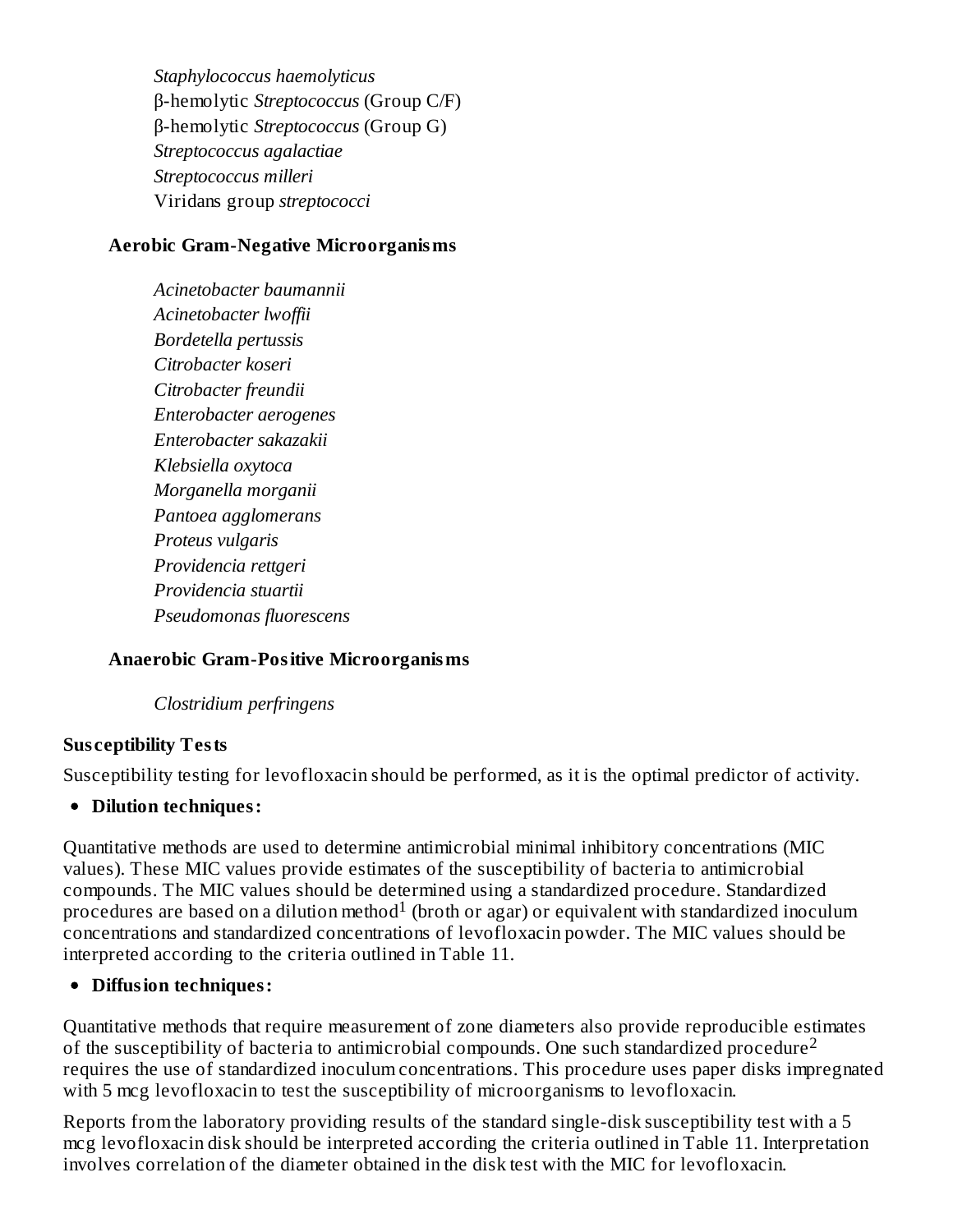|                                                   | Minimum Inhibitory |                         |                 |                        | Disk Diffusion                 |                        |  |
|---------------------------------------------------|--------------------|-------------------------|-----------------|------------------------|--------------------------------|------------------------|--|
|                                                   |                    | Concentrations (mcg/mL) |                 |                        | $\alpha$ (zone diameter in mm) |                        |  |
| Pathogen                                          |                    |                         | $\bf R$         | IS                     |                                | $\mathbf R$            |  |
| Enterobacteriaceae                                | ≤2                 |                         | $\geq 8$        | $\geq$ 17              | $14 - 16$                      | $\leq 13$              |  |
| Enterococcus faecalis                             | ≤2                 |                         | ≥8              | $\geq$ 17              | $14 - 16$                      | $\leq$ 13              |  |
| Methicillin-susceptible<br>Staphylococcus species | $\leq$ 2           |                         | $\geq 8$        | $\geq$ 17              | $14 - 16$                      | $\leq$ 13              |  |
| Pseudomonas aeruginosa                            | ≤2                 |                         | ≥8              | $\geq$ 17              | $14 - 16$                      | $\leq$ 13              |  |
| Haemophilus influenza                             | $\leq$ 2 $*$       |                         |                 | $≥17$ <sup>‡</sup>     |                                |                        |  |
| Haemophilus parainfluenzae                        | $\leq$ 2 $*$       |                         |                 | $\geq 17^{\ddagger}$   | $-1$                           | __†                    |  |
| Streptococcus pneumonia                           | ≤2§                | $4^{\frac{5}{3}}$       | ≥8 <sup>§</sup> | $\geq 17$ <sup>¶</sup> | $14 - 16$ <sup>1</sup>         | $\leq$ 13 <sup>¶</sup> |  |
| Streptococcus pyogenes                            | $\leq$ 2           | 4                       | $\geq 8$        | $\geq$ 17              | $14 - 16$                      | $\leq$ 13              |  |

#### **Table 11: Sus ceptibility Interpretive Criteria for LEVAQUIN ®**

 $|S =$ Susceptible, I = Intermediate, R = Resistant

\* These interpretive standards are applicable only to broth microdilution susceptibility testing with *Haemophilus influenzae* and *Haemophilus parainfluenzae* using Haemophilus Test Medium. 1

† The current absence of data on resistant strains precludes defining any categories other than "Susceptible." Strains yielding MIC /zone diameter results suggestive of a "nonsusceptible" category should be submitted to a reference laboratory for further testing.

‡ These interpretive standards are applicable only to disk diffusion susceptibility testing with *Haemophilus influenzae* and *Haemophilus parainfluenzae* using Haemophilus Test Medium. 2

§ These interpretive standards are applicable only to broth microdilution susceptibility tests using cation-adjusted Mueller-Hinton broth with 2–5% lysed horse blood.

¶ These zone diameter standards for *Streptococcus* spp. including *S. pneumoniae* apply only to tests performed using Mueller-Hinton agar supplemented with 5% sheep blood and incubated in 5%  $CO<sub>2</sub>$ .

A report of *Susceptible* indicates that the pathogen is likely to be inhibited if the antimicrobial compound in the blood reaches the concentrations usually achievable. A report of *Intermediate* indicates that the result should be considered equivocal, and, if the microorganism is not fully susceptible to alternative, clinically feasible drugs, the test should be repeated. This category implies possible clinical applicability in body sites where the drug is physiologically concentrated or in situations where a high dosage of drug can be used. This category also provides a buffer zone which prevents small uncontrolled technical factors from causing major discrepancies in interpretation. A report of *Resistant* indicates that the pathogen is not likely to be inhibited if the antimicrobial compound in the blood reaches the concentrations usually achievable; other therapy should be selected.

**Quality Control:**

Standardized susceptibility test procedures require the use of laboratory control microorganisms to control the technical aspects of the laboratory procedures. For dilution technique, standard levofloxacin powder should give the MIC values provided in Table 12. For diffusion technique, the 5 mcg levofloxacin disk should provide zone diameters provided in Table 12.

| Microorganism          | Microorganism     | MIC (mcg/mL)     | Disk Diffusion                 |
|------------------------|-------------------|------------------|--------------------------------|
|                        | <b>QC</b> Number  |                  | $\alpha$ (zone diameter in mm) |
| Enterococcus faecalis  | <b>ATCC 29212</b> | $ 0.25 - 2 $     | Not applicable                 |
| Escherichia coli       | <b>ATCC 25922</b> | $0.008 - 0.06$   | $ 29 - 37$                     |
| Escherichia coli       | <b>ATCC 35218</b> | $0.015 - 0.06$   | Not applicable                 |
| Haemophilus influenzae | <b>ATCC 49247</b> | $0.008 - 0.03^*$ | $32 - 40^{\dagger}$            |

#### **Table 12: Quality Control for Sus ceptibility Testing**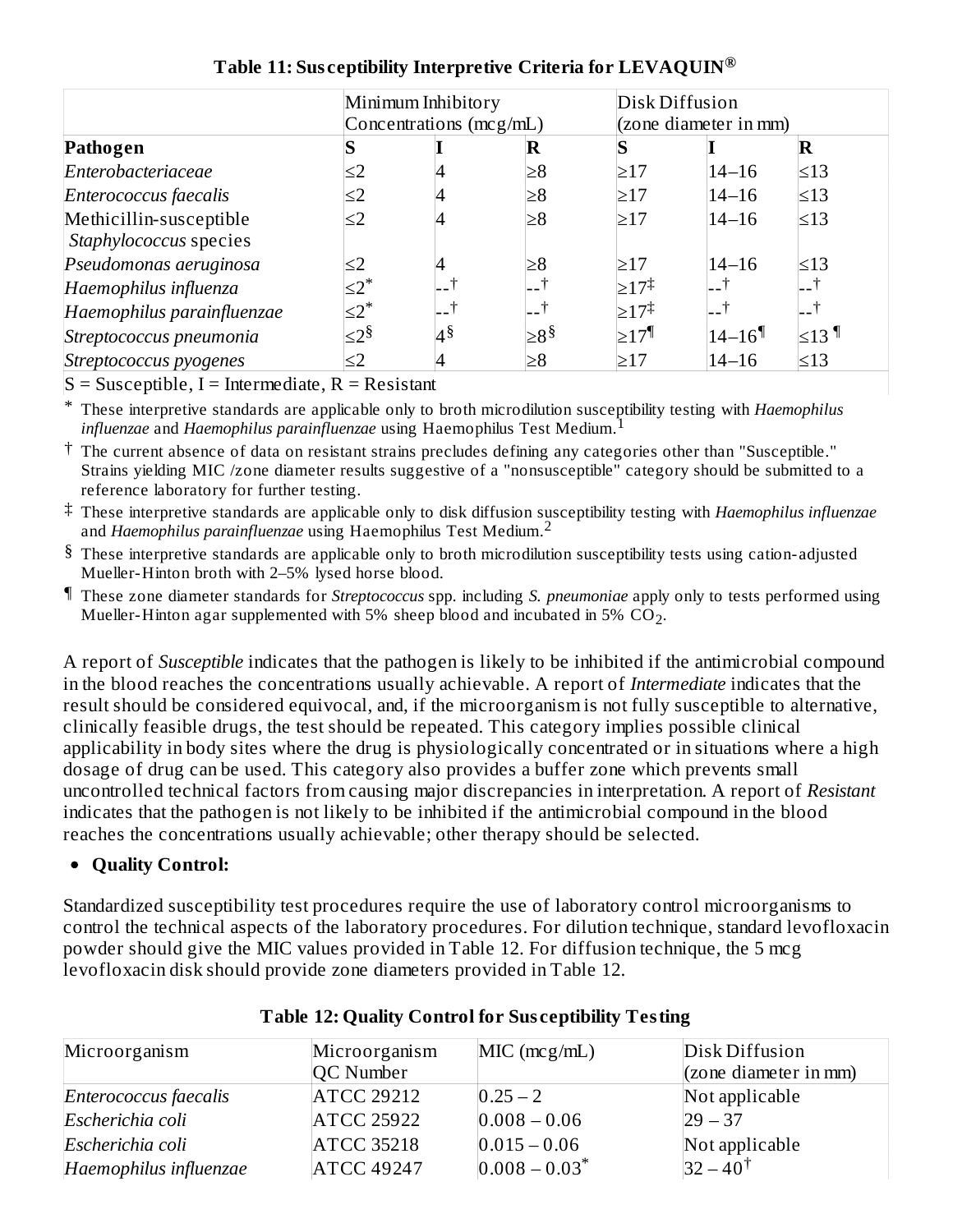| Pseudomonas aeruginosa   | <b>ATCC 27853</b> | $ 0.5 - 4 $     | $ 19 - 26$     |
|--------------------------|-------------------|-----------------|----------------|
| Staphylococcus aureus    | <b>ATCC 29213</b> | $0.06 - 0.5$    | Not applicable |
| Staphylococcus aureus    | <b>ATCC 25923</b> | Not applicable  | $25 - 30$      |
| Streptococcus pneumoniae | <b>ATCC 49619</b> | $ 0.5 - 2^{+} $ | $20 - 258$     |

- \* This quality control range is applicable to only *H. influenzae* ATCC 4 924 7 tested by a broth microdilution procedure using Haemophilus Test Medium  $(HTM)$ .<sup>1</sup>
- <sup>†</sup> This quality control range is applicable to only *H. influenzae* ATCC 49247 tested by a disk diffusion procedure using Haemophilus Test Medium (HTM).<sup>2</sup>
- ‡ This quality control range is applicable to only *S. pneumoniae* ATCC 4 9619 tested by a broth microdilution procedure using cation-adjusted Mueller-Hinton broth with 2–5% lysed horse blood.
- § This quality control range is applicable to only *S. pneumoniae* ATCC 4 9619 tested by a disk diffusion procedure using Mueller-Hinton agar supplemented with 5% sheep blood and incubated in 5%  $CO<sub>2</sub>$ .

# **13 NONCLINICAL TOXICOLOGY**

## **13.1 Carcinogenesis, Mutagenesis, Impairment of Fertility**

In a lifetime bioassay in rats, levofloxacin exhibited no carcinogenic potential following daily dietary administration for 2 years; the highest dose (100 mg/kg/day*)* was 1.4 times the highest recommended human dose (750 mg) based upon relative body surface area. Levofloxacin did not shorten the time to tumor development of UV-induced skin tumors in hairless albino (Skh-1) mice at any levofloxacin dose level and was therefore not photo-carcinogenic under conditions of this study. Dermal levofloxacin concentrations in the hairless mice ranged from 25 to 42 mcg/g at the highest levofloxacin dose level (300 mg/kg/day) used in the photo-carcinogenicity study. By comparison, dermal levofloxacin concentrations in human subjects receiving 750 mg of  $\rm LEVAQUIN^{\circledR}$  averaged approximately 11.8  $mg/g$  at  $C_{\text{max}}$ .

Levofloxacin was not mutagenic in the following assays: Ames bacterial mutation assay (*S. typhimurium* and *E. coli)*, CHO/HGPRT forward mutation assay, mouse micronucleus test, mouse dominant lethal test, rat unscheduled DNA synthesis assay, and the mouse sister chromatid exchange assay. It was positive in the in vitro chromosomal aberration (CHL cell line) and sister chromatid exchange (CHL/IU cell line) assays.

Levofloxacin caused no impairment of fertility or reproductive performance in rats at oral doses as high as 360 mg/kg/day, corresponding to 4.2 times the highest recommended human dose based upon relative body surface area and intravenous doses as high as 100 mg/kg/day, corresponding to 1.2 times the highest recommended human dose based upon relative body surface area.

# **13.2 Animal Toxicology and/or Pharmacology**

Levofloxacin and other quinolones have been shown to cause arthropathy in immature animals of most species tested *[see Warnings and Precautions (5.9)].* In immature dogs (4–5 months old), oral doses of 10 mg/kg/day for 7 days and intravenous doses of 4 mg/kg/day for 14 days of levofloxacin resulted in arthropathic lesions. Administration at oral doses of 300 mg/kg/day for 7 days and intravenous doses of 60 mg/kg/day for 4 weeks produced arthropathy in juvenile rats. Three-month old beagle dogs dosed orally with levofloxacin at 40 mg/kg/day exhibited clinically severe arthrotoxicity resulting in the termination of dosing at Day 8 of a 14-day dosing routine. Slight musculoskeletal clinical effects, in the absence of gross pathological or histopathological effects, resulted from the lowest dose level of 2.5 mg/kg/day (approximately 0.2-fold the pediatric dose based upon AUC comparisons). Synovitis and articular cartilage lesions were observed at the 10 and 40 mg/kg dose levels (approximately 0.7-fold and 2.4-fold the pediatric dose, respectively, based on AUC comparisons). Articular cartilage gross pathology and histopathology persisted to the end of the 18-week recovery period for those dogs from the 10 and 40 mg/kg/day dose levels.

When tested in a mouse ear swelling bioassay, levofloxacin exhibited phototoxicity similar in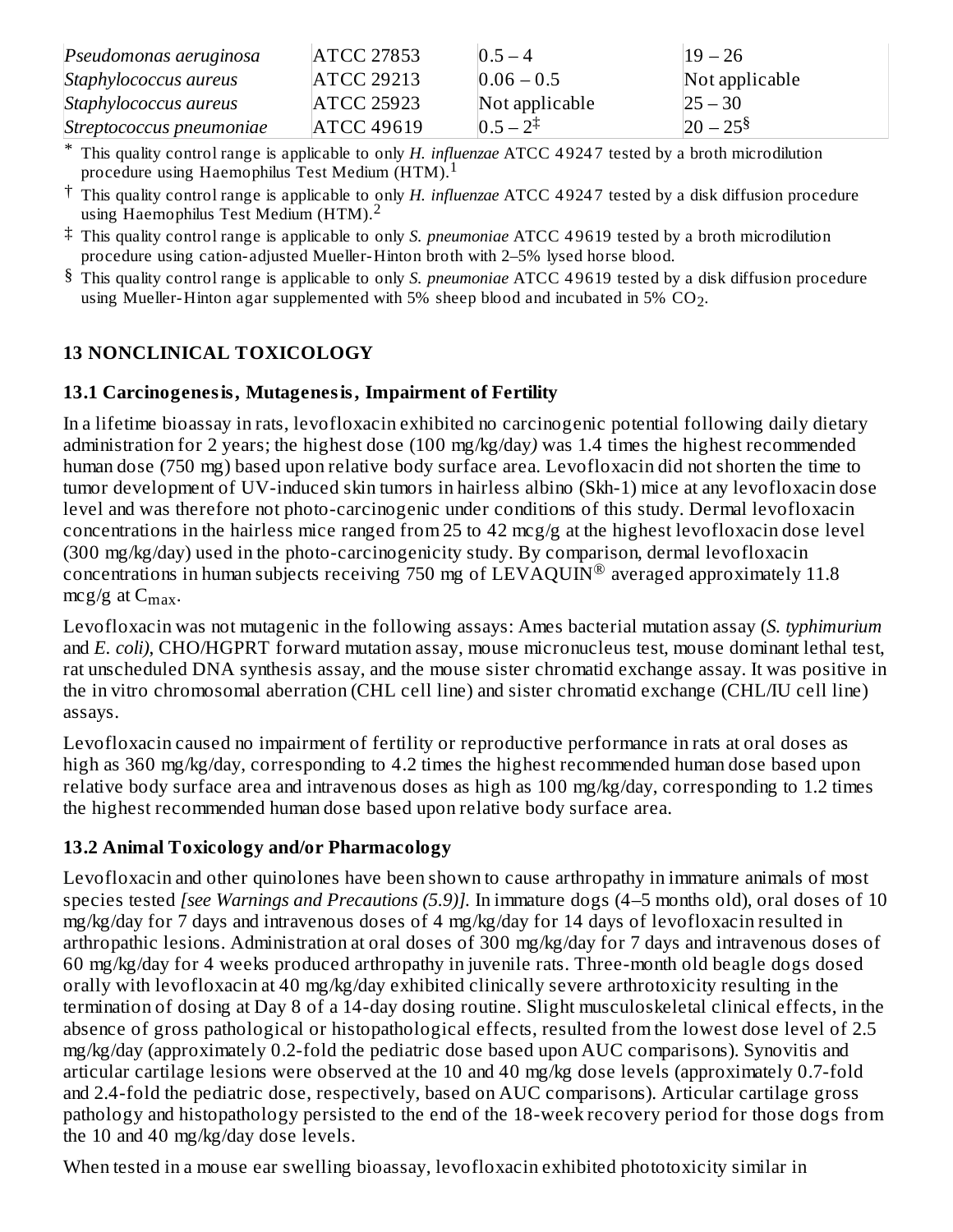magnitude to ofloxacin, but less phototoxicity than other quinolones.

While crystalluria has been observed in some intravenous rat studies, urinary crystals are not formed in the bladder, being present only after micturition and are not associated with nephrotoxicity.

In mice, the CNS stimulatory effect of quinolones is enhanced by concomitant administration of nonsteroidal anti-inflammatory drugs.

In dogs, levofloxacin administered at 6 mg/kg or higher by rapid intravenous injection produced hypotensive effects. These effects were considered to be related to histamine release.

*In vitro* and *in vivo* studies in animals indicate that levofloxacin is neither an enzyme inducer nor inhibitor in the human therapeutic plasma concentration range; therefore, no drug metabolizing enzyme-related interactions with other drugs or agents are anticipated.

# **14 CLINICAL STUDIES**

# **14.1 Nosocomial Pneumonia**

Adult patients with clinically and radiologically documented nosocomial pneumonia were enrolled in a multicenter, randomized, open-label study comparing intravenous  $LEVAQUIN^{\circledR}$  (750 mg once daily) followed by oral LEVAQUIN<sup>®</sup> (750 mg once daily) for a total of 7–15 days to intravenous imipenem/cilastatin (500–1000 mg every 6–8 hours daily) followed by oral ciprofloxacin (750 mg every 12 hours daily) for a total of 7–15 days. LEVAQUIN<sup>®</sup>-treated patients received an average of 7 days of intravenous therapy (range: 1–16 days); comparator-treated patients received an average of 8 days of intravenous therapy (range: 1–19 days).

Overall, in the clinically and microbiologically evaluable population, adjunctive therapy was empirically initiated at study entry in 56 of 93 (60.2%) patients in the LEVAQUIN<sup>®</sup> arm and 53 of 94 (56.4%) patients in the comparator arm. The average duration of adjunctive therapy was 7 days in the LEVAQUIN<sup>®</sup> arm and 7 days in the comparator. In clinically and microbiologically evaluable patients with documented *Pseudomonas aeruginosa* infection, 15 of 17 (88.2%) received ceftazidime (N=11) or piperacillin/tazobactam (N=4) in the  $\text{LEVAQUIN}^\circledR$  arm and 16 of 17 (94.1%) received an aminoglycoside in the comparator arm. Overall, in clinically and microbiologically evaluable patients, vancomycin was added to the treatment regimen of 37 of 93 (39.8%) patients in the LEVAQUIN<sup>®</sup> arm and 28 of 94 (29.8%) patients in the comparator arm for suspected methicillin-resistant *S. aureus* infection.

Clinical success rates in clinically and microbiologically evaluable patients at the posttherapy visit (primary study endpoint assessed on day 3–15 after completing therapy) were 58.1% for LEVAQUIN® and 60.6% for comparator. The 95% CI for the difference of response rates (LEVAQUIN<sup>®</sup> minus comparator) was [-17.2, 12.0]. The microbiological eradication rates at the posttherapy visit were 66.7% for LEVAQUIN<sup>®</sup> and 60.6% for comparator. The 95% CI for the difference of eradication rates (LEVAQUIN® minus comparator) was [-8.3, 20.3]. Clinical success and microbiological eradication rates by pathogen are detailed in Table 13.

| Pathogen                                       | N  | LEVAQUIN <sup>®</sup> No. $(\%)$ of<br>Patients Microbiologic/Clinical | $\mathbf N$ | Imipenem/Cilastatin No. $(\%)$<br>of Patients Microbiologic/Clinical |
|------------------------------------------------|----|------------------------------------------------------------------------|-------------|----------------------------------------------------------------------|
|                                                |    | <b>Outcomes</b>                                                        |             | <b>Outcomes</b>                                                      |
| $MSSA^*$                                       |    | 14 (66.7)/13 (61.9)                                                    | 19          | 13(68.4)/15(78.9)                                                    |
| P. aeruginosa <sup>†</sup>                     | 17 | 10(58.8)/11(64.7)                                                      | 17          | 5(29.4)/7(41.2)                                                      |
| S. marcescens                                  | 11 | 9(81.8)/7(63.6)                                                        |             | 2(28.6)/3(42.9)                                                      |
| E. coli                                        | 12 | 10(83.3)/7(58.3)                                                       | 11          | 7(63.6)/8(72.7)                                                      |
| K. pneumoniae <sup><math>\ddagger</math></sup> | 11 | 9(81.8)/5(45.5)                                                        |             | 6(85.7)/3(42.9)                                                      |

# **Table 13: Clinical Success Rates and Microbiological Eradication Rates (Nosocomial Pneumonia)**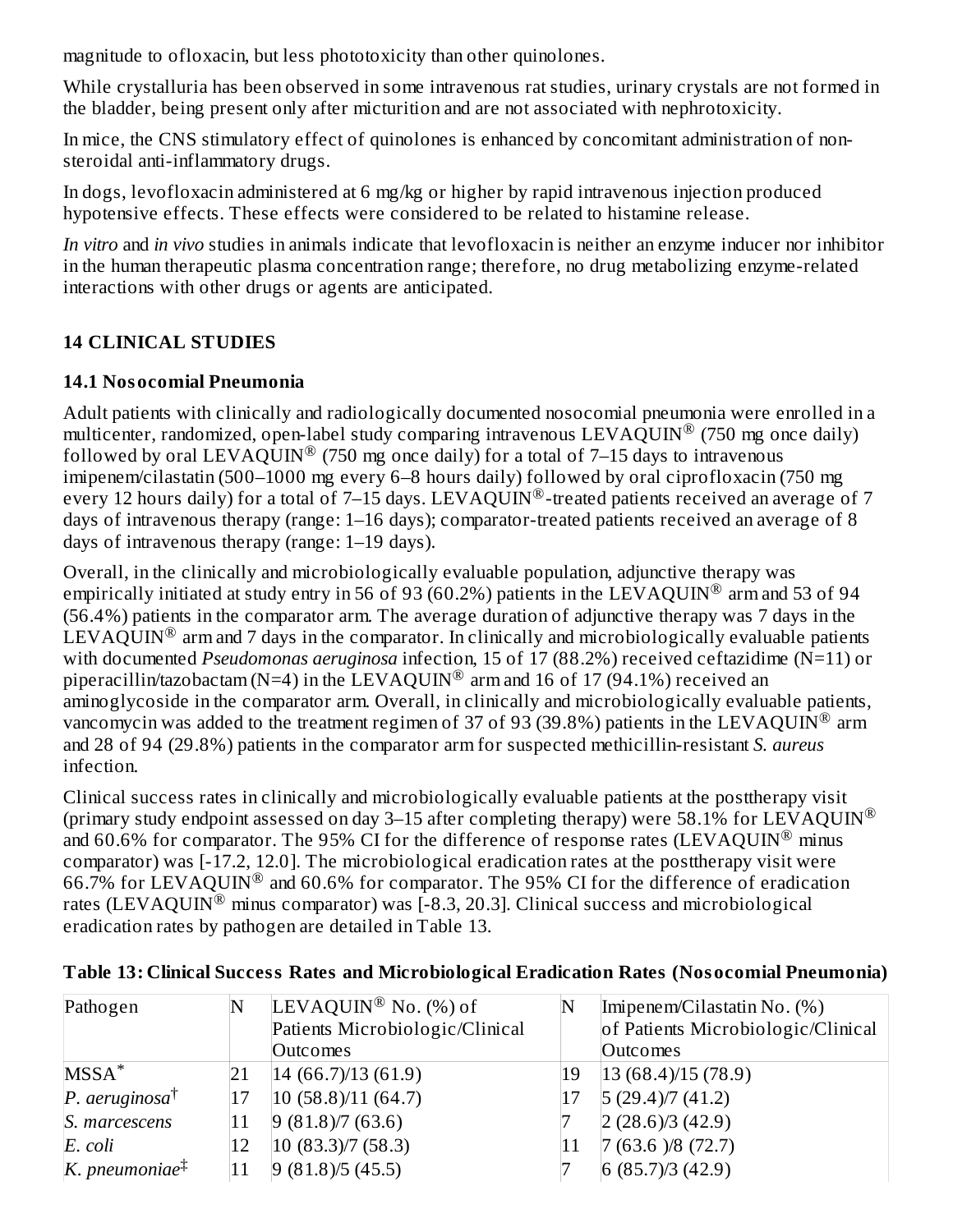| $H.$ influenzae | $\begin{array}{ c c c c } \hline 16 & \hline 13 & \hline 8 & 1.3 \hline \end{array}$ (62.5) | $\begin{array}{ l} 15 \end{array}$ $\begin{array}{ l} 14 \end{array}$ (93.3)/11 (73.3) |
|-----------------|---------------------------------------------------------------------------------------------|----------------------------------------------------------------------------------------|
| S. pneumoniae   | (75.0)/3(75.0)                                                                              | 5(71.4)/4(57.1)                                                                        |
|                 |                                                                                             |                                                                                        |

\* Methicillin-susceptible *S. aureus*

- † See above text for use of combination therapy
- $^\ddag$  The observed differences in rates for the clinical and microbiological outcomes may reflect other factors that were not accounted for in the study

#### **14.2 Community-Acquired Pneumonia: 7–14 day Treatment Regimen**

Adult inpatients and outpatients with a diagnosis of community-acquired bacterial pneumonia were evaluated in 2 pivotal clinical studies. In the first study, 590 patients were enrolled in a prospective, multi-center, unblinded randomized trial comparing  $\text{LEVAQUIN}^{\circledR}$  500 mg once daily orally or intravenously for 7 to 14 days to ceftriaxone 1 to 2 grams intravenously once or in equally divided doses twice daily followed by cefuroxime axetil 500 mg orally twice daily for a total of 7 to 14 days. Patients assigned to treatment with the control regimen were allowed to receive erythromycin (or doxycycline if intolerant of erythromycin) if an infection due to atypical pathogens was suspected or proven. Clinical and microbiologic evaluations were performed during treatment, 5 to 7 days posttherapy, and 3 to 4 weeks posttherapy. Clinical success (cure plus improvement) with LEVAQUIN<sup>®</sup> at 5 to 7 days posttherapy, the primary efficacy variable in this study, was superior (95%) to the control group (83%). The 95% CI for the difference of response rates (LEVAQUIN<sup>®</sup> minus comparator) was [-6, 19]. In the second study, 264 patients were enrolled in a prospective, multi-center, non-comparative trial of 500 mg LEVAQUIN® administered orally or intravenously once daily for 7 to 14 days. Clinical success for clinically evaluable patients was 93%. For both studies, the clinical success rate in patients with atypical pneumonia due to *Chlamydophila pneumoniae, Mycoplasma pneumoniae*, and *Legionella pneumophila* were 96%, 96%, and 70%, respectively. Microbiologic eradication rates across both studies are presented in Table 14.

| Pathogen          | No. Pathogens | Microbiologic Eradication Rate |
|-------------------|---------------|--------------------------------|
|                   |               | (%)                            |
| H. influenza      | 55            | 98                             |
| S. pneumonia      | 83            | 95                             |
| S. aureus         | 17            | 88                             |
| M. catarrhalis    | 18            | 94                             |
| H. parainfluenzae | 19            | 95                             |
| K. pneumonia      | 10            | 100.0                          |

#### **Table 14: Microbiologic Eradication Rates Across 2 Community Acquired Pneumonia Clinical Studies**

#### **Community-Acquired Pneumonia Due to Multi-Drug Resistant** *Streptococcus pneumoniae*

LEVAQUIN $^\circledR$  was effective for the treatment of community-acquired pneumonia caused by multi-drug resistant *Streptococcus pneumoniae* (MDRSP). MDRSP isolates are strains resistant to two or more of the following antibacterials: penicillin (MIC ≥2 mcg/ml), 2<sup>nd</sup> generation cephalosporins (e.g., cefuroxime, macrolides, tetracyclines and trimethoprim/sulfamethoxazole). Of 40 microbiologically evaluable patients with MDRSP isolates, 38 patients (95.0%) achieved clinical and bacteriologic success at post-therapy. The clinical and bacterial success rates are shown in Table 15.

#### **Table 15: Clinical and Bacterial Success Rates for LEVAQUIN -Treated MDRSP in Community ® Acquired Pneumonia Patients (Population Valid for Efficacy)**

| Screening      | success |                | Success         |                |  |
|----------------|---------|----------------|-----------------|----------------|--|
| Susceptibility | umca'   |                | Bacteriological |                |  |
|                | n/l\    | $\frac{10}{6}$ | /NT<br>N        | $\frac{10}{6}$ |  |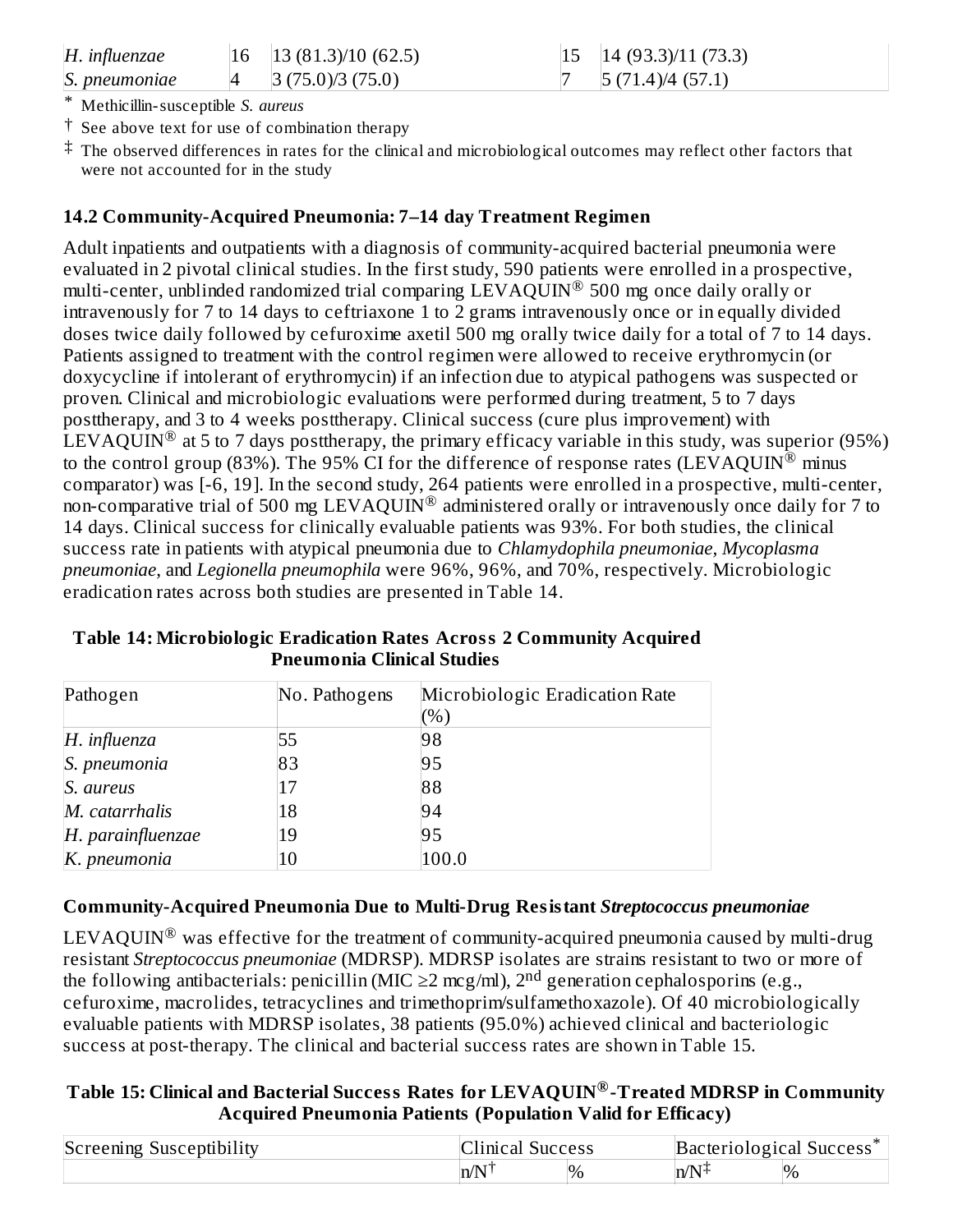| Penicillin-res is tant                  | 16/17 | 94.1 | 16/17 | 94.1 |  |
|-----------------------------------------|-------|------|-------|------|--|
| 2nd generation Cephalosporin resistant  | 31/32 | 96.9 | 31/32 | 96.9 |  |
| Macrolide-res is tant                   | 28/29 | 96.6 | 28/29 | 96.6 |  |
| Trimethoprim/Sulfamethoxazole resistant | 17/19 | 89.5 | 17/19 | 89.5 |  |
| Tetracycline-res is tant                | 12/12 | 100  | 12/12 | 100  |  |

\* One patient had a respiratory isolate that was resistant to tetracycline, cefuroxime, macrolides and TMP/SMX and intermediate to penicillin and a blood isolate that was intermediate to penicillin and cefuroxime and resistant to the other classes. The patient is included in the database based on respiratory isolate.

† n=the number of microbiologically evaluable patients who were clinical successes; N=number of microbiologically evaluable patients in the designated resistance group.

 $\ddagger$  n=the number of MDRSP isolates eradicated or presumed eradicated in microbiologically evaluable patients; N=number of MDRSP isolates in a designated resistance group.

Not all isolates were resistant to all antimicrobial classes tested. Success and eradication rates are summarized in Table 16.

#### **Table 16: Clinical Success and Bacteriologic Eradication Rates for Resistant Streptococcus pneumoniae (Community Acquired Pneumonia)**

| Type of Resistance                           | <b>Clinical Success</b> | Bacteriologic    |
|----------------------------------------------|-------------------------|------------------|
|                                              |                         | Eradication      |
| Resistant to 2 antibacterials 17/18 (94.4%)  |                         | $ 17/18(94.4\%)$ |
| Resistant to 3 antibacterials  14/15 (93.3%) |                         | 14/15(93.3%)     |
| Resistant to 4 antibacterials 7/7 (100%)     |                         | $7/7(100\%)$     |
| Resistant to 5 antibacterials 0              |                         |                  |
| Bacteremia with MDRSP                        | 8/9 (89%)               | 8/9(89%)         |

#### **14.3 Community-Acquired Pneumonia: 5-Day Treatment Regimen**

To evaluate the safety and efficacy of higher dose and shorter course of LEVAQUIN®, 528 outpatient and hospitalized adults with clinically and radiologically determined mild to severe community-acquired pneumonia were evaluated in a double-blind, randomized, prospective, multicenter study comparing LEVAQUIN® 750 mg, IV or orally, every day for five days or LEVAQUIN® 500 mg IV or orally, every day for 10 days.

Clinical success rates (cure plus improvement) in the clinically evaluable population were 90.9% in the LEVAQUIN<sup>®</sup> 750 mg group and 91.1% in the LEVAQUIN<sup>®</sup> 500 mg group. The 95% CI for the difference of response rates (LEVAQUIN<sup>®</sup> 750 minus LEVAQUIN<sup>®</sup> 500) was [-5.9, 5.4]. In the clinically evaluable population (31–38 days after enrollment) pneumonia was observed in 7 out of 151 patients in the LEVAQUIN® 750 mg group and 2 out of 147 patients in the LEVAQUIN® 500 mg group. Given the small numbers observed, the significance of this finding cannot be determined statistically. The microbiological efficacy of the 5-day regimen was documented for infections listed in Table 17.

#### **Table 17: Microbiological Eradication Rates (Community-Acquired Pneumonia)**

| Penicillin susceptible S. pneumonia 19/20 |       |
|-------------------------------------------|-------|
| Haemophilus influenza                     | 12/12 |
| Haemophilus parainfluenzae                | 10/10 |
| Mycoplasma pneumonia                      | 26/27 |
| Chlamydophila pneumonia                   | 13/15 |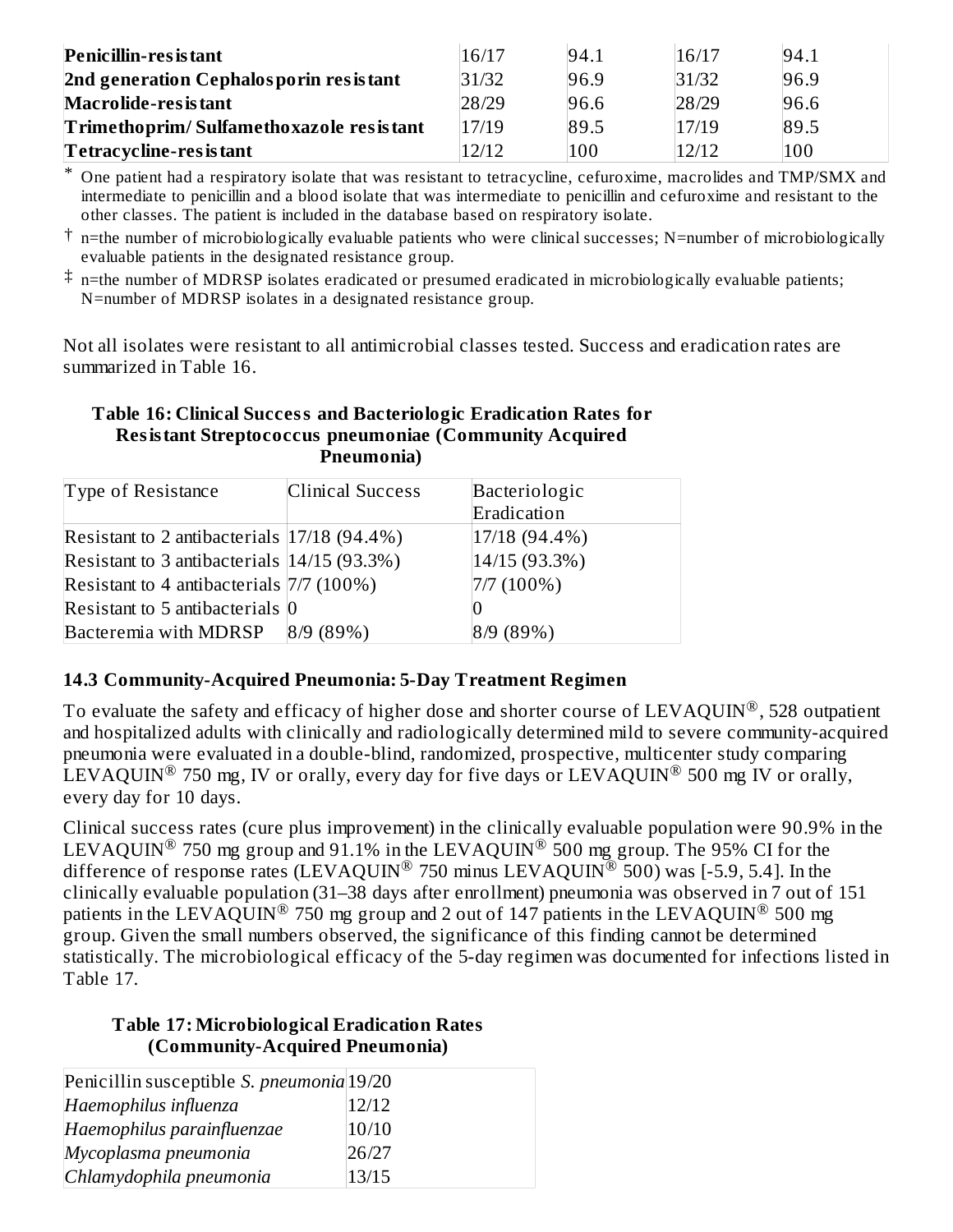# **14.4 Acute Bacterial Sinusitis: 5-day and 10–14 day Treatment Regimens**

LEVAQUIN $^{\circledR}$  is approved for the treatment of acute bacterial sinusitis (ABS) using either 750 mg by mouth  $\times$  5 days or 500 mg by mouth once daily  $\times$  10–14 days. To evaluate the safety and efficacy of a high dose short course of  $\text{LEVAQUN}^\circledast$  , 780 outpatient adults with clinically and radiologically determined acute bacterial sinusitis were evaluated in a double-blind, randomized, prospective, multicenter study comparing LEVAQUIN® 750 mg by mouth once daily for five days to LEVAQUIN® 500 mg by mouth once daily for 10 days.

Clinical success rates (defined as complete or partial resolution of the pre-treatment signs and symptoms of ABS to such an extent that no further antibiotic treatment was deemed necessary) in the microbiologically evaluable population were 91.4% (139/152) in the LEVAQUIN® 750 mg group and 88.6% (132/149) in the LEVAQUIN<sup>®</sup> 500 mg group at the test-of-cure (TOC) visit (95% CI [-4.2, 10.0] for LEVAQUIN<sup>®</sup> 750 mg minus LEVAQUIN<sup>®</sup> 500 mg).

Rates of clinical success by pathogen in the microbiologically evaluable population who had specimens obtained by antral tap at study entry showed comparable results for the five- and ten-day regimens at the test-of-cure visit 22 days post treatment.

#### **Table 18: Clinical Success Rate by Pathogen at the TOC in Microbiologically Evaluable Subjects Who Underwent Antral Puncture (Acute Bacterial Sinusitis)**

| Pathogen                              | LEVAQUIN <sup>®</sup> 750 mg $\times$ 5 days | LEVAQUIN <sup>®</sup> 500 mg × 10 days |
|---------------------------------------|----------------------------------------------|----------------------------------------|
| Streptococcus pneumoniae <sup>®</sup> | 25/27(92.6%)                                 | 26/27(96.3%)                           |
| Haemophilus influenzae <sup>*</sup>   | 19/21(90.5%)                                 | 25/27(92.6%)                           |
| Moraxella catarrhalis <sup>*</sup>    | $10/11(90.9\%)$                              | $13/13(100\%)$                         |

\* Note: Forty percent of the subjects in this trial had specimens obtained by sinus endoscopy. The efficacy data for subjects whose specimen was obtained endoscopically were comparable to those presented in the above table

# **14.5 Complicated Skin and Skin Structure Infections**

Three hundred ninety-nine patients were enrolled in an open-label, randomized, comparative study for complicated skin and skin structure infections. The patients were randomized to receive either LEVAQUIN® 750 mg once daily (IV followed by oral), or an approved comparator for a median of 10 ± 4.7 days. As is expected in complicated skin and skin structure infections, surgical procedures were performed in the LEVAQUIN<sup>®</sup> and comparator groups. Surgery (incision and drainage or debridement) was performed on 45% of the LEVAQUIN<sup>®</sup>-treated patients and 44% of the comparator treated patients, either shortly before or during antibiotic treatment and formed an integral part of therapy for this indication.

Among those who could be evaluated clinically 2–5 days after completion of study drug, overall success rates (improved or cured) were 116/138 (84.1%) for patients treated with  $\text{LEVAQUIN}^\circledast$  and 106/132 (80.3%) for patients treated with the comparator.

Success rates varied with the type of diagnosis ranging from 68% in patients with infected ulcers to 90% in patients with infected wounds and abscesses. These rates were equivalent to those seen with comparator drugs.

# **14.6 Chronic Bacterial Prostatitis**

Adult patients with a clinical diagnosis of prostatitis and microbiological culture results from urine sample collected after prostatic massage (VB $_3$ ) or expressed prostatic secretion (EPS) specimens obtained via the Meares-Stamey procedure were enrolled in a multicenter, randomized, double-blind study comparing oral LEVAQUIN® 500 mg, once daily for a total of 28 days to oral ciprofloxacin 500 mg, twice daily for a total of 28 days. The primary efficacy endpoint was microbiologic efficacy in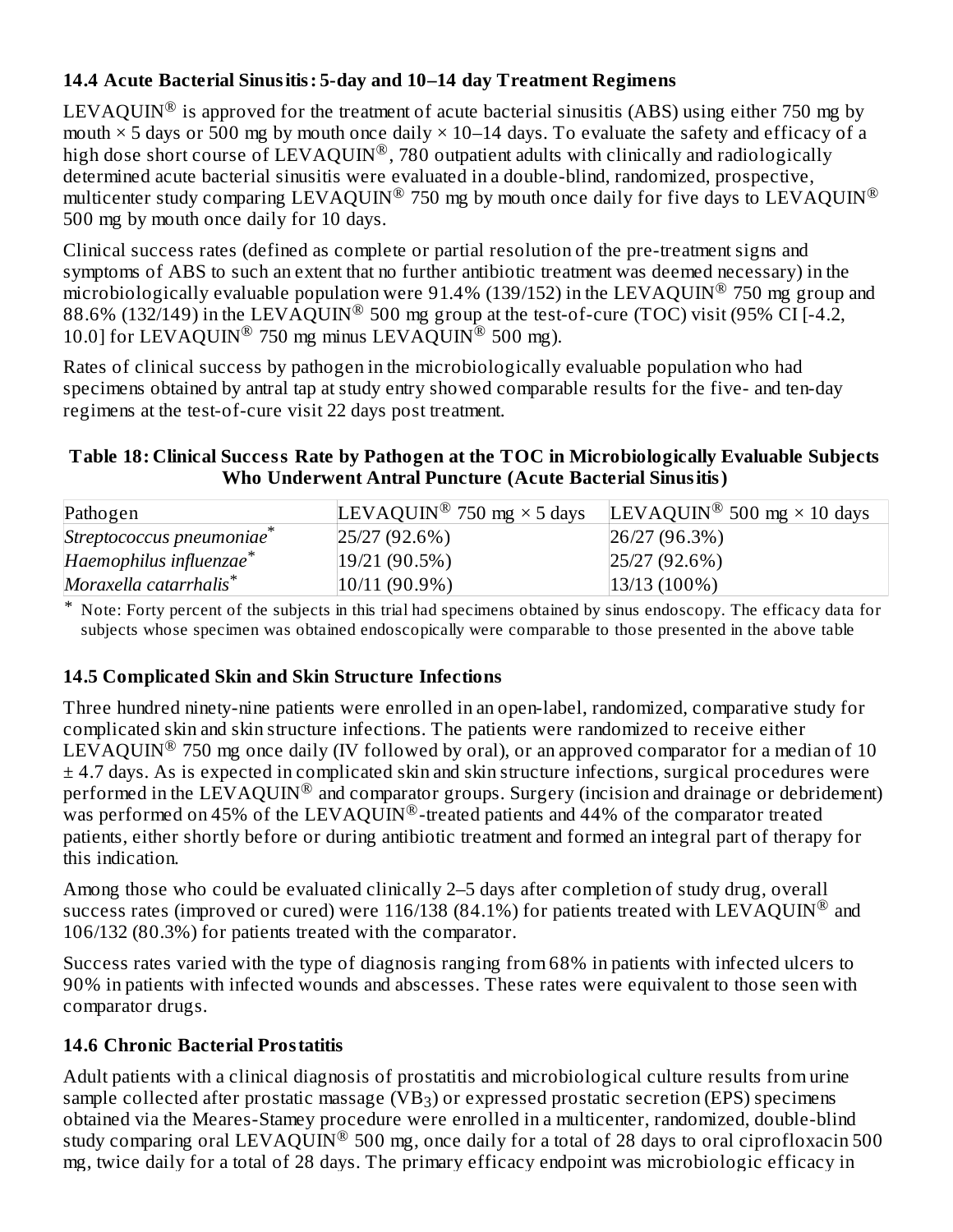microbiologically evaluable patients. A total of 136 and 125 microbiologically evaluable patients were enrolled in the LEVAQUIN $^{\circledR}$  and ciprofloxacin groups, respectively. The microbiologic eradication rate by patient infection at 5–18 days after completion of therapy was 75.0% in the LEVAQUIN® group and 76.8% in the ciprofloxacin group (95% CI<sup>[</sup>-12.58, 8.98] for LEVAQUIN<sup>®</sup> minus ciprofloxacin). The overall eradication rates for pathogens of interest are presented in Table 19.

|                      |    | LEVAQUIN <sup>®</sup> (N=136) |    | $Ciproflox (N=125)$ |  |  |
|----------------------|----|-------------------------------|----|---------------------|--|--|
| Pathogen             |    | Eradication                   |    | Eradication         |  |  |
| E. coli              | 15 | $ 14 (93.3\%)$                |    | $9(81.8\%)$         |  |  |
| E. faecalis          | 54 | $39(72.2\%)$                  | 44 | $ 33(75.0\%)$       |  |  |
| $S.$ epidermidis $*$ |    | $9(81.8\%)$                   | 14 | $ 11 (78.6\%)$      |  |  |

**Table 19: Microbiological Eradication Rates (Chronic Bacterial Prostatitis)**

\* Eradication rates shown are for patients who had a sole pathogen only; mixed cultures were excluded.

Eradication rates for *S. epidermidis* when found with other co-pathogens are consistent with rates seen in pure isolates.

Clinical success (cure + improvement with no need for further antibiotic therapy) rates in microbiologically evaluable population 5–18 days after completion of therapy were 75.0% for  $LEVAQUIN^@$ -treated patients and 72.8% for ciprofloxacin-treated patients (95% CI [-8.87, 13.27] for LEVAQUIN® minus ciprofloxacin). Clinical long-term success (24–45 days after completion of therapy) rates were 66.7% for the LEVAQUIN®-treated patients and 76.9% for the ciprofloxacintreated patients (95% CI [-23.40, 2.89] for LEVAQUIN<sup>®</sup> minus ciprofloxacin).

# **14.7 Complicated Urinary Tract Infections and Acute Pyelonephritis: 5-day Treatment Regimen**

To evaluate the safety and efficacy of the higher dose and shorter course of  $\text{LEVAQUN}^\circledast$ , 1109 patients with cUTI and AP were enrolled in a randomized, double-blind, multicenter clinical trial conducted in the US from November 2004 to April 2006 comparing  $\text{LEVAQUN}^{\circledR}$  750 mg IV or orally once daily for 5 days (546 patients) with ciprofloxacin 400 mg IV or 500 mg orally twice daily for 10 days (563 patients). Patients with AP complicated by underlying renal diseases or conditions such as complete obstruction, surgery, transplantation, concurrent infection or congenital malformation were excluded. Efficacy was measured by bacteriologic eradication of the baseline organism(s) at the posttherapy visit in patients with a pathogen identified at baseline. The post-therapy (test-of-cure) visit occurred 10 to 14 days after the last active dose of  $LEVAQUIN^@$  and 5 to 9 days after the last dose of active ciprofloxacin.

The bacteriologic cure rates overall for LEVAQUIN® and control at the test-of-cure (TOC) visit for the group of all patients with a documented pathogen at baseline (modified intent to treat or mITT) and the group of patients in the mITT population who closely followed the protocol (Microbiologically Evaluable) are summarized in Table 20.

|                      | $LEVAQUIN^{\circledR}$ 750 mg                      |                              | Ciprofloxacin 400 $mg$ |      | Overall Difference      |
|----------------------|----------------------------------------------------|------------------------------|------------------------|------|-------------------------|
|                      | orally or IV once daily for IV/500 mg orally twice |                              |                        |      | [95% CI]                |
|                      | 5 days                                             |                              | daily for 10 days      |      |                         |
|                      | n/N                                                | $\%$                         | n/N                    | $\%$ | LEVAQUIN <sup>®</sup> - |
|                      |                                                    |                              |                        |      | Ciprofloxacin           |
|                      |                                                    | mITT Population <sup>*</sup> |                        |      |                         |
| Overall (cUTI or AP) | 252/333                                            | 75.7                         | 239/318                | 75.2 | $[0.5(-6.1, 7.1)]$      |
| cUTI                 | 168/230                                            | 73.0                         | 157/213                | 73.7 |                         |
| AP                   | 84/103                                             | 81.6                         | 82/105                 | 78.1 |                         |

# **Table 20: Bacteriologic Eradication at Test-of-Cure**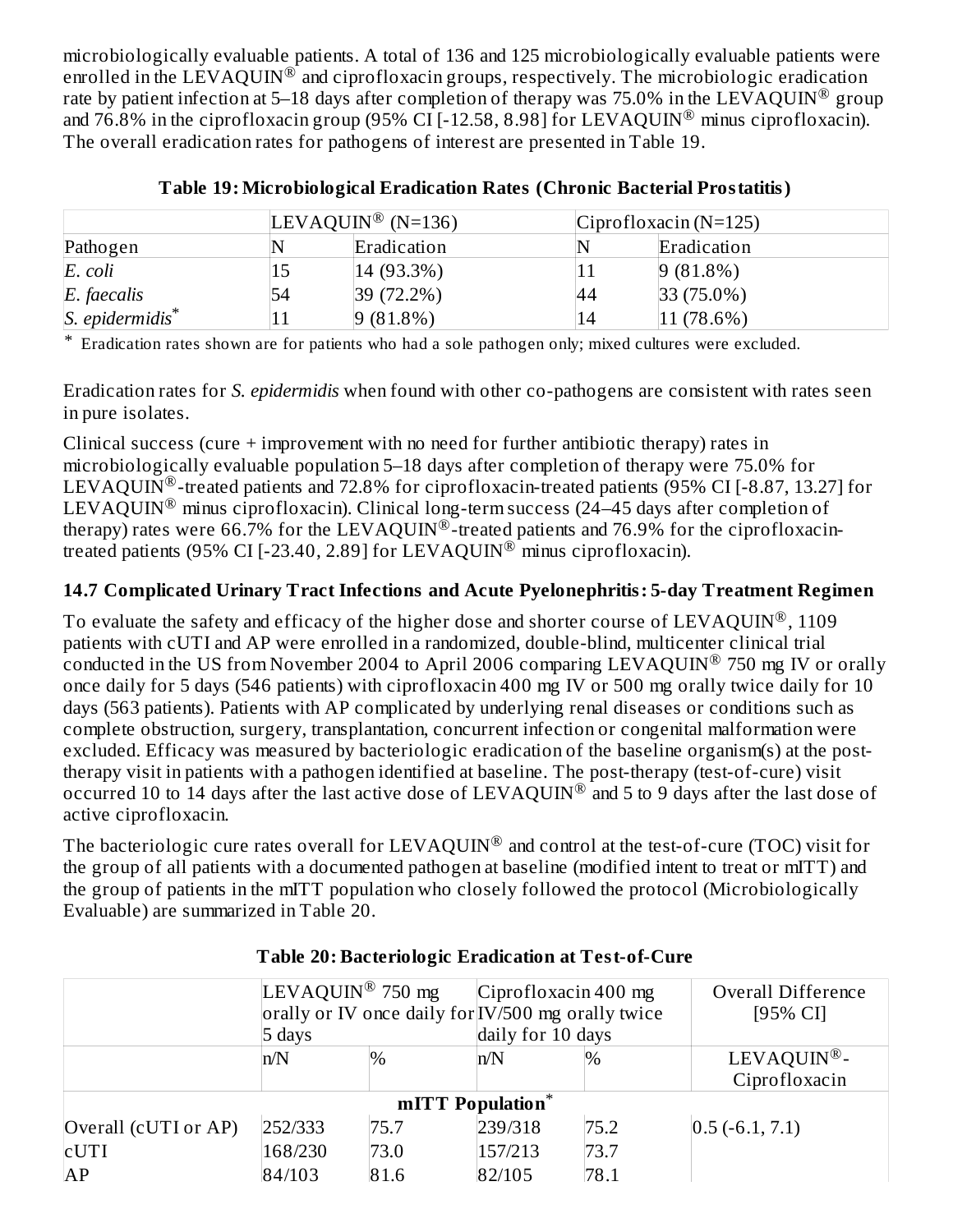|                      |         | Microbiologically Evaluable Population <sup>†</sup> |         |      |                      |
|----------------------|---------|-----------------------------------------------------|---------|------|----------------------|
| Overall (cUTI or AP) | 228/265 | 86.0                                                | 215/241 | 89.2 | $-3.2$ $[-8.9, 2.5]$ |
| CUTI                 | 154/185 | 83.2                                                | 144/165 | 87.3 |                      |
| AP                   | 74/80   | 92.5                                                | 71/76   | 93.4 |                      |

\* The mITT population included patients who received study medication and who had a positive ( $\geq$ 10<sup>5</sup> CFU/mL) urine culture with no more than 2 uropathogens at baseline. Patients with missing response were counted as failures in this analysis.

 $^\dagger$  The Microbiologically Evaluable population included patients with a confirmed diagnosis of cUTI or AP, a causative organism(s) at baseline present at  $\geq 10^5$  CFU/mL, a valid test-of-cure urine culture, no pathogen isolated from blood resistant to study drug, no premature discontinuation or loss to follow-up, and compliance with treatment (among other criteria).

Microbiologic eradication rates in the Microbiologically Evaluable population at TOC for individual pathogens recovered from patients randomized to  $LEVAQUIN^{\circledR}$  treatment are presented in Table 21.

#### **Table 21: Microbiological Eradication Rates for Individual Pathogens Recovered From Patients Randomized to LEVAQUIN 750 mg QD for 5 Days Treatment ®**

| Pathogen                      | Microbiologic Eradication Rate<br>(n/N) | $\frac{0}{6}$ |
|-------------------------------|-----------------------------------------|---------------|
| Escherichia coli <sup>*</sup> | 155/172                                 | 90            |
| Klebsiella pneumonia          | 20/23                                   | 87            |
| Proteus mirabilis             | 12/12                                   | 100           |

\* The predominant organism isolated from patients with AP was *E. coli*: 91% (63/69) eradication in AP and 89% (92/103) in patients with cUTI.

#### **14.8 Complicated Urinary Tract Infections and Acute Pyelonephritis: 10-day Treatment Regimen**

To evaluate the safety and efficacy of the 250 mg dose, 10 day regimen of LEVAQUIN®, 567 patients with uncomplicated UTI, mild-to-moderate cUTI, and mild-to-moderate AP were enrolled in a randomized, double-blind, multicenter clinical trial conducted in the US from June 1993 to January 1995 comparing LEVAQUIN $^{\circledR}$  250 orally once daily for 10 days (285 patients) with ciprofloxacin 500 mg orally twice daily for 10 days (282 patients). Patients with a resistant pathogen, recurrent UTI, women over age 55 years, and with an indwelling catheter were initially excluded, prior to protocol amendment which took place after 30% of enrollment. Microbiological efficacy was measured by bacteriologic eradication of the baseline organism(s) at 1–12 days post-therapy in patients with a pathogen identified at baseline.

The bacteriologic cure rates overall for LEVAQUIN® and control at the test-of-cure (TOC) visit for the group of all patients with a documented pathogen at baseline (modified intent to treat or mITT) and the group of patients in the mITT population who closely followed the protocol (Microbiologically Evaluable) are summarized in Table 22.

**Table 22. Bacteriologic Eradication Overall (cUTI or AP) at Test-Of-Cure \***

|                           | LEVAQUIN <sup>®</sup> |               |             | Ciprofloxacin<br>250 mg once daily for 500 mg twice daily |  |  |
|---------------------------|-----------------------|---------------|-------------|-----------------------------------------------------------|--|--|
|                           |                       |               |             |                                                           |  |  |
|                           | 10 days               |               | for 10 days |                                                           |  |  |
|                           | n/N                   | $\frac{0}{0}$ | n/N         | $\%$                                                      |  |  |
| mITT                      | 174/209               | 83.3          | 184/219     | 84.0                                                      |  |  |
| Population <sup>†</sup>   |                       |               |             |                                                           |  |  |
| Microbiologically 164/177 |                       | 92.7          | 159/171     | 93.0                                                      |  |  |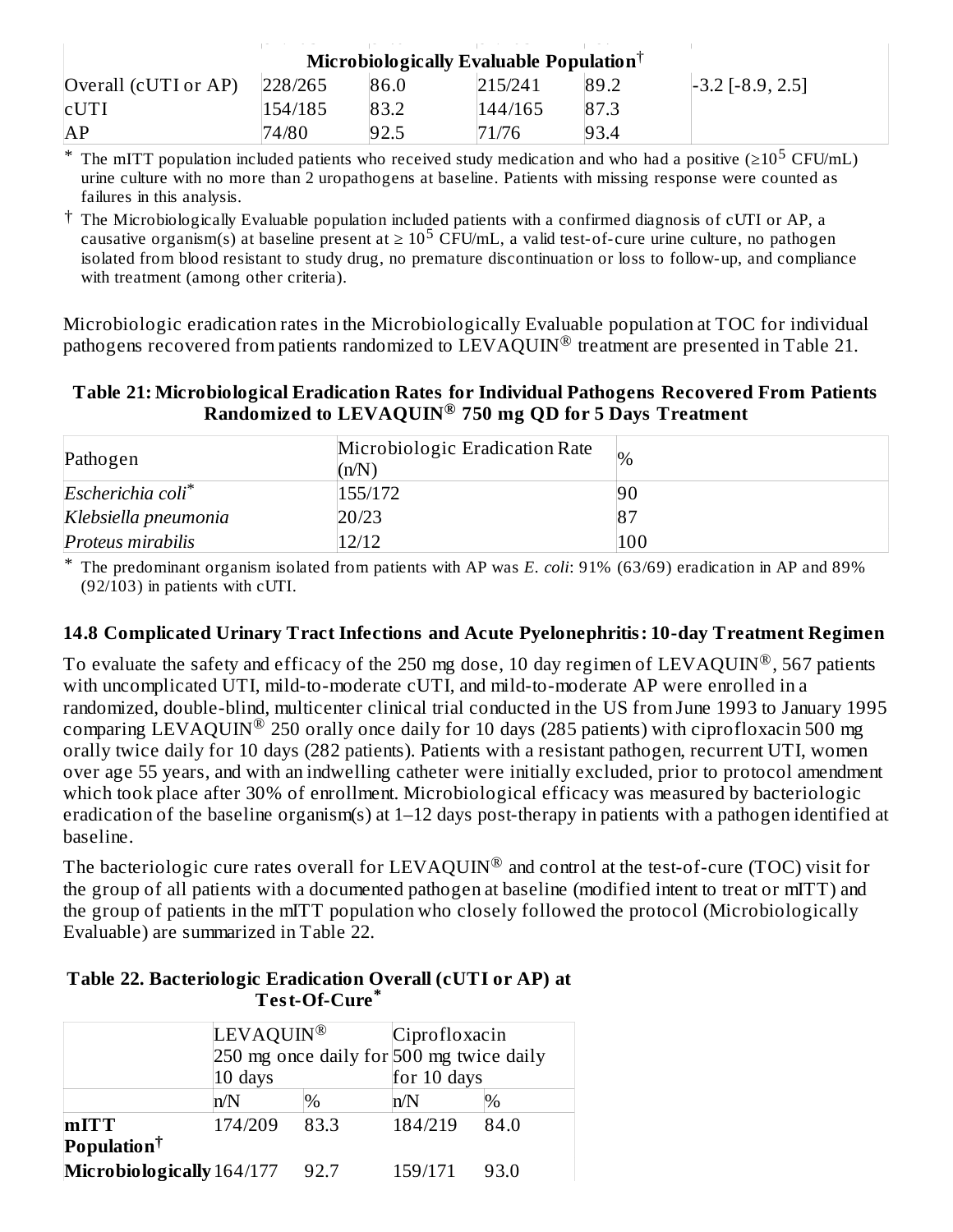#### **Evaluable Population** ‡

- \* 1–9 days posttherapy for 30% of subjects enrolled prior to a protocol amendment; 5–12 days posttherapy for 70% of subjects.
- † The mITT population included patients who had a pathogen isolated at baseline. Patients with missing response were counted as failures in this analysis.
- ‡ The Microbiologically Evaluable population included mITT patients who met protocol-specified evaluability criteria.

## **14.9 Inhalational Anthrax (Post-Exposure)**

The effectiveness of LEVAQUIN $^\circledR$  for this indication is based on plasma concentrations achieved in humans, a surrogate endpoint reasonably likely to predict clinical benefit. LEVAQUIN $^\circledR$  has not been tested in humans for the post-exposure prevention of inhalation anthrax. The mean plasma concentrations of LEVAQUIN® associated with a statistically significant improvement in survival over placebo in the rhesus monkey model of inhalational anthrax are reached or exceeded in adult and pediatric patients receiving the recommended oral and intravenous dosage regimens *[see Indications and Usage (1.13); Dosage and Administration (2.1), (2.2)].*

Levofloxacin pharmacokinetics have been evaluated in adult and pediatric patients. The mean  $(\pm SD)$ steady state peak plasma concentration in human adults receiving 500 mg orally or intravenously once daily is  $5.7 \pm 1.4$  and  $6.4 \pm 0.8$  mcg/mL, respectively; and the corresponding total plasma exposure  $(AUC_{0-24})$  is 47.5  $\pm$  6.7 and 54.6  $\pm$  11.1 mcg.h/mL, respectively. The predicted steady-state pharmacokinetic parameters in pediatric patients ranging in age from 6 months to 17 years receiving 8 mg/kg orally every 12 hours (not to exceed 250 mg per dose) were calculated to be comparable to those observed in adults receiving 500 mg orally once daily *[see Clinical Pharmacology (12.3)].*

In adults, the safety of  $\text{LEVAQUN}^\circledast$  for treatment durations of up to 28 days is well characterized. However, information pertaining to extended use at 500 mg daily up to 60 days is limited. Prolonged  $LEVAQUIN^@$  therapy in adults should only be used when the benefit outweighs the risk.

In pediatric patients, the safety of levofloxacin for treatment durations of more than 14 days has not been studied. An increased incidence of musculoskeletal adverse events (arthralgia, arthritis, tendonopathy, gait abnormality) compared to controls has been observed in clinical studies with treatment duration of up to 14 days. Long-term safety data, including effects on cartilage, following the administration of levofloxacin to pediatric patients is limited *[see Warnings and Precautions (5.9), Use in Specific Populations (8.4)]*.

A placebo-controlled animal study in rhesus monkeys exposed to an inhaled mean dose of 49  $\mathrm{LD}_{50}$  $(\sim]2.7 \times 10^6)$  spores (range 17 – 118 LD<sub>50</sub>) of *B. anthracis* (Ames strain) was conducted. The minimal inhibitory concentration (MIC) of levofloxacin for the anthrax strain used in this study was 0.125 mcg/mL. In the animals studied, mean plasma concentrations of levofloxacin achieved at expected  $\rm{T_{max}}$ (1 hour post-dose) following oral dosing to steady state ranged from 2.79 to 4.87 mcg/mL. Steady state trough concentrations at 24 hours post-dose ranged from 0.107 to 0.164 mcg/mL. Mean (SD) steady state  $AUC_{0-24}$  was 33.4  $\pm$  3.2 mcg.h/mL (range 30.4 to 36.0 mcg.h/mL). Mortality due to anthrax for animals that received a 30 day regimen of oral LEVAQUIN<sup>®</sup> beginning 24 hrs post exposure was significantly lower (1/10), compared to the placebo group (9/10) [P=0.0011, 2-sided Fisher's Exact Test]. The one levofloxacin treated animal that died of anthrax did so following the 30-day drug administration period.

## **15 REFERENCES**

1. Clinical and Laboratory Standards Institute. Methods for Dilution Antimicrobial Susceptibility Tests for Bacteria That Grow Aerobically Approved Standard – Seventh Edition. Clinical and Laboratory Standards Institute document M7-A7, Vol. 26, No. 2, CLSI, Wayne, PA, January 2006.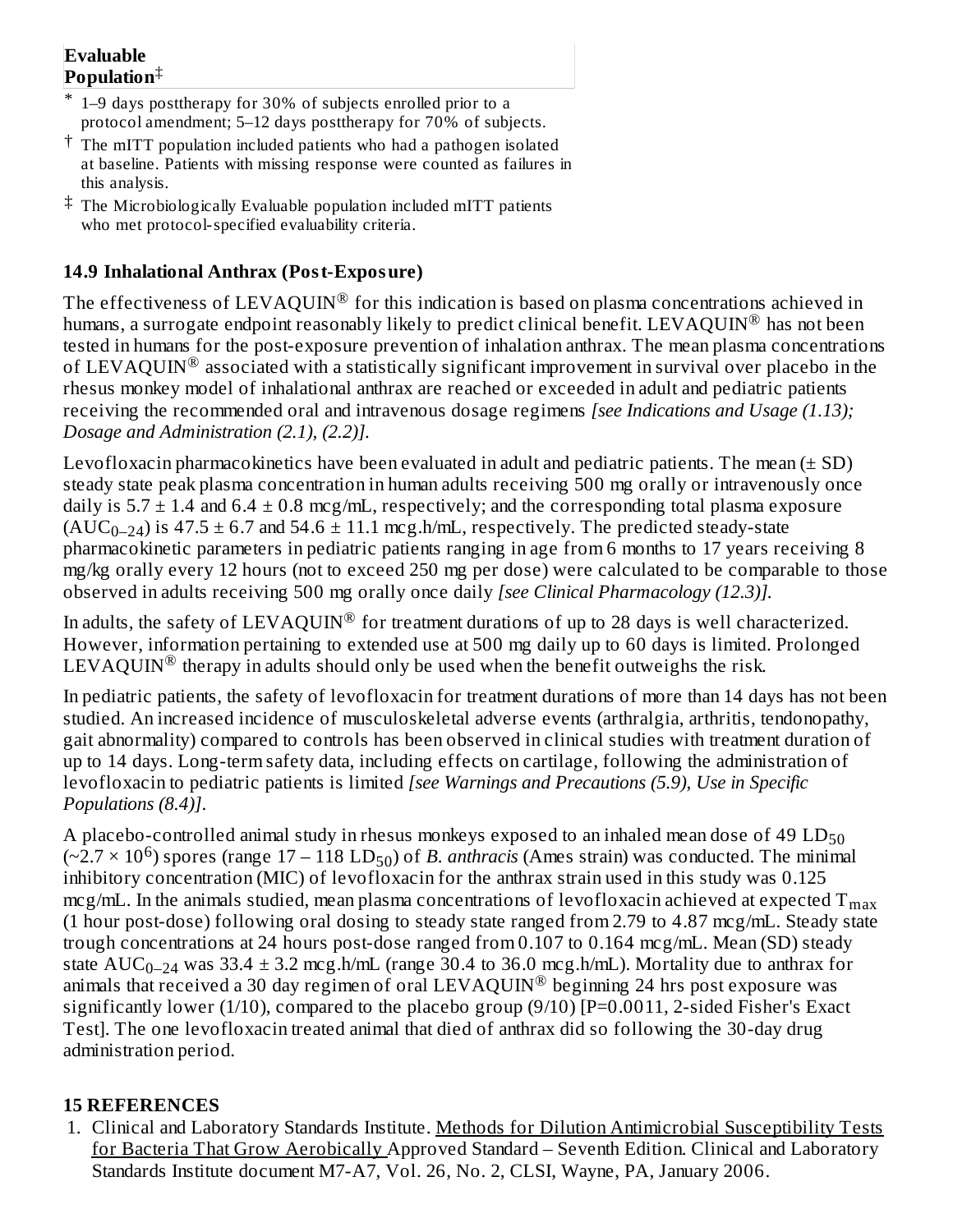2. Clinical and Laboratory Standards Institute. Performance Standards for Antimicrobial Disk Susceptibility Tests. Approved Standard – Ninth Edition. Clinical and Laboratory Standards Institute document M2-A9, Vol. 26, No. 1, CLSI, Wayne, PA, January 2006.

# **16 HOW SUPPLIED/STORAGE AND HANDLING**

# **16.1 LEVAQUIN® Tablets**

LEVAQUIN $^{\circledR}$  Tablets are supplied as 500, and 750 mg capsule-shaped, coated tablets. LEVAQUIN $^{\circledR}$ Tablets are packaged in bottles and in unit-dose blister strips in the following configurations:

- 500 mg tablets are peach and are imprinted: "LEVAQUIN" on one side and "500" on the other side –bottles of 7 (21695-464-07)
- 750 mg tablets are white and are imprinted "LEVAQUIN" on one side and "750" on the other side –bottles of 7 (NDC 21695-519-07)

LEVAQUIN® Tablets should be stored at 15° to 30°C (59° to 86°F) in well-closed containers.

 $\mathop{\rm LEV}\nolimits$ AQUIN $^\circledR$  Tablets are manufactured for PriCara, Division of Ortho-McNeil-Janssen Pharmaceuticals, Inc. Raritan, NJ 08869 by Janssen Ortho LLC, Gurabo, Puerto Rico 00778.

# **17 PATIENT COUNSELING INFORMATION**

See *FDA-Approved Medication Guide (17.5)*

# **17.1 Antibacterial Resistance**

Antibacterial drugs including LEVAQUIN $^\circledR$  should only be used to treat bacterial infections. They do not treat viral infections (e.g., the common cold). When LEVAQUIN® is prescribed to treat a bacterial infection, patients should be told that although it is common to feel better early in the course of therapy, the medication should be taken exactly as directed. Skipping doses or not completing the full course of therapy may (1) decrease the effectiveness of the immediate treatment and (2) increase the likelihood that bacteria will develop resistance and will not be treatable by  $\text{LEVAQUIN}^{\circledR}$  or other antibacterial drugs in the future.

# **17.2 Administration with Food, Fluids, and Concomitant Medications**

Patients should be informed that  $LEVAQUIN^{\circledR}$  Tablets may be taken with or without food.  $\mathrm{LEVAQUIN}^{\circledR}$  Oral Solution should be taken 1 hour before or 2 hours after eating. The tablet and oral solution should be taken at the same time each day.

Patients should drink fluids liberally while taking LEVAQUIN $^\circledR$  to avoid formation of a highly concentrated urine and crystal formation in the urine.

Antacids containing magnesium, or aluminum, as well as sucralfate, metal cations such as iron, and multivitamin preparations with zinc or didanosine should be taken at least two hours before or two hours after oral  $\widetilde{\operatorname{LFVAQUIN}^{\circledR}}$  administration.

# **17.3 Serious and Potentially Serious Advers e Reactions**

Patients should be informed of the following serious adverse reactions that have been associated with LEVAQUIN<sup>®</sup> or other fluoroquinolone use:

**Tendon Disorders:** Patients should contact their healthcare provider if they experience pain, swelling, or inflammation of a tendon, or weakness or inability to use one of their joints; rest and refrain from exercise; and discontinue  $\text{LEVAQUIN}^\circledR$  treatment. The risk of severe tendon disorders with fluoroquinolones is higher in older patients usually over 60 years of age, in patients taking corticosteroid drugs, and in patients with kidney, heart or lung transplants.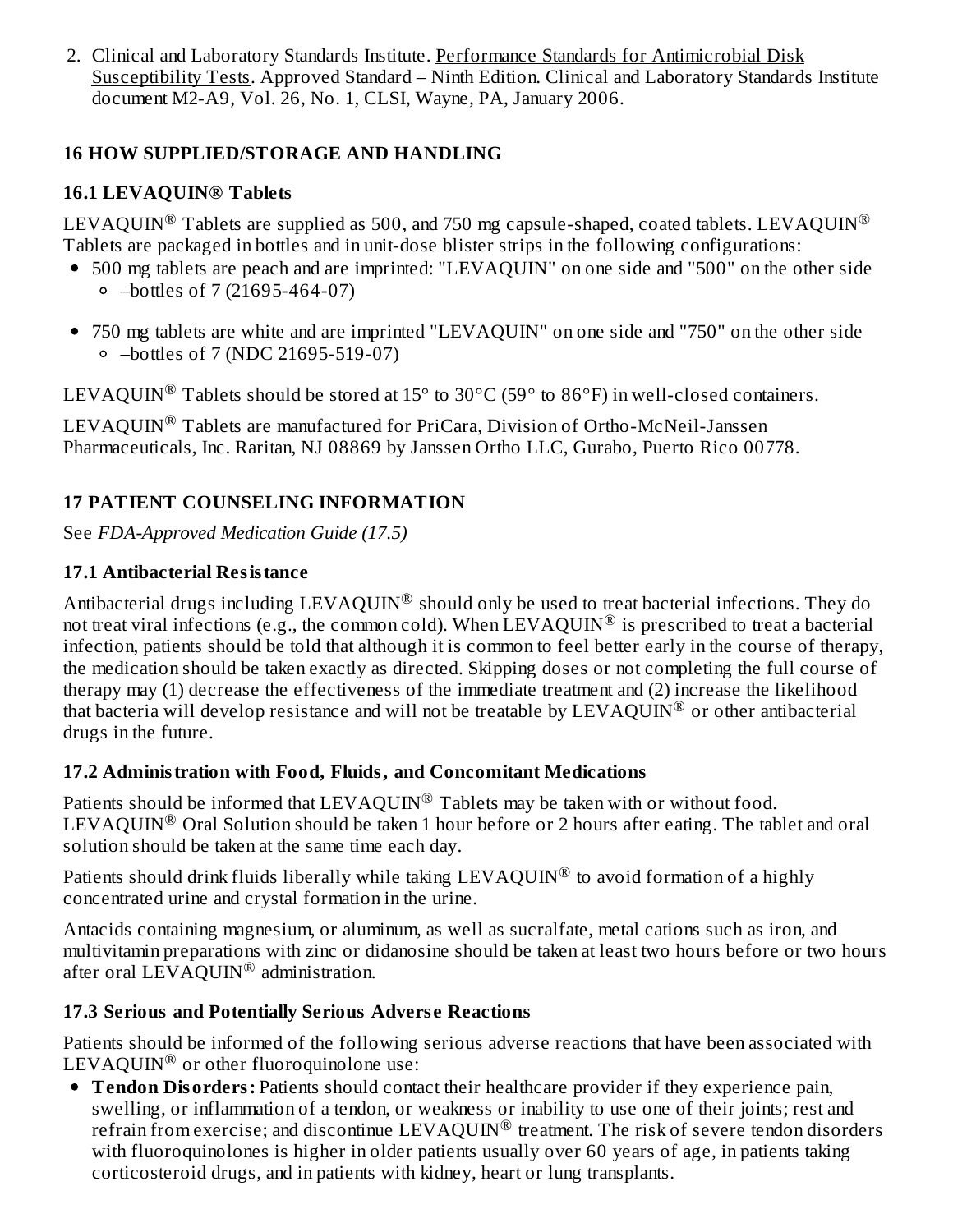- **Hypersensitivity Reactions:** Patients should be informed that LEVAQUIN® can cause hypersensitivity reactions, even following the first dose. Patients should discontinue the drug at the first sign of a skin rash, hives or other skin reactions, a rapid heartbeat, difficulty in swallowing or breathing, any swelling suggesting angioedema (e.g., swelling of the lips, tongue, face, tightness of the throat, hoarseness), or other symptoms of an allergic reaction.
- **Hepatotoxicity:** Severe hepatotoxicity (including acute hepatitis and fatal events) has been reported in patients taking  $LEVAQUIN^@$ . Patients should inform their physician and be instructed to discontinue LEVAQUIN<sup>®</sup> treatment immediately if they experience any signs or symptoms of liver injury including: loss of appetite, nausea, vomiting, fever, weakness, tiredness, right upper quadrant tenderness, itching, yellowing of the skin and eyes, light colored bowel movements or dark colored urine.
- **Convulsions:** Convulsions have been reported in patients taking fluoroquinolones, including LEVAQUIN<sup>®</sup>. Patients should notify their physician before taking this drug if they have a history of convulsions.
- **Neurologic Adverse Effects (e.g., dizziness, lightheadedness): Patients should know how they** react to LEVAQUIN<sup>®</sup> before they operate an automobile or machinery or engage in other activities requiring mental alertness and coordination.
- **Diarrhea:** Diarrhea is a common problem caused by antibiotics which usually ends when the antibiotic is discontinued. Sometimes after starting treatment with antibiotics, patients can develop watery and bloody stools (with or without stomach cramps and fever) even as late as two or more months after having taken the last dose of the antibiotic. If this occurs, patients should contact their physician as soon as possible.
- **Peripheral Neuropathies:** If symptoms of peripheral neuropathy including pain, burning, tingling, numbness, and/or weakness develop, patients should discontinue treatment and contact their physician.
- **Prolongation of the QT Interval:** Patients should inform their physician of any personal or family history of QT prolongation or proarrhythmic conditions such as hypokalemia, bradycardia, or recent myocardial ischemia; if they are taking any Class IA (quinidine, procainamide), or Class III (amiodarone, sotalol) antiarrhythmic agents. Patients should notify their physicians if they have any symptoms of prolongation of the QT interval, including prolonged heart palpitations or a loss of consciousness.
- **Mus culoskeletal Disorders in Pediatric Patients:** Parents should inform their child's physician if their child has a history of joint-related problems before taking this drug. Parents of pediatric patients should also notify their child's physician of any tendon or joint-related problems that occur during or following LEVAQUIN therapy *[see Warnings and Precautions (5.9) and Use in Specific* ® *Populations (8.4)].*
- **Photos ensitivity/Phototoxicity:** Patients should be advised that photosensitivity/phototoxicity has been reported in patients receiving fluoroquinolone antibiotics. Patients should minimize or avoid exposure to natural or artificial sunlight (tanning beds or UVA/B treatment) while taking fluoroquinolones. If patients need to be outdoors when taking fluoroquinolones, they should wear loose-fitting clothes that protect skin from sun exposure and discuss other sun protection measures with their physician. If a sunburn like reaction or skin eruption occurs, patients should contact their physician.

# **17.4 Drug Interactions with Insulin, Oral Hypoglycemic Agents, and Warfarin**

Patients should be informed that if they are diabetic and are being treated with insulin or an oral hypoglycemic agent and a hypoglycemic reaction occurs, they should discontinue  $\text{LEVAQUN}^\circledR$  and consult a physician.

Patients should be informed that concurrent administration of warfarin and  $\text{LEVAQUN}^{\circledR}$  has been associated with increases of the International Normalized Ratio (INR) or prothrombin time and clinical episodes of bleeding. Patients should notify their physician if they are taking warfarin, be monitored for evidence of bleeding, and also have their anticoagulation tests closely monitored while taking warfarin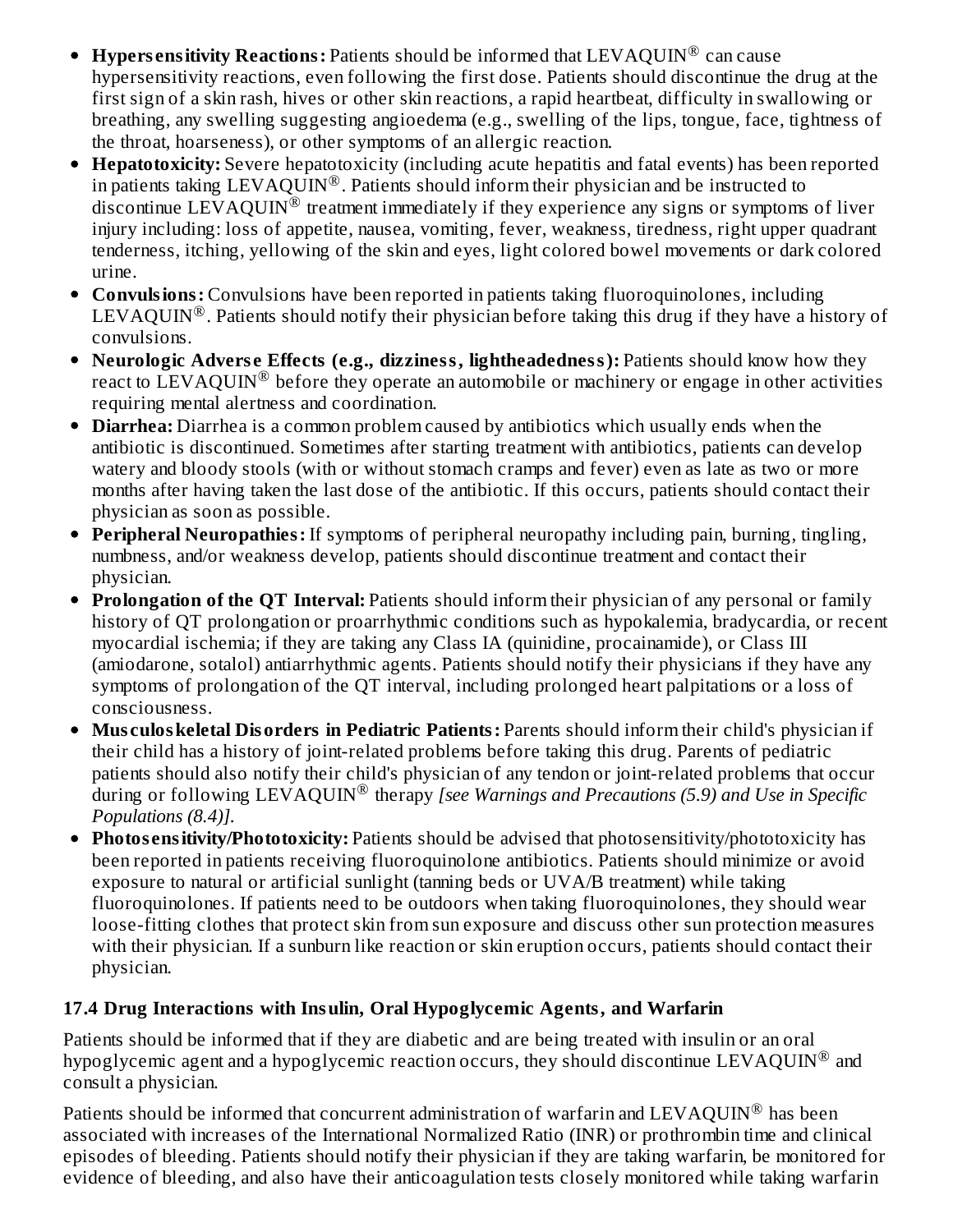concomitantly.

Manufactured by:

- Janssen Ortho LLC, Gurabo, Puerto Rico 00778 (for the Tablets).
- Janssen Pharmaceutica N.V., Beerse, Belgium (for the Oral Solution and Injection, Single-Use Vials).
- Hospira, Inc., Lake Forest, IL 60045 (for the Injection Pre-Mixed Solution Single-Use in Flexible Container).

Manufactured for:

- PriCara, Division of Ortho-McNeil-Janssen Pharmaceuticals, Inc. Raritan, NJ 08869 (for the Tablets and Oral Solution)
- Ortho-McNeil, Division of Ortho-McNeil-Janssen Pharmaceuticals, Inc. Raritan, NJ 08869 (for the Injection, Single-Use Vials and Injection Pre-Mixed Solution Single-Use in Flexible Container)

©Ortho-McNeil-Janssen Pharmaceuticals, Inc

U.S. Patent No. 5,053,407.

Issued July 2009

## **17.5 FDA-Approved Medication Guide**

**MEDICATION GUIDE LEVAQUIN [Leave ah kwin] ® (levofloxacin) 250 mg Tablets, 500 mg Tablets, and 750 mg Tablets And LEVAQUIN (levofloxacin) Oral Solution, 25 mg/mL ® And LEVAQUIN (levofloxacin) Injection, for Intravenous Us e ® And LEVAQUIN (levofloxacin in 5% dextros e) Injection, for Intravenous Us e ®**

Read the Medication Guide that comes with  $\text{LEVAQUIN}^\circledR$  before you start taking it and each time you get a refill. There may be new information. This Medication Guide does not take the place of talking to your healthcare provider about your medical condition or your treatment.

# What is the most important information **I** should know about  $\text{LEVAQUN}^{\circledast}$  ?

 ${\rm LEVAQUIN}^{\circledR}$  belongs to a class of antibiotics called fluoroquinolones.  ${\rm LEVAQUIN}^{\circledR}$  can cause side effects that may be serious or even cause death. If you get any of the following serious side effects, get medical help right away. Talk with your healthcare provider about whether you should continue to take  $LEVAQUIN^{\circledR}$ .

# **Tendon rupture or swelling of the tendon (tendinitis).**.

.

- Tendons are tough cords of tissue that connect muscles to bones.
- Pain, swelling, tears, and inflammation of tendons including the back of the ankle (Achilles), shoulder, hand, or other tendon sites can happen in people of all ages who take fluoroquinolone antibiotics, including LEVAQUIN<sup>®</sup>. The risk of getting tendon problems is higher if you:
	- $\blacksquare$  are over 60 years of age
	- $\blacksquare$  are taking steroids (corticosteroids)
	- have had a kidney, heart or lung transplant.
- Swelling of the tendon (tendinitis) and tendon rupture (breakage) have also happened in patients who take fluoroquinolones who do not have the above risk factors.
- Other reasons for tendon ruptures can include: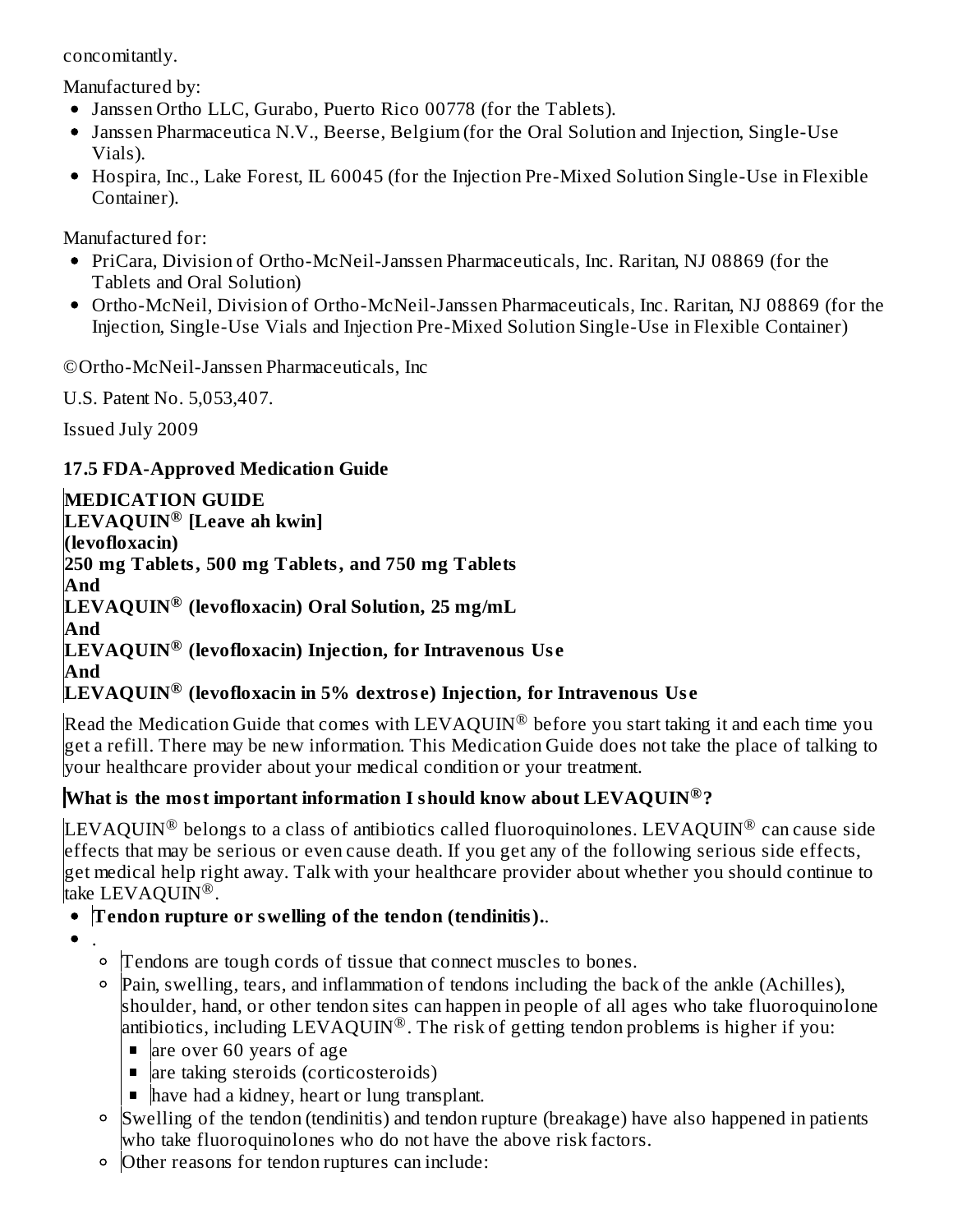- **P** physical activity or exercise
- $\blacksquare$  kidney failure
- $\bullet$  tendon problems in the past, such as in people with rheumatoid arthritis (RA).
- Call your healthcare provider right away at the first sign of tendon pain, swelling or inflammation. Stop taking LEVAQUIN<sup>®</sup> until tendinitis or tendon rupture has been ruled out by your healthcare provider. Avoid exercise and using the affected area. The most common area of pain and swelling is the Achilles tendon at the back of your ankle. This can also happen with other tendons. Talk to your healthcare provider about the risk of tendon rupture with continued use of LEVAQUIN®. You may need a different antibiotic that is not a fluoroquinolone to treat your infection.
- ${\rm T}$ endon rupture can happen while you are taking or after you have finished taking  ${\rm LEVAQUIN^{\circledast}}.$ Tendon ruptures have happened up to several months after patients have finished taking their fluoroquinolone.
- Get medical help right away if you get any of the following signs or symptoms of a tendon rupture:
	- hear or feel a snap or pop in a tendon area
	- bruising right after an injury in a tendon area
	- $\Box$  unable to move the affected area or bear weight

See the section **"What are the possible side effects of LEVAQUIN®?"** for more information about side effects

# **What is LEVAQUIN ? ®**

 ${\rm LEVAQUIN}^{\circledR}$  is a fluoroquinolone antibiotic medicine used in adults, 18 years or older, to treat certain infections caused by certain germs called bacteria.

Children have a higher chance of getting bone, joint, or tendon (musculoskeletal) problems such as pain or swelling while taking LEVAQUIN $^\circ$ .

In children 6 months and older who have breathed the anthrax bacteria germ:

- $\mathbb{LEV}\mathrm{AQUIN}^{\circledR}$  is used to prevent anthrax disease (inhalation anthrax).
- It is not known if it is safe to use  $\text{LEVAQUIN}^\circledR$  in children for more than 14 days.  $\bullet$

It is not known if  $\text{LEVAQUIN}^\circledR$  is safe and works in children under the age of 6 months.

Sometimes infections are caused by viruses rather than by bacteria. Examples include viral infections in the sinuses and lungs, such as the common cold or flu. Antibiotics, including  $LEVAQUIN^@$ , do not kill viruses.

Call your healthcare provider if you think your condition is not getting better while you are taking LEVAQUIN®.

# **Who should not take LEVAQUIN ? ®**

Do not take LEVAQUIN $^\circledR$  if you have ever had a severe allergic reaction to an antibiotic known as a fluoroquinolone, or if you are allergic to any of the ingredients in LEVAQUIN®. Ask your healthcare provider if you are not sure. See the list of the ingredients in LEVAQUIN $^{\circledR}$  at end of this Medication Guide.

# **What should I tell my healthcare provider before taking LEVAQUIN ? ®**

# See **"What is the most important information I should know about LEVAQUIN ?" ®**

# **Tell your healthcare provider about all your medical conditions, including if you:**

- have tendon problems
- have central nervous system problems (such as epilepsy)
- have nerve problems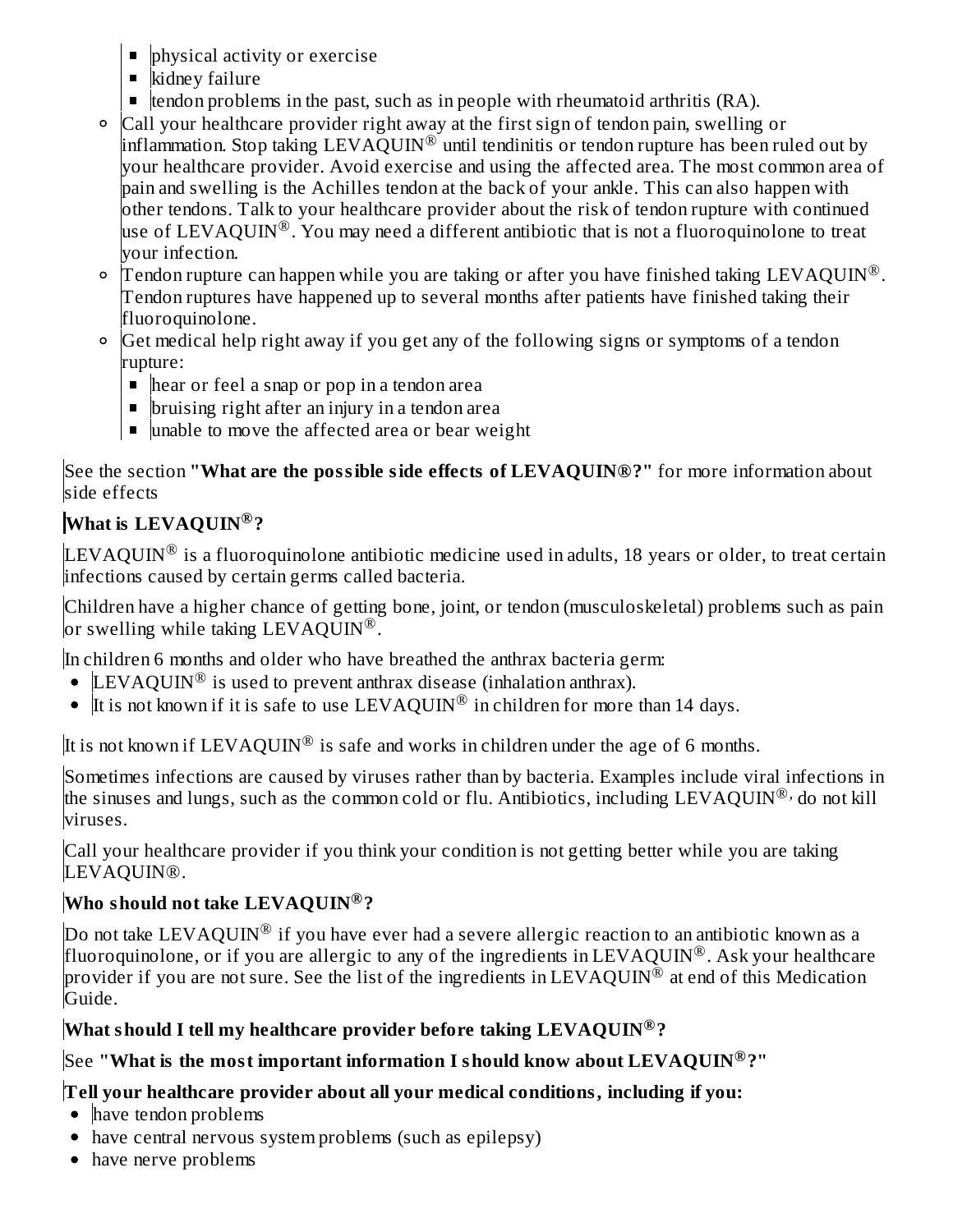- have or anyone in your family has an irregular heartbeat, especially a condition called "QT prolongation."
- have low blood potassium (hypokalemia)
- have a history of seizures
- have bone and joint problems
- have kidney problems. You may need a lower dose of LEVAQUIN $^\circledR$  if your kidneys do not work well.
- have liver problems
- have rheumatoid arthritis (RA) or other history of joint problems
- are pregnant or planning to become pregnant. It is not known if  $\text{LEVAQUIN}^\circledR$  will harm your unborn child.
- are breast-feeding or planning to breast-feed. LEVAQUIN $^{\circledR}$  is thought to pass into breast milk. You and your healthcare provider should decide whether you will take  $LEVAQUIN^{\circledR}$  or breast-feed.

**Tell your healthcare provider about all the medicines you take,** including prescription and nonprescription medicines, vitamins, herbal and dietary supplements. LEVAQUIN<sup>®</sup> and other medicines can affect each other causing side effects. Especially tell your healthcare provider if you take:

- an NSAID (Non-Steroidal Anti-Inflammatory Drug). Many common medicines for pain relief are NSAIDs. Taking an NSAID while you take  $\text{LEVAQUIN}^{\tilde{\textcircled{b}}}$  or other fluoroquinolones may increase your risk of central nervous system effects and seizures. See **"What are the possible side effects of LEVAQUIN®?"**
- an oral anti-diabetes medicine or insulin
- a blood thinner (warfarin, Coumadin, Jantoven)
- a medicine to control your heart rate or rhythm (antiarrhythmics). See **"What are the possible side effects of LEVAQUIN®"**.
- an anti-psychotic medicine
- a tricyclic antidepressant
- a water pill (diuretic)
- a steroid medicine. Corticosteroids taken by mouth or by injection may increase the chance of tendon injury. See **"What is the most important information I should know about LEVAQUIN ?"**. **®**
- theophylline (Theo-24®, Elixophyllin®, Theochron®, Uniphyl®, Theolair®)
- Certain medicines may keep LEVAQUIN $^\circledR$  from working correctly. Take LEVAQUIN $^\circledR$  Tablets or Oral Solution either 2 hours before or 2 hours after taking these products:
	- $\circ$  an antacid, multivitamin, or other product that has magnesium, aluminum, iron, or zinc.
	- sucralfate (Carafate $^\circledR$ )
	- didanosine (Videx $^{\circledR}$ ,Videx $^{\circledR}$  EC)

# **Ask your healthcare provider if you are not sure if any of your medicines are listed above.**

Know the medicines you take. Keep a list of your medicines and show it to your healthcare provider and pharmacist when you get a new medicine.

# **How should I take LEVAQUIN ? ®**

- Take LEVAQUIN $^\circledR$  exactly as prescribed by your healthcare provider.
- Take  $LEVAQUIN^{\circledR}$  at about the same time each day.
- Drink plenty of fluids while taking  $LEVAQUIN^@$ .
- $\text{LEVAQUIN}^{\circledR}$  Tablets can be taken with or without food.
- Take LEVAQUIN $^{\circledR}$  Oral Solution 1 hour before or 2 hours after eating.
- If you miss a dose of LEVAQUIN $^{\circledR}$ , take it as soon as you remember. Do not take more than one dose in one day.
- LEVAQUIN $^{\circledR}$  for Injection is given to you by intravenous (I.V.) infusion into your vein, slowly, over 60 or 90 minutes, as prescribed by your healthcare provider. See "What are the possible side effects of LEVAQUIN®?"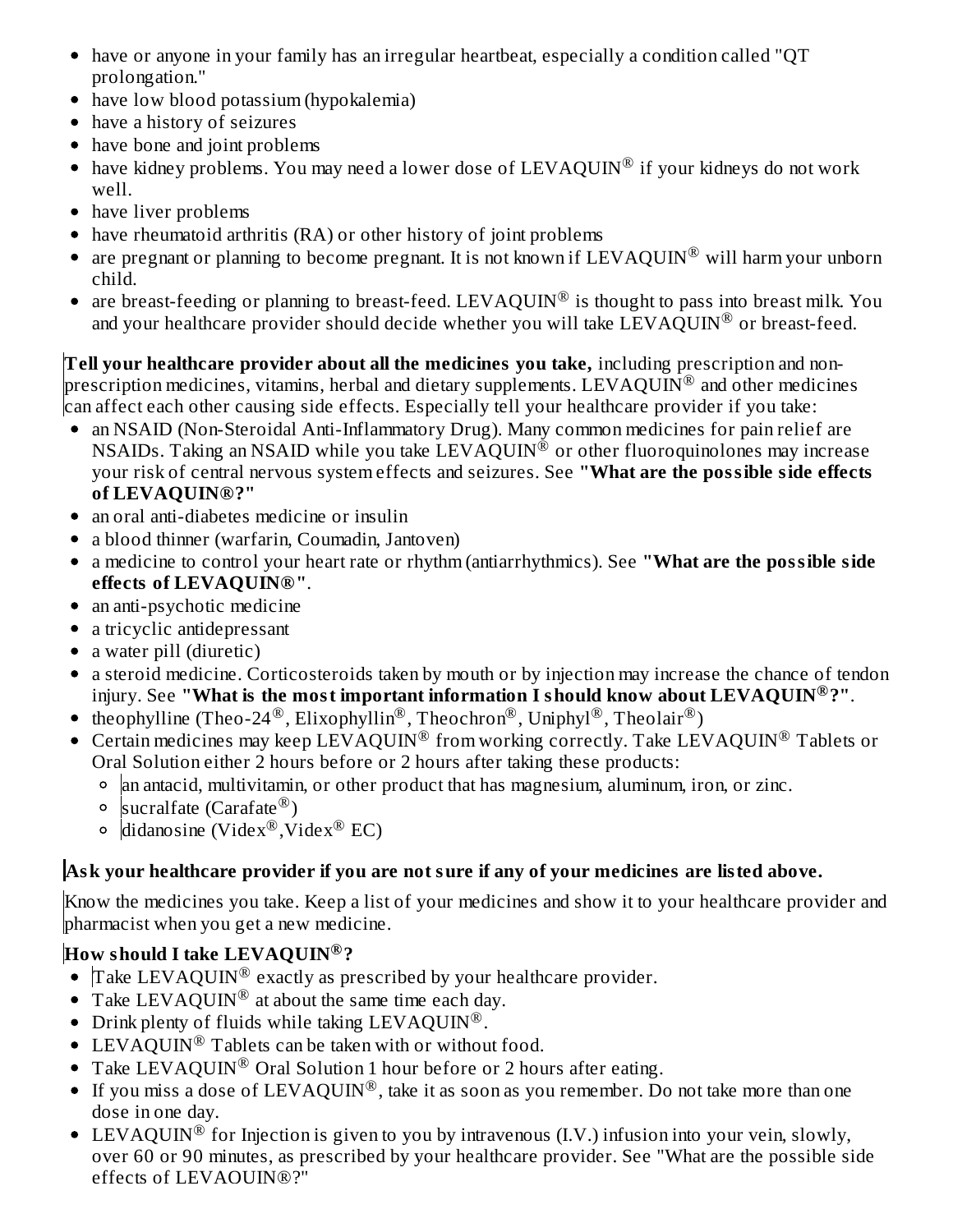effects of LEVAQUIN®?"

- Do not skip any doses, or stop taking  $\operatorname{LEVAQUIN}^{\circledR}$  even if you begin to feel better, until you finish your prescribed treatment, unless:
	- you have tendon effects (see "What is the most important information I should know about  $\text{LEVAQUIN}^{\circledR}$ ?"),
	- you have a serious allergic reaction (see "What are the possible side effects of LEVAQUIN®?"), or
	- your healthcare provider tells you to stop.
- This will help make sure that all of the bacteria are killed and lower the chance that the bacteria will  $\bullet$ become resistant to LEVAQUIN<sup>®</sup>. If this happens, LEVAQUIN<sup>®</sup> and other antibiotic medicines may not work in the future.

If you take too much, call your healthcare provider or get medical help immediately.

# If you have been prescribed LEVAQUIN $^{\circledR}$  after being exposed to anthrax:

- ${\rm LEVAQUIN}^{\circledR}$  has been approved to lessen the chance of getting anthrax disease or worsening of the disease after you are exposed to the anthrax bacteria germ.
- Take LEVAQUIN<sup>®</sup> exactly as prescribed by your healthcare provider. Do not stop taking LEVAQUIN® without talking with your healthcare provider. If you stop taking LEVAQUIN® too soon, it may not keep you from getting the anthrax disease.
- Side effects may happen while you are taking LEVAQUIN®. When taking LEVAQUIN® to prevent anthrax infection, you and your healthcare provider should talk about whether the risks of stopping your medicine too soon are more important than the risks of side effects with  $LEVAQUIN^{\circledR}$ . It is not known if it is safe to use  $\text{LEVAQUN}^{\circledR}$  for more than 28 days in adults and for more than 14 days in children 6 months of age and older.
- If you are pregnant, or plan to become pregnant while taking  $LEVAQUIN^{\circledR}$ , you and your healthcare provider should decide whether the benefits of taking  $LEVAQUIN^@$  for anthrax are more important than the risks.

# **What should I avoid while taking LEVAQUIN ? ®**

- $\tt LEVAQUIN^®$  can make you feel dizzy and lightheaded. Do not drive, operate machinery, or do other activities that require mental alertness or coordination until you know how LEVAQUIN<sup>®</sup> affects you.
- Avoid sunlamps, tanning beds, and try to limit your time in the sun. LEVAQUIN® can make your skin sensitive to the sun (photosensitivity) and the light from sunlamps and tanning beds. You could get severe sunburn, blisters or swelling of your skin. If you get any of these symptoms while taking  $LEVAQUIN^@$ , call your healthcare provider right away. You should use a sunscreen and wear a hat and clothes that cover your skin if you have to be in sunlight.

# What are the possible side effects of  $\text{LEVAQUN}^{\circledR}$ ?

#### $\mathsf{LEVAQUIN}^\circledR$  can cause side effects that may be serious or even cause death. See **"What is the most important information I should know about LEVAQUIN ?" ®**

Other serious side effects of  $\operatorname{LEVAQUIN}^{\circledR}$  include:

- **Liver damage (hepatotoxicity):** Liver damage (hepatotoxicity) can happen in people who take LEVAQUIN<sup>®</sup>. Call your healthcare provider right away if you have unexplained symptoms such as:
	- nausea or vomiting,
	- stomach pain,
	- fever,
	- weakness,
	- abdominal pain or tenderness,
	- itching,
	- unusual tiredness,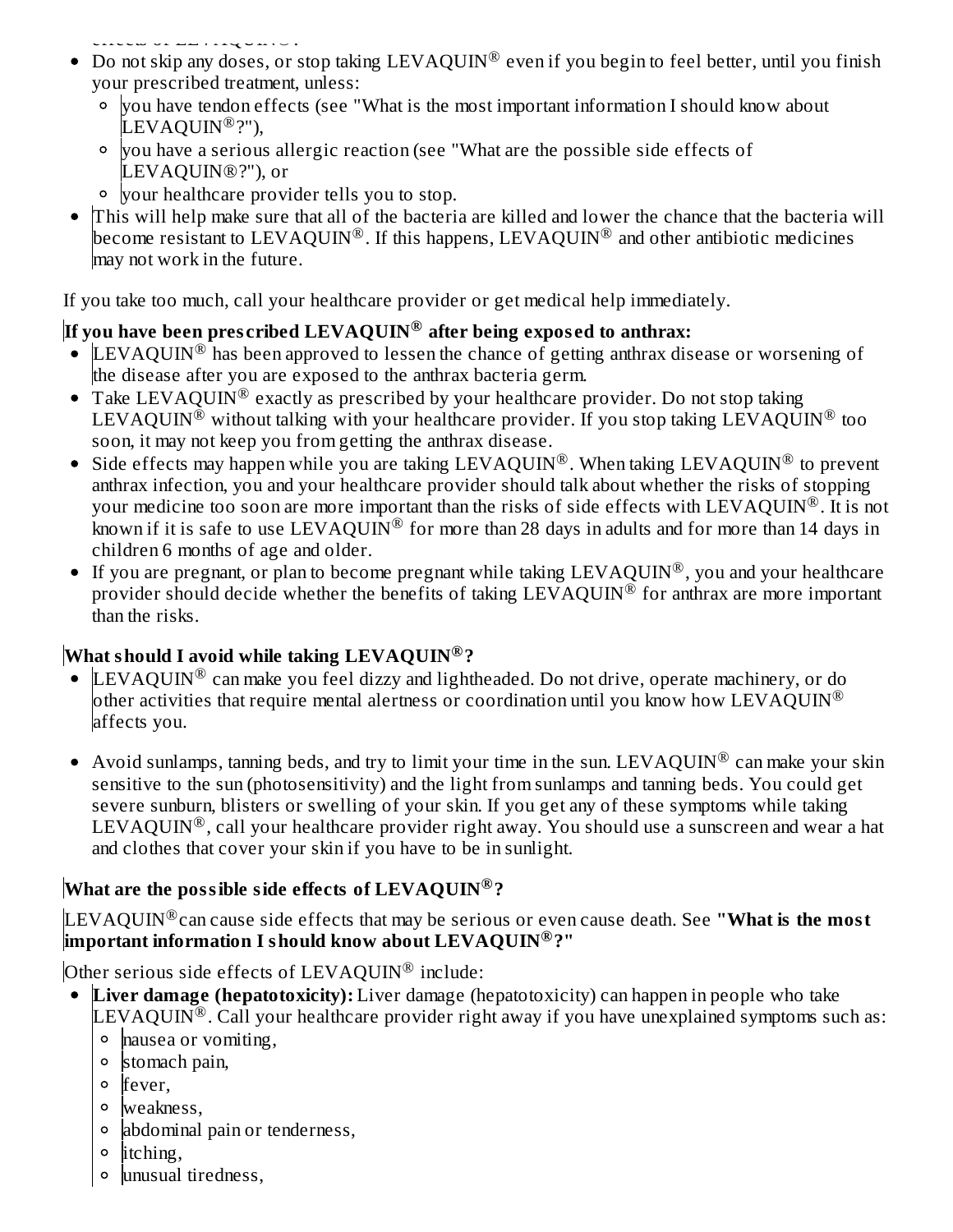- loss of appetite,
- light colored bowel movements,
- dark colored urine or yellowing of your skin or the whites of your eyes.
- **Central Nervous System Effects.** Seizures have been reported in people who take  $\bullet$ fluoroquinolone antibiotics including  $LEVAQUIN^{\circledR}$ . Tell your healthcare provider if you have a history of seizures. Ask your healthcare provider whether taking LEVAQUIN® will change your risk of having a seizure.

Central Nervous System (CNS) side effects may happen as soon as after taking the first dose of LEVAQUIN<sup>®</sup>. Talk to your healthcare provider right away if you get any of these side effects, or other changes in mood or behavior:

- $\bullet$
- . seizures
- hear voices, see things, or sense things that are not there (hallucinations)
- feel restless
- tremors
- feel anxious or nervous
- confusion
- depression
- **o** trouble sleeping
- $\circ$  nightmares
- feel lightheaded
- feel more suspicious (paranoia)
- $\circ$  suicidal thoughts or acts

#### $\bullet$ **Serious allergic reactions.**

Allergic reactions can happen in people taking fluoroquinolones, including  $\text{LEVAQUN}^\circledast$ , even after only one dose. Stop taking  $\text{LEVAQUIN}^{\overline{\otimes}}$  and get emergency medical help right away if you get any of the following symptoms of a severe allergic reaction:

- hives
- trouble breathing or swallowing
- swelling of the lips, tongue, face
- throat tightness, hoarseness
- rapid heartbeat
- faint
- Yellowing of the skin or eyes. Stop taking  $\text{LEVAQUIN}^\circledR$  and tell your healthcare provider right away if you get yellowing of your skin or white part of your eyes, or if you have dark urine. These can be signs of a serious reaction to  $LEVAQUIN^@$  (a liver problem).
- $\bullet$ **Skin rash**

Skin rash may happen in people taking  $\text{LEVAQUIN}^\circledR$ , even after only one dose. Stop taking LEVAQUIN® at the first sign of a skin rash and call your healthcare provider. Skin rash may be a sign of a more serious reaction to  $\text{LEVAQUIN}^\circledR$  .

#### $\bullet$ **Intestine infection (Ps eudomembranous colitis)**

Pseudomembranous colitis can happen with most antibiotics, including  $LEVAQUIN^{\circledR}$ . Call your healthcare provider right away if you get watery diarrhea, diarrhea that does not go away, or bloody stools. You may have stomach cramps and a fever. Pseudomembranous colitis can happen 2 or more months after you have finished your antibiotic.

**Changes in s ensation and possible nerve damage (Peripheral Neuropathy)**  $\bullet$ 

Damage to the nerves in arms, hands, legs, or feet can happen in people taking fluoroquinolones,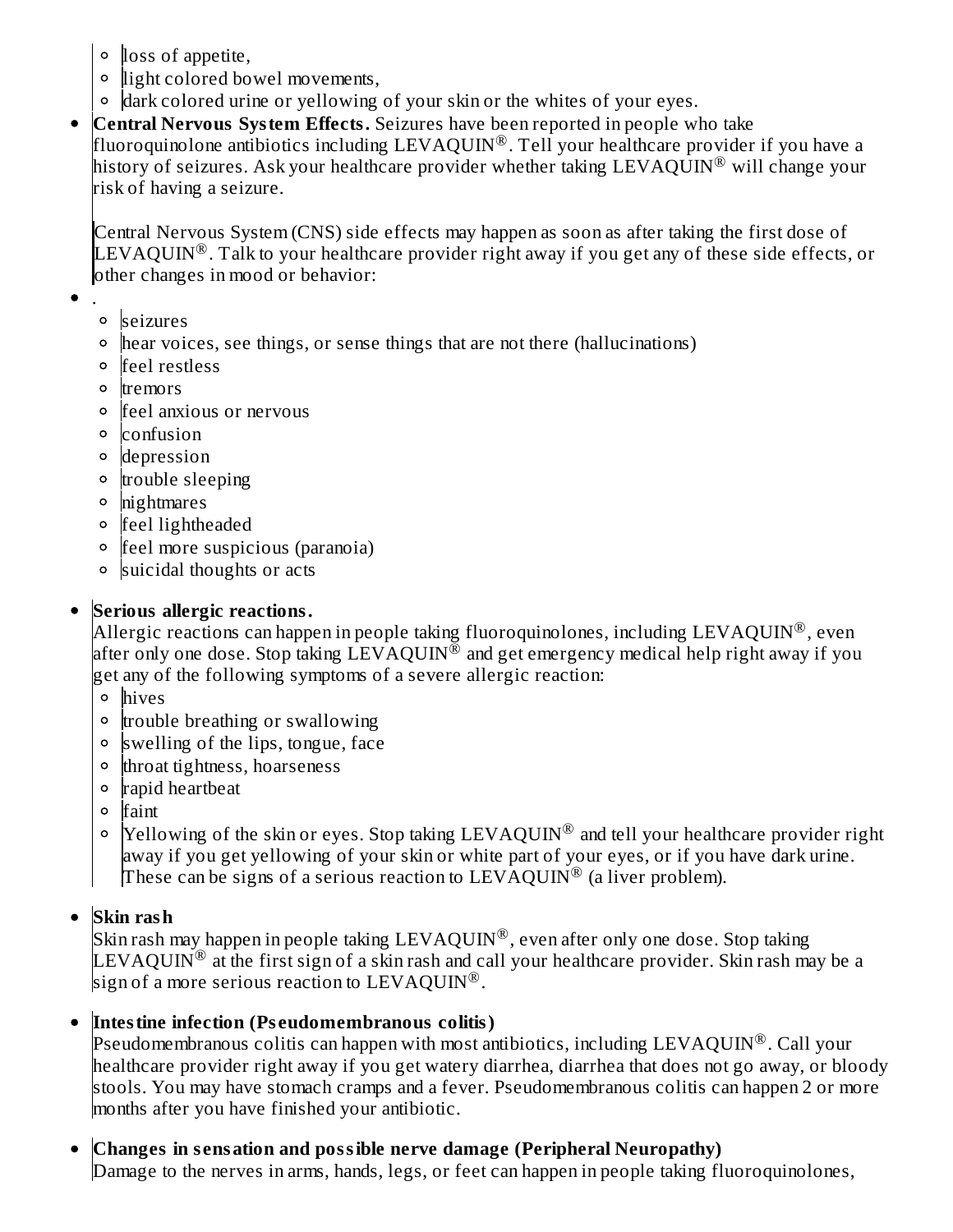including  $\text{LEVAQUIN}^\circledR$  . Talk with your healthcare provider right away if you get any of the following symptoms of peripheral neuropathy in your arms, hands, legs, or feet:.

- pain
- burning
- $\circ$  tingling
- numbness
- weakness

 $\mathbb{L}\text{EVAQUIN}^{\circledR}$  may need to be stopped to prevent permanent nerve damage

- **Serious heart rhythm changes** (QT prolongation and torsades de pointes) Tell your healthcare provider right away if you have a change in your heart beat (a fast or irregular heartbeat), or if you faint. LEVAQUIN® may cause a rare heart problem known as prolongation of the QT interval. This condition can cause an abnormal heartbeat and can be very dangerous. The chances of this happening are higher in people:
	- who are elderly
	- with a family history of prolonged QT interval
	- with low blood potassium (hypokalemia)
	- who take certain medicines to control heart rhythm (antiarrhythmics)

# **Changes in blood sugar [low blood sugar (hypoglycemia) and high blood sugar (hyperglycemia)]**

People who take  $LEVAQUIN^{\circledR}$  and other fluoroquinolone medicines with oral anti-diabetes medicines or with insulin can get low blood sugar (hypoglycemia) and high blood sugar (hyperglycemia). Follow your healthcare provider's instructions for how often to check your blood sugar. If you have diabetes and you get low blood sugar while taking LEVAQUIN®, stop taking  $LEVAQUIN^@$  and call your healthcare provider right away. Your antibiotic medicine may need to be changed.

#### **Sensitivity to sunlight (photos ensitivity)**  $\bullet$ See **"What should I avoid while taking LEVAQUIN ?" ®**

 $\bullet$ **Joint Problems**

Increased chance of problems with joints and tissues around joints in children. Tell your child's healthcare provider if your child has any joint problems during or after treatment with  $LEVAQUIN^@$ .

The most common side effects of LEVAQUIN $^\circledR$  include:

- dizziness
- headache
- constipation
- hausea
- diarrhea  $\bullet$

In children 6 months and older who take  $\text{LEVAQUIN}^\circledR$  to prevent anthrax disease, vomiting is also common.

 ${\rm Low}$  blood pressure can happen with  ${\rm LEVAQUIN}^\circledR$  given by IV injection if it is given too fast. Tell your healthcare provider if you feel dizzy, or faint during a treatment with LEVAQUIN<sup>®</sup>.

 ${\rm LEVAQUIN}^{\circledR}$  may cause false-positive urine screening results for opiates when testing is done with some commercially available kits. A positive result should be confirmed using a more specific test.

These are not all the possible side effects of LEVAQUIN $^\circledR$ . Tell your healthcare provider about any side effect that bothers you or that does not go away.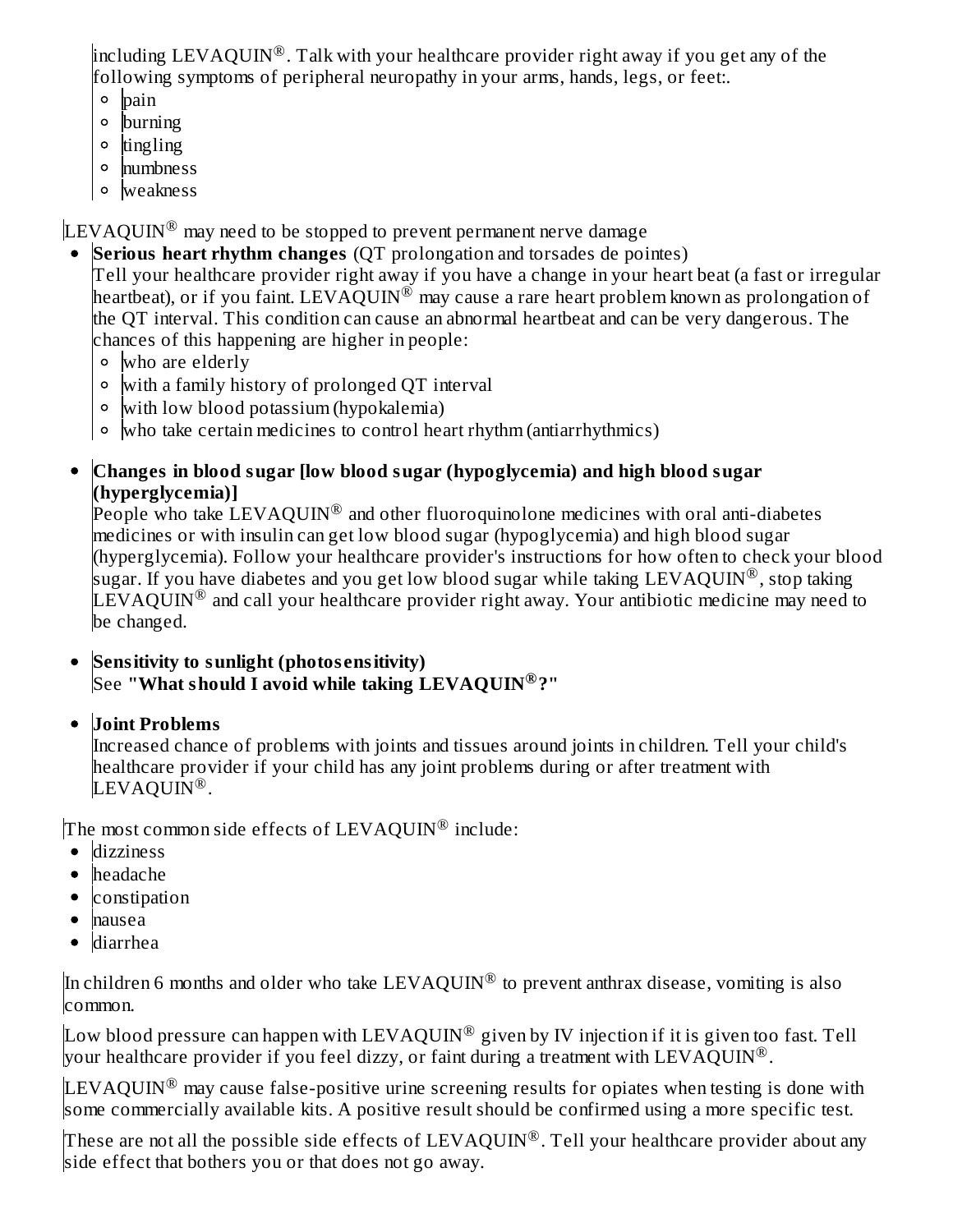Call your doctor for medical advice about side effects. You may report side effects to FDA at 1 800- FDA-1088.

# **How should I store LEVAQUIN** ? **®**

Store LEVAQUIN® Film-Coated Tablets at 59 $^{\circ}$  to 86 $^{\circ}$  F (15 $^{\circ}$ C to 30 $^{\circ}$ C). Keep the container closed tightly.

Store LEVAQUIN<sup>®</sup> Oral Solution at 59 $^{\circ}$  to 86 $^{\circ}$  F (15 $^{\circ}$ C to 30 $^{\circ}$ C).

# $\mathbf{K}$ eep  $\mathbf{LEVAQUIN}^{\circledR}$  and all medicines out of the reach of children.

# **General Information about LEVAQUIN ®**

Medicines are sometimes prescribed for purposes other than those listed in a Medication Guide. Do not use LEVAQUIN® for a condition for which it is not prescribed. Do not give LEVAQUIN® to other people, even if they have the same symptoms that you have. It may harm them.

This Medication Guide summarizes the most important information about  $\operatorname{LEVAQUIN}^{\circledR}.$  If you would like more information about  $\text{LEVAQUN}^\circledast$  , talk with your healthcare provider. You can ask your healthcare provider or pharmacist for information about LEVAQUIN  $^{\circledR}$  that is written for healthcare professionals. For more information go to www.levaquin.com or call 1-800-526-7736.

# **What are the ingredients in LEVAQUIN ? ®**

- 250 mg LEVAQUIN<sup>®</sup> Film-Coated Tablets:
	- Active ingredient: levofloxacin.
	- Inactive ingredients: hypromellose, crospovidone, microcrystalline cellulose, magnesium stearate, polyethylene glycol, titanium dioxide, polysorbate 80 and synthetic red iron oxide.
- 500 mg LEVAQUIN® Film-Coated Tablets:  $\bullet$ 
	- Active ingredient: levofloxacin.
	- Inactive ingredients: hypromellose, crospovidone, microcrystalline cellulose, magnesium stearate, polyethylene glycol, titanium dioxide, polysorbate 80 and synthetic red and yellow iron oxides.
- 750 mg LEVAQUIN<sup>®</sup> Film-Coated Tablets:  $\bullet$ 
	- Active ingredient: levofloxacin.
	- Inactive ingredients: hypromellose, crospovidone, microcrystalline cellulose, magnesium stearate, polyethylene glycol, titanium dioxide, polysorbate 80.
	- $\text{LEVAQUIN} @ \text{Oral Solution (25 mg/mL)}$ :
		- Active ingredient: levofloxacin.
		- Inactive ingredients: sucrose, glycerin, sucralose, hydrochloric acid, purified water, propylene glycol, artificial and natural flavors, benzyl alcohol, ascorbic acid, and caramel color. It may also contain a solution of sodium hydroxide for pH adjustment.
			- $\mathbb{L}\text{EVAQUIN}^{\circledR}$  Oral Solution may look clear yellow to clear greenish-yellow in color.
- $\mathbb{LEV}$ AQUIN $^\circledR$  Injection in Single-Use Vials:  $\bullet$ 
	- Active ingredient: levofloxacin.
	- Inactive ingredients: water for injection.  $\text{LEVAQUIN}^\circledR$  for Injection Single Use Vials do not contain any preservatives.
- $\mathbb{L}\text{EVAQUIN}^{\circledR}$  Injection Premix in Single-Use Flexible Containers:
	- Active ingredient: levofloxacin.
	- Inactive ingredients: Dextrose (D $_5$ W). Solutions of hydrochloric acid and sodium hydroxide may have been added to adjust the pH.

Revised July 2009

 $\bullet$ 

Manufactured by: Janssen Ortho LLC, Gurabo, Puerto Rico 00778 (Tablets). Janssen Pharmaceutica N.V., Beerse, Belgium (Oral Solution, Injection Single-Use Vials).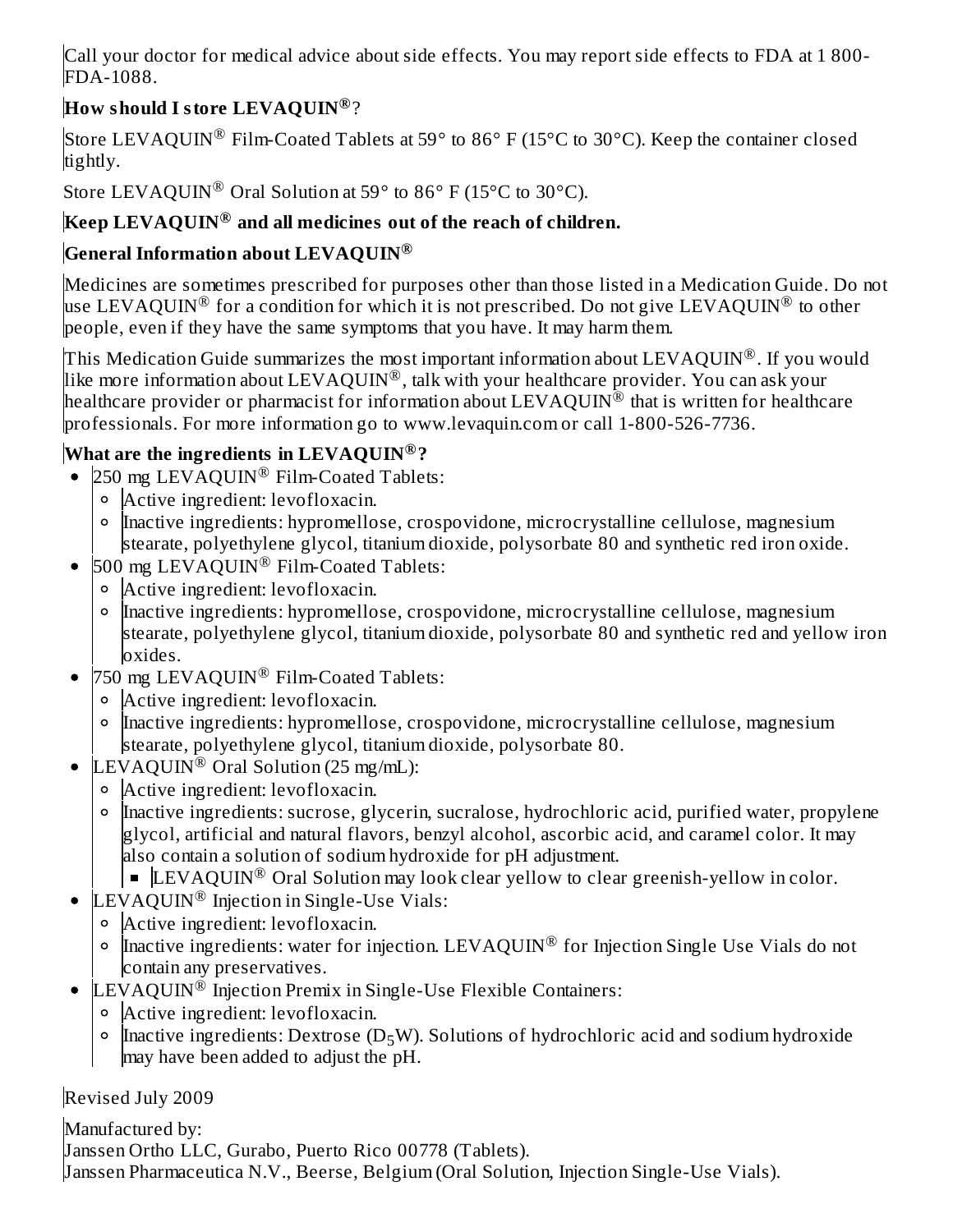Hospira, Inc., Lake Forest, IL 60045 (Injection Premix).

Manufactured for: PriCara, Division of Ortho-McNeil-Janssen Pharmaceuticals, Inc. Raritan, NJ 08869 (Tablets, Oral Solution) Ortho-McNeil, Division of Ortho-McNeil-Janssen Pharmaceuticals, Inc. Raritan, NJ 08869 (Injection Single-Use Vials, Injection Premix)

©Ortho-McNeil-Janssen Pharmaceuticals, Inc.

U.S. Patent No. 5,053,407.

This Medication Guide has been approved by the U.S. Food and Drug Administration.

Repackaged by:

Rebel Distributors Corp

Thousand Oaks, CA 91320

#### **Principal Display Panel**



**Principal Display Panel**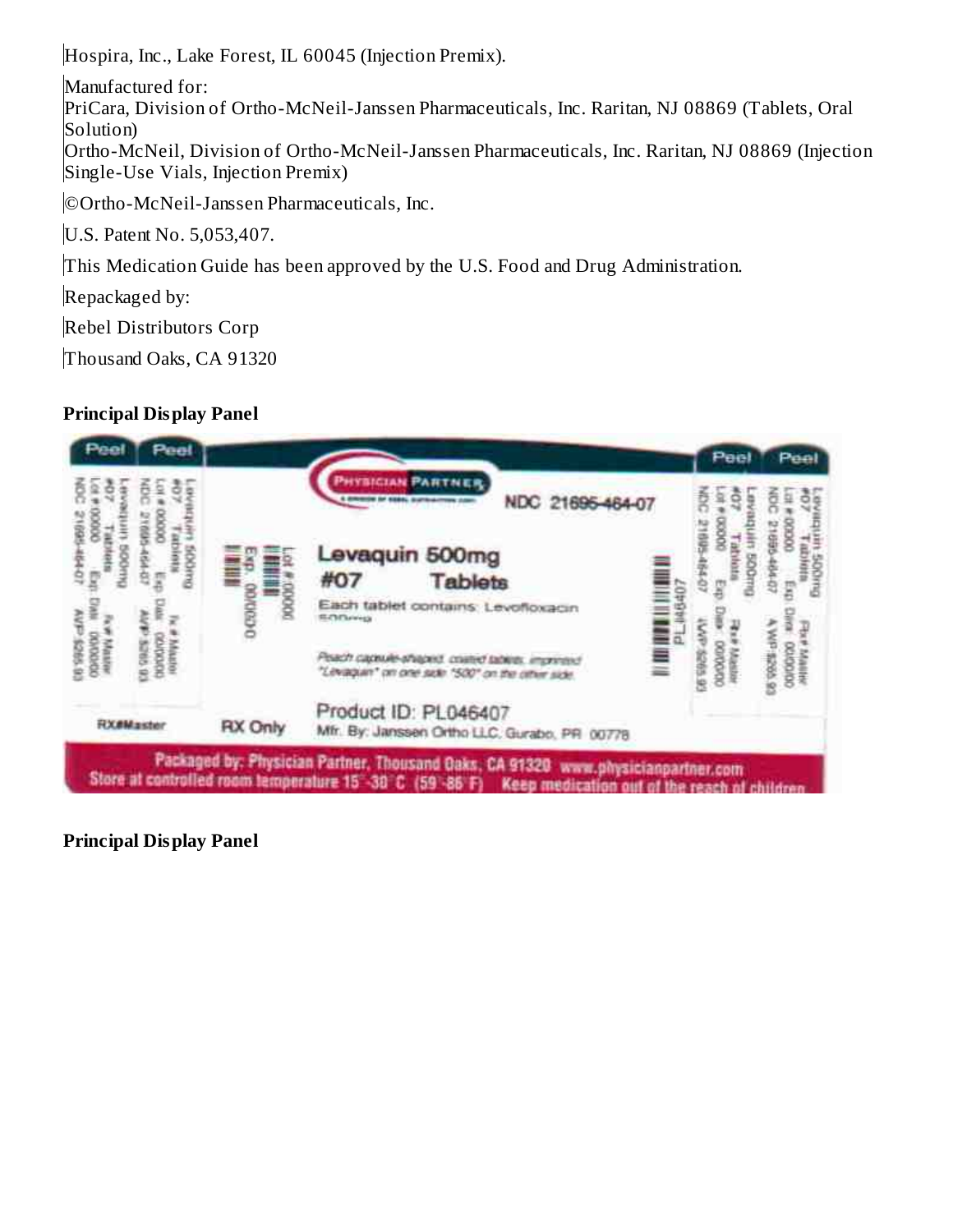

| <b>LEVAQUIN</b>                                |                       |                                                                  |                     |                 |                          |                              |
|------------------------------------------------|-----------------------|------------------------------------------------------------------|---------------------|-----------------|--------------------------|------------------------------|
| levofloxacin tablet, film coated               |                       |                                                                  |                     |                 |                          |                              |
|                                                |                       |                                                                  |                     |                 |                          |                              |
| <b>Product Information</b>                     |                       |                                                                  |                     |                 |                          |                              |
| Product Type                                   |                       | HUMAN PRESCRIPTION DRUG                                          | Item Code (Source)  |                 |                          | NDC:21695-464(NDC:50458-925) |
| <b>Route of Administration</b>                 |                       | ORAL                                                             |                     |                 |                          |                              |
|                                                |                       |                                                                  |                     |                 |                          |                              |
|                                                |                       |                                                                  |                     |                 |                          |                              |
| <b>Active Ingredient/Active Moiety</b>         |                       |                                                                  |                     |                 |                          |                              |
|                                                |                       | <b>Ingredient Name</b>                                           |                     |                 | <b>Basis of Strength</b> | Strength                     |
|                                                |                       | levofloxacin (UNII: 6GNT3Y5LMF) (levofloxacin - UNII:6GNT3Y5LMF) |                     | le vo flo xacin |                          | 500 mg                       |
|                                                |                       |                                                                  |                     |                 |                          |                              |
| <b>Inactive Ingredients</b>                    |                       |                                                                  |                     |                 |                          |                              |
|                                                |                       | <b>Ingredient Name</b>                                           |                     |                 |                          | Strength                     |
| HYPROMELLOSES (UNII: 3NXW29V3WO)               |                       |                                                                  |                     |                 |                          |                              |
| crospovidone (UNII: 68401960MK)                |                       |                                                                  |                     |                 |                          |                              |
| cellulose, microcrystalline (UNII: OP1R32D61U) |                       |                                                                  |                     |                 |                          |                              |
| magnesium stearate (UNII: 70097M6I30)          |                       |                                                                  |                     |                 |                          |                              |
| polyethylene glycol (UNII: 3WJQ0SDW1A)         |                       |                                                                  |                     |                 |                          |                              |
| titanium dioxide (UNII: 15FIX9V2JP)            |                       |                                                                  |                     |                 |                          |                              |
| polysorbate 80 (UNII: 6OZP39ZG8H)              |                       |                                                                  |                     |                 |                          |                              |
| ferric oxide red (UNII: 1K09F3G675)            |                       |                                                                  |                     |                 |                          |                              |
| ferric oxide yellow (UNII: EX438O2MRT)         |                       |                                                                  |                     |                 |                          |                              |
|                                                |                       |                                                                  |                     |                 |                          |                              |
| <b>Product Characteristics</b>                 |                       |                                                                  |                     |                 |                          |                              |
| Color                                          | ORANGE (peach)        |                                                                  | <b>Score</b>        |                 | no score                 |                              |
| <b>Shape</b>                                   | OVAL (capsule shaped) |                                                                  | <b>Size</b>         |                 | $18 \,\mathrm{mm}$       |                              |
| Flavor                                         |                       |                                                                  | <b>Imprint Code</b> |                 | LEVAQUIN;500             |                              |
|                                                |                       |                                                                  |                     |                 |                          |                              |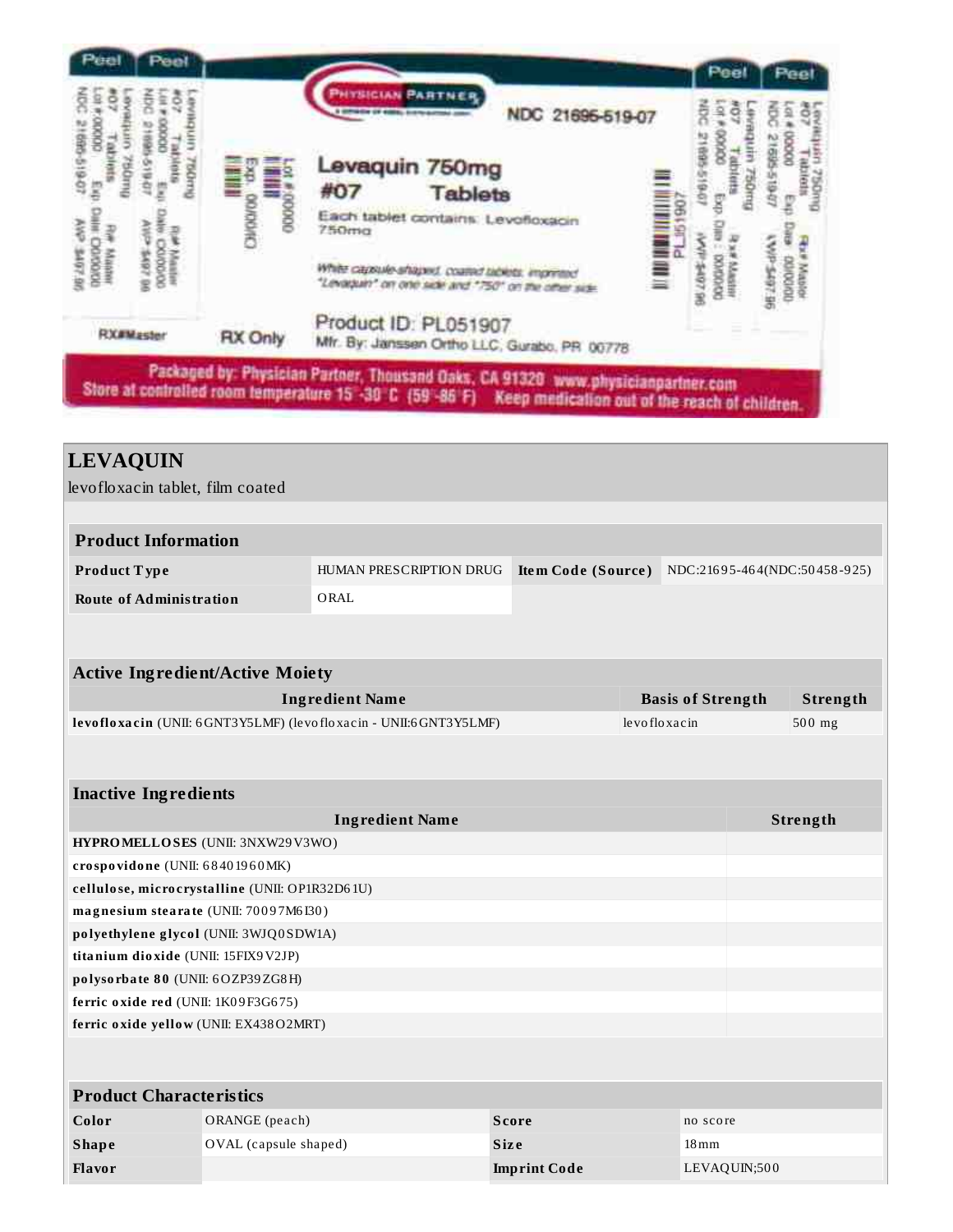| Contains                               |                                                 |                            |                             |                             |  |                              |  |
|----------------------------------------|-------------------------------------------------|----------------------------|-----------------------------|-----------------------------|--|------------------------------|--|
|                                        |                                                 |                            |                             |                             |  |                              |  |
| <b>Packaging</b>                       |                                                 |                            |                             |                             |  |                              |  |
| <b>Item Code</b><br>#                  |                                                 | <b>Package Description</b> | <b>Marketing Start Date</b> |                             |  | <b>Marketing End Date</b>    |  |
| 1 NDC:21695-464-07                     | 7 in 1 BOTTLE                                   |                            |                             |                             |  |                              |  |
|                                        |                                                 |                            |                             |                             |  |                              |  |
|                                        |                                                 |                            |                             |                             |  |                              |  |
| <b>Marketing Information</b>           |                                                 |                            |                             |                             |  |                              |  |
| <b>Marketing Category</b>              | <b>Application Number or Monograph Citation</b> |                            |                             | <b>Marketing Start Date</b> |  | <b>Marketing End Date</b>    |  |
| <b>NDA</b>                             | NDA020634                                       |                            | 12/20/1996                  |                             |  |                              |  |
|                                        |                                                 |                            |                             |                             |  |                              |  |
|                                        |                                                 |                            |                             |                             |  |                              |  |
| <b>LEVAQUIN</b>                        |                                                 |                            |                             |                             |  |                              |  |
| levofloxacin tablet, film coated       |                                                 |                            |                             |                             |  |                              |  |
|                                        |                                                 |                            |                             |                             |  |                              |  |
| <b>Product Information</b>             |                                                 |                            |                             |                             |  |                              |  |
| Product Type                           |                                                 | HUMAN PRESCRIPTION DRUG    |                             | Item Code (Source)          |  | NDC:21695-519(NDC:50458-930) |  |
| <b>Route of Administration</b>         |                                                 | ORAL                       |                             |                             |  |                              |  |
|                                        |                                                 |                            |                             |                             |  |                              |  |
|                                        |                                                 |                            |                             |                             |  |                              |  |
| <b>Active Ingredient/Active Moiety</b> |                                                 |                            |                             |                             |  |                              |  |

| $\frac{1}{2}$                                                    |                          |          |  |  |  |
|------------------------------------------------------------------|--------------------------|----------|--|--|--|
| Ingredient Name                                                  | <b>Basis of Strength</b> | Strength |  |  |  |
| levofloxacin (UNII: 6GNT3Y5LMF) (levofloxacin - UNII:6GNT3Y5LMF) | le vo flo xa cin         | 750 mg   |  |  |  |

| <b>Inactive Ingredients</b>                    |          |  |  |
|------------------------------------------------|----------|--|--|
| <b>Ingredient Name</b>                         | Strength |  |  |
| <b>HYPROMELLOSES</b> (UNII: 3NXW29V3WO)        |          |  |  |
| crospovidone (UNII: 68401960MK)                |          |  |  |
| cellulose, microcrystalline (UNII: OP1R32D61U) |          |  |  |
| magnesium stearate (UNII: 70097M6I30)          |          |  |  |
| polyethylene glycol (UNII: 3WJQ0SDW1A)         |          |  |  |
| titanium dioxide (UNII: 15FIX9V2JP)            |          |  |  |
| polysorbate 80 (UNII: 6OZP39ZG8H)              |          |  |  |

**po lyso rba te 8 0** (UNII: 6OZP39ZG8H)

| <b>Product Characteristics</b> |                            |                             |                           |  |  |
|--------------------------------|----------------------------|-----------------------------|---------------------------|--|--|
| Color                          | <b>WHITE</b>               | <b>Score</b>                | no score                  |  |  |
| <b>Shape</b>                   | OVAL (capsule shaped)      | <b>Size</b>                 | $20 \,\mathrm{mm}$        |  |  |
| <b>Flavor</b>                  |                            | <b>Imprint Code</b>         | LEVAQUIN;750              |  |  |
| <b>Contains</b>                |                            |                             |                           |  |  |
|                                |                            |                             |                           |  |  |
|                                |                            |                             |                           |  |  |
| Packaging                      |                            |                             |                           |  |  |
| $\#$<br><b>Item Code</b>       | <b>Package Description</b> | <b>Marketing Start Date</b> | <b>Marketing End Date</b> |  |  |
|                                |                            |                             |                           |  |  |